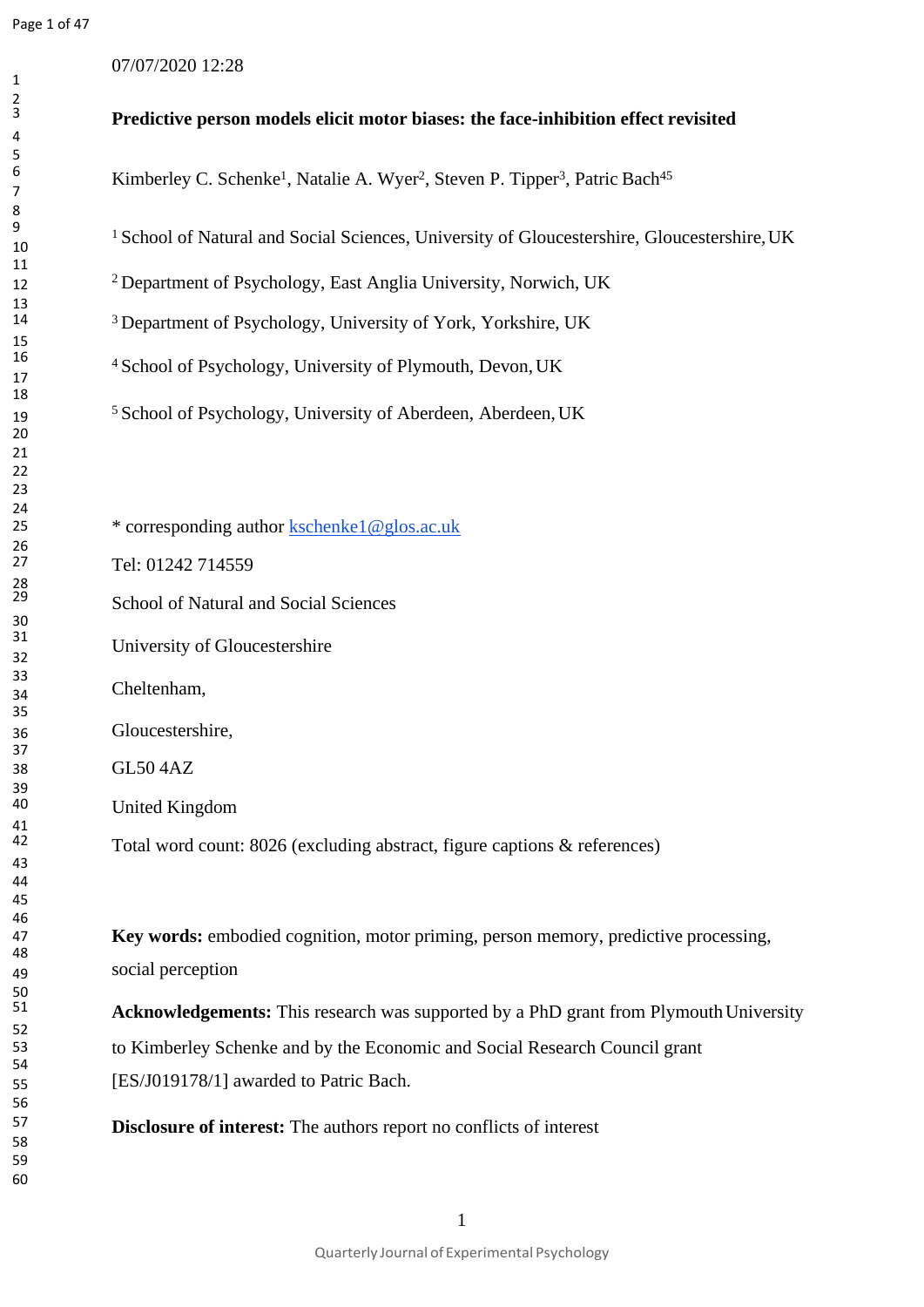## **Abstract**

 Using an established paradigm (Bach & Tipper, 2007; Tipper & Bach, 2010), we tested whether people derive motoric predictions about an actor's forthcoming actions from both prior knowledge about them, and the context in which they are seen. In two experiments, participants identified famous tennis and soccer players using either hand or foot responses. Athletes were shown either carrying out or not carrying out their associated actions (swinging, kicking), either in the context where these actions are typically seen (tennis court, soccer field) or outside these contexts (beach, awards ceremony). Replicating prior work, identifying non- acting athletes revealed the negative compatibility effects: viewing tennis players led to faster responses with a foot than a hand, and vice versa for viewing soccer players. Consistent with the idea that negative compatibility effects result from the absence of a predicted action, these effects were eliminated (or reversed) when the athletes were seen carrying out actions typically associated with them. Strikingly, however, these motoric biases were not limited to In-Context trials but were, if anything, more robust in the Out-of-Context trials. This pattern held even when attention was drawn specifically to the context (Experiment 2). These results confirm that people hold motoric knowledge about the actions that others typically carry out and that these actions are part of perceptual representations that are accessed when those others are re-encountered, possibly in order to resolve uncertainty in person perception.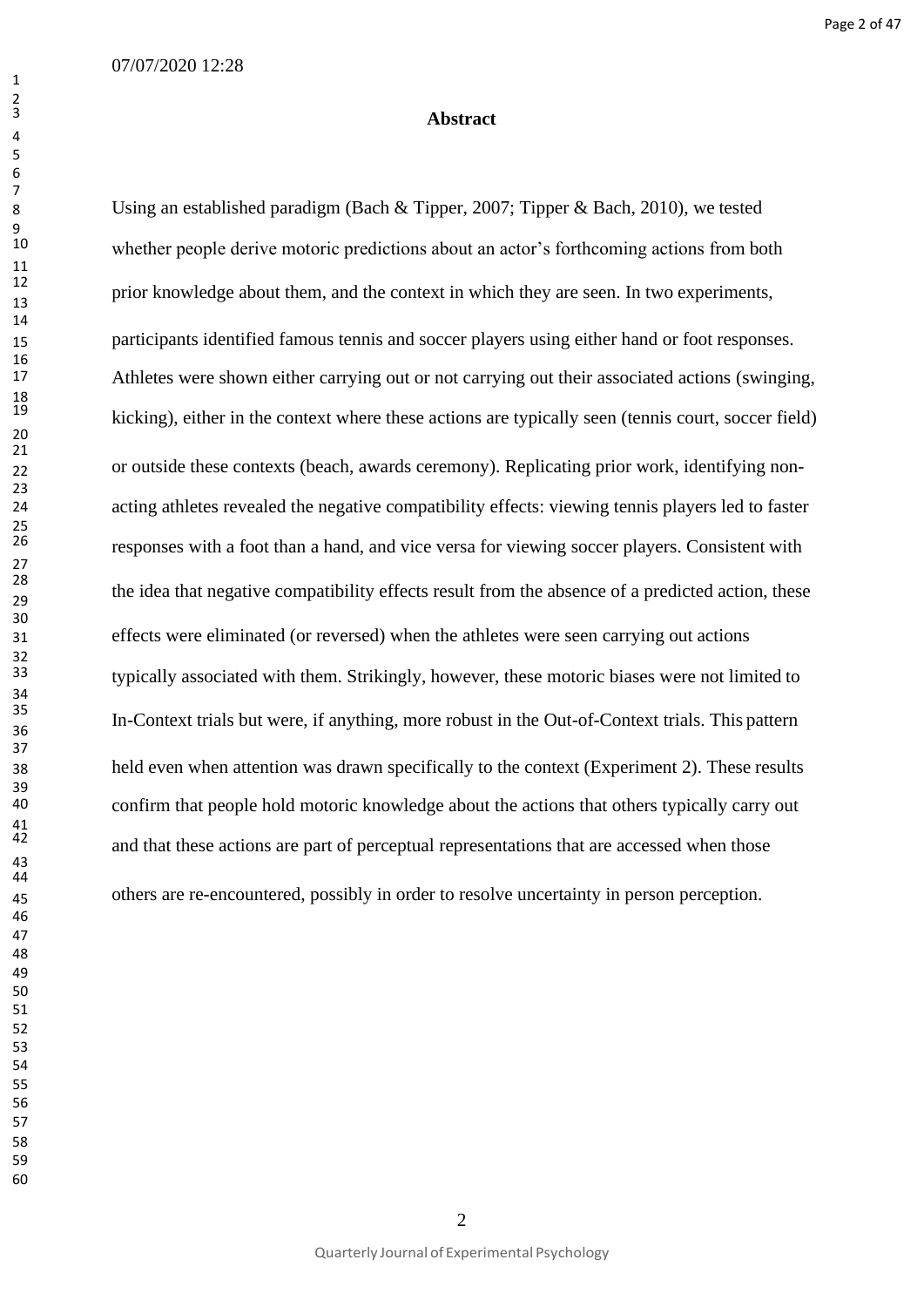Page 3 of 47

## 07/07/2020 12:28

**Predictive person-models elicit motor biases: the face-inhibition effect revisited**

Social interactions are highly dynamic and ambiguous. Yet, they require us to rapidly make sense of the internal mental states that drive others' behaviour and respond to them appropriately. Motoric accounts of social perception solve this problem by assuming that others' behaviour is directly mapped onto the observer's own motor system, so that the associated internal states can be accessed and the behaviour can be understood "from the inside" (e.g., Rizzolatti, Cattaneo, Fabbri-destro, & Rozzi, 2014; Giacomo Rizzolatti & Sinigaglia, 2010; Wilson & Knoblich, 2005). Mirror neurons – which fire both when we perform an action, and when we merely observe someone else perform that same action – are assumed to be a central mechanism in this mapping, directly matching incoming kinematic features to corresponding motor programs in the observer (di Pellegrino, Fadiga, Fogassi, Gallese, & Rizzolatti, 1992; Rizzolatti, Fadiga, Gallese, & Fogassi, 1996).

 The robust motoric activation present in behavioural and neuroimaging studies of human action observation (for reviews, see Cracco et al., 2018; Naish, Houston-Price, Bremner, & Holmes, 2014; Oosterhof, Tipper, & Downing, 2013) has been taken as support of this view. For example, simply seeing someone lift a finger facilitates the same finger lift by the observer (Brass, Bekkering, Wohlschlager, & Prinz, 2000; Stürmer, Aschersleben, & Prinz, 2000; for a review, see Cracco et al., 2018). Similarly, viewing someone act with their hand (e.g., typing on a keyboard) or foot (e.g., kicking a football) speeds up the participants' responses with the same body parts (e.g., Bach & Tipper, 2006; Bach, Peatfield, & Tipper, 2007; Gillmeister, Catmur, Liepelt, Brass & Heyes, 2008).

More recently, it has recently been argued that the ambiguity inherent in perceptual input cannot be resolved by such simple bottom-up mechanisms, even in low-level, non-social vision where the mapping is much simpler (e.g., Clark, 2013; Yuille & Kersten, 2006). The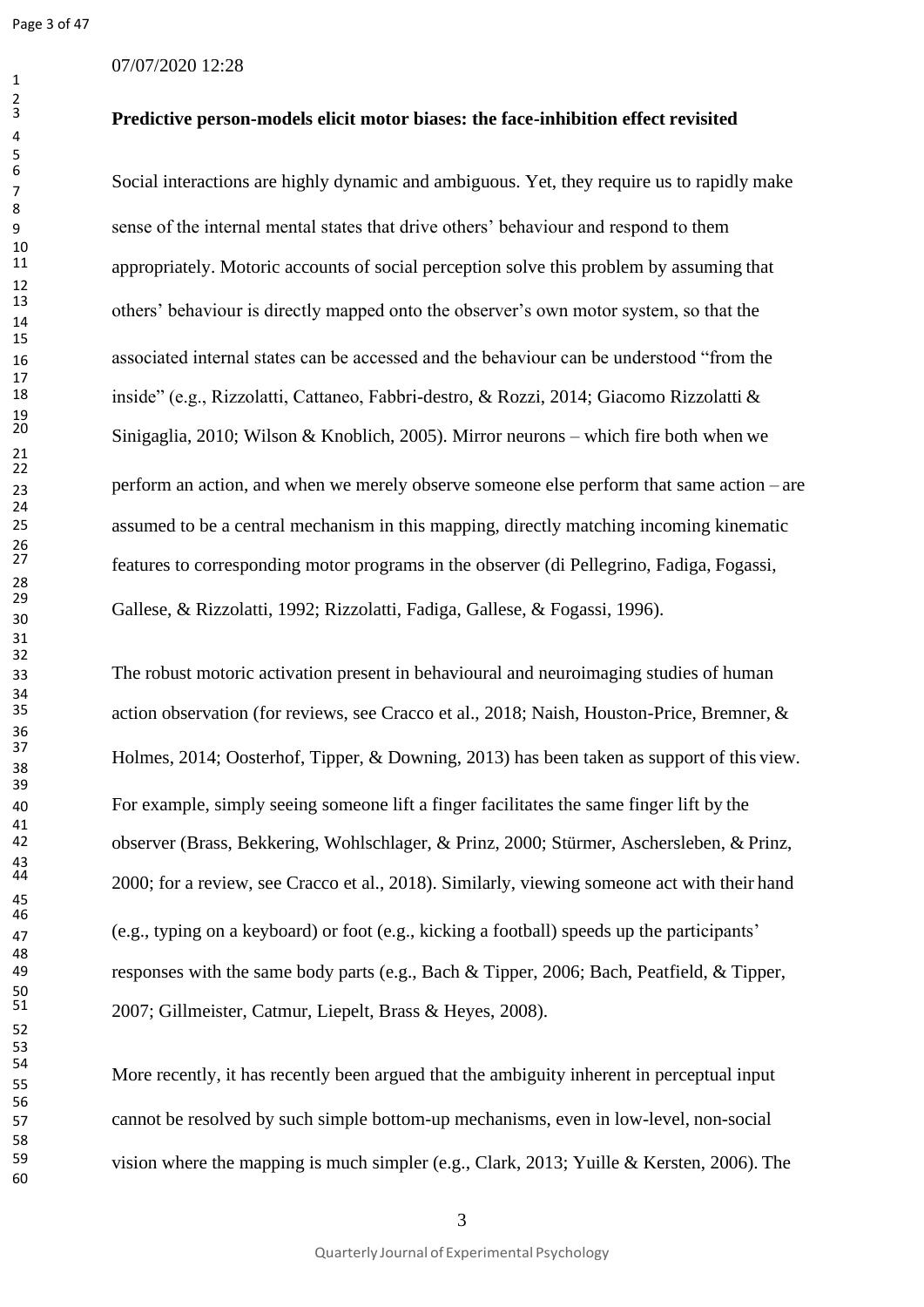same social stimulus (e.g., a smile) can have different meanings in different situations (e.g., a polite, happy, or sad smile), and the same internal state can express itself through different behaviours (e.g., experiencing anger can result in either aggressive or avoidant behaviour). More recent approaches therefore cast social perception as a top-down process of hypothesis- testing and revision, in which prior action expectations – derived from various contextual cues, such as facial expressions, nearby objects, or verbal statements – are tested against others' actual behaviour (e.g., Bach, Nicholson & Hudson, 2014; Bach & Schenke, 2017; Hickok, 2009; Kilner, Friston, & Frith, 2007a; Liepelt et al., 2009). In such predictive processing accounts, the robust motor activation during action observation reflects not a bottom-up matching of observed behaviour to own motor representations, but instead an attempt to *predict* the other's most likely action and to test it against what was actually observed (e.g., Hickok, 2009; Kilner et al., 2007; Csibra, 2008; Bach, Nicholson & Hudson, 2014). Recent studies provide direct evidence for such predictions, showing, for example, that attributing goals to others induces predictive perceptual biases in action identification and perceptual judgments (Hudson et al., 2016<sup>ab</sup>; 2017, 2018; McDonough, Hudson, & Bach, 2019; Schenke et al., 2016; see Bach & Schenke, 2017, for a review). Moreover, consistent with motor prediction views, the well-documented motor activation during action observation can reflect actions that are expected but not (yet) observed (Avenanti, Annella, Candidi, Urgesi, & Aglioti, 2013), even on the level of single neurons (Maranesi, Livi, Fogassi, Rizzolatti, & Bonini, 2014; Urgesi et al., 2010). It is sensitive to the (inferred) goal of the action (Liepelt et al., 2009), and is strongest for actions compatible with goal achievement  $(e.g., Bach, Bayliss & Tipper, 2011).$ 

 So far, most research to date has investigated how action predictions are derived from overt cues: the objects surrounding the actor, their gaze, facial expressions or overt intention statements (e.g., Bach, Nicholson & Hudson, 2014; Adams, Ambady, Macrae, & Kleck,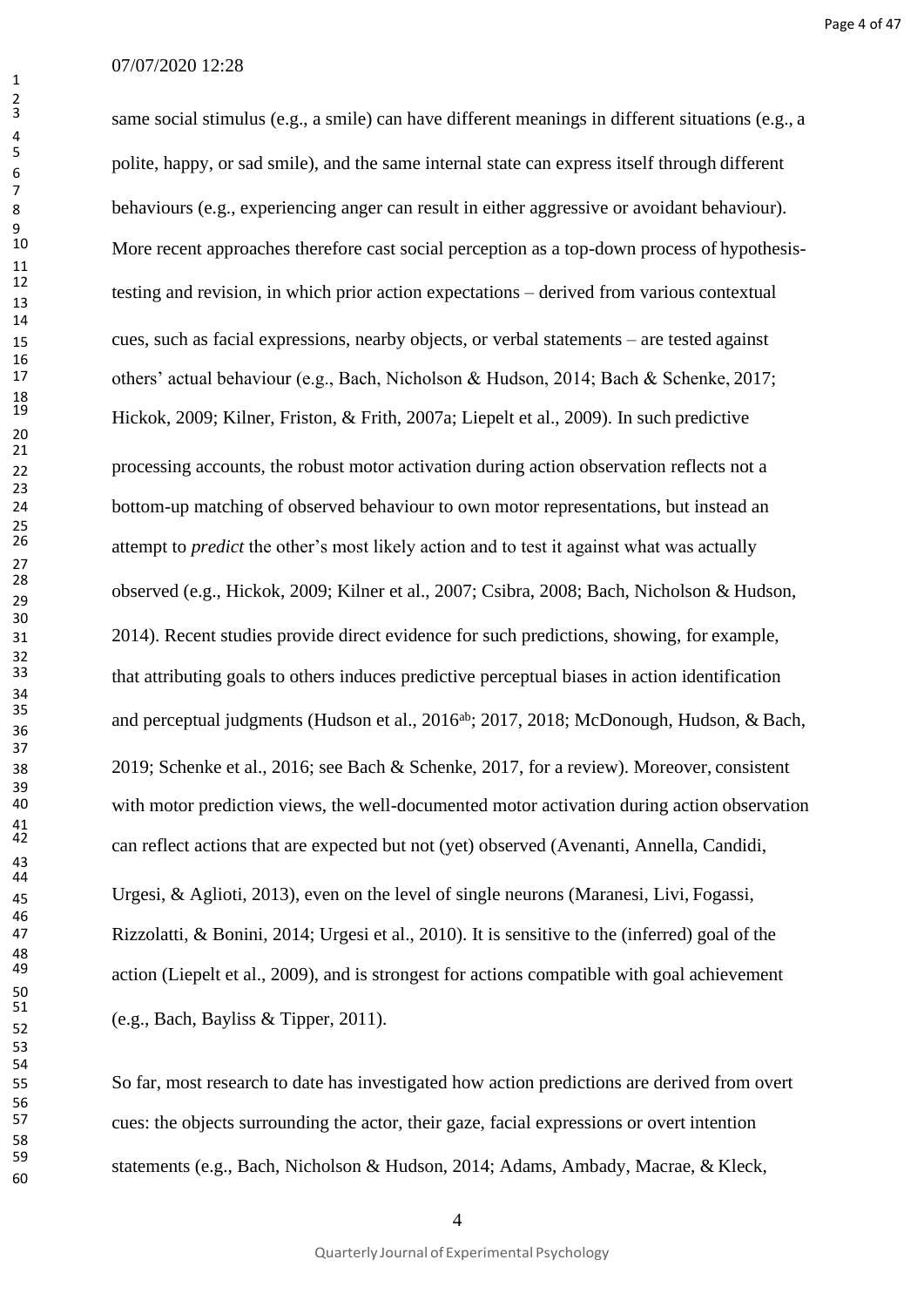## 07/07/2020 12:28

2006; Bach et al., 2011; Hudson, Nicholson, Ellis, & Bach, 2016; Hudson, Nicholson,Ellis, & Bach, 2015; Hunnius & Bekkering, 2010; Johnston, Miles, & Macrae, 2010; Pierno et al., 2006; Stapel, Hunnius, & Bekkering, 2012). Recently, we and others have argued that the *identity* of the actors themselves could make an important contribution as well (Bach & Schenke, 2017; Schenke, Wyer & Bach, 2016; Barresi & Moore, 1996; Newen, 2015). Humans form sophisticated internal models of how other people behave in different situations, such as which toy our child typically picks, or which wine our spouse prefers (e.g., Schenke et al., 2016; Barresi & Moore, 1996; Newen, 2015; Monroy, Meyer, Gerson & Hunnius, 2017; Buchsbaum, Gopnik, Griffiths, & Shafto, 2011). As soon as such models are established, they can support social interactions by providing information about which actions will be carried out by an individual when they are encountered again in the same situation. Consistent with this view, studies have shown, for example, that people's attention is automatically biased towards the object someone *usually* looks at rather than where they are actually looking (Joyce, Schenke, Bayliss, & Bach, 2015). Moreover, people are faster to identify an action that is typically carried out by one person in a given situation, compared to an action that is typically carried out by someone else (Schenke et al., 2016), and they unconsciously learn another player's idiosyncratic "tells" that predict their actions in gambling (Heerey  $&$  Velani, 2010).

 Here, we examine whether the activation of internal person models can be tracked not only by perceptual measures, but by motoric activation as well. This hypothesis follows from the idea that people embody their action knowledge of the other person, using their own motor system to *predict* the other person's forthcoming actions (e.g., Csibra, 2008; Kilner et al., 2007ab; Bach et al., 2014; Schenke & Bach, 2017). Prior work from ourselves and others (Bach and Tipper , 2006; Tipper & Bach, 2011; Candidi, Vicario, Abreu, & Aglioti, 2010; Sinnett, Hodges, Chua, & Kingstone, 2011) provides suggestive evidence for just such an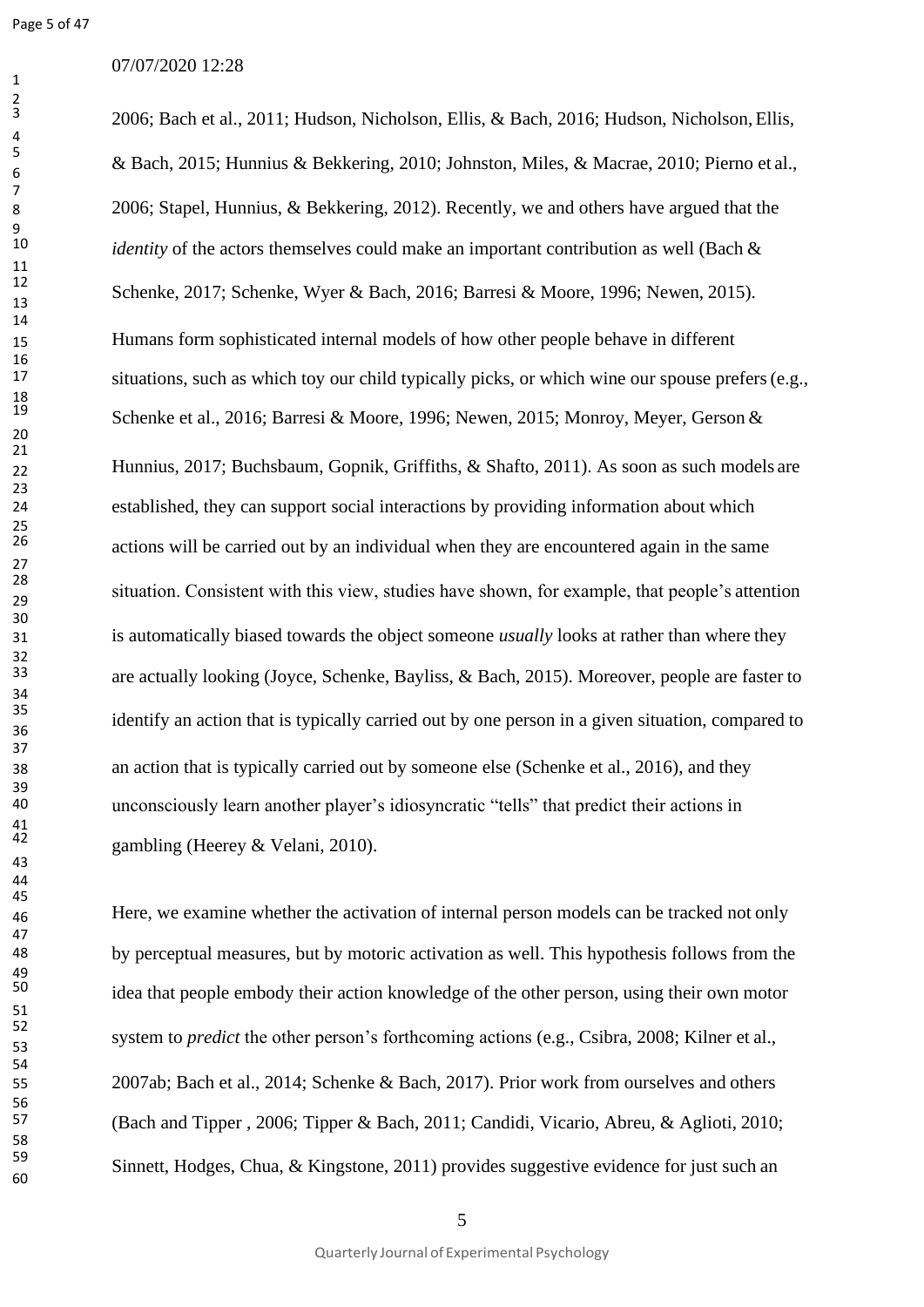effect. In these studies, participants were asked to identify famous soccer and tennis players from their faces with hand or foot responses. The results revealed a negative compatibility effect between the foot and hand responses required of the participant and the hand and footcentric sports of the athletes. That is, participants responded more slowly with their own hand when identifying tennis players than soccer players and more slowly with their own foot when identifying a soccer than a tennis player. According to predictive processing views, these negative compatibility effects may index a prediction error: the activation of a predicted action that cannot be matched to the actual sensory input in the photographs that showed non-22 acting athletes. Indeed, the effects reversed (i.e., turned into positive compatibility effects), when, in a later study, the same athletes were shown carrying out the actions they are known for (hitting a tennis ball or kicking a football; Tipper & Bach, 2011).

 Here, we test whether this actor-specific modulation of motor output reflects the activation of person-specific internal models for action prediction. One key signature of such person models is that they should not just generally capture the actions that others' typically carry out, but also the situations in which these actions are typically seen in (Bach  $&$  Schenke, 2017; Barresi & Moore, 1996). In our case, for example, participants should not only predict that Ronaldo generally kicks a ball, but that he would do so specifically when he is seen on the soccer pitch (but not, say, on the beach). Similarly, a famous tennis player should only be predicted to use the racket on, but not off, the tennis court. Thus, if positive and negative compatibility effects reflect successful and unsuccessful motoric predictions from such situation-specific person models, they should be observed primarily when the athletes are seen in their sporty contexts but less so in neutral contexts where these actions are not expected. This hypothesis has not yet been directly tested in any of the previous studies. For example, while Tipper and Bach (2010) showed acting or not-acting athletes, they did not manipulate whether they were seen within or outside their sports contexts. In contrast, Bach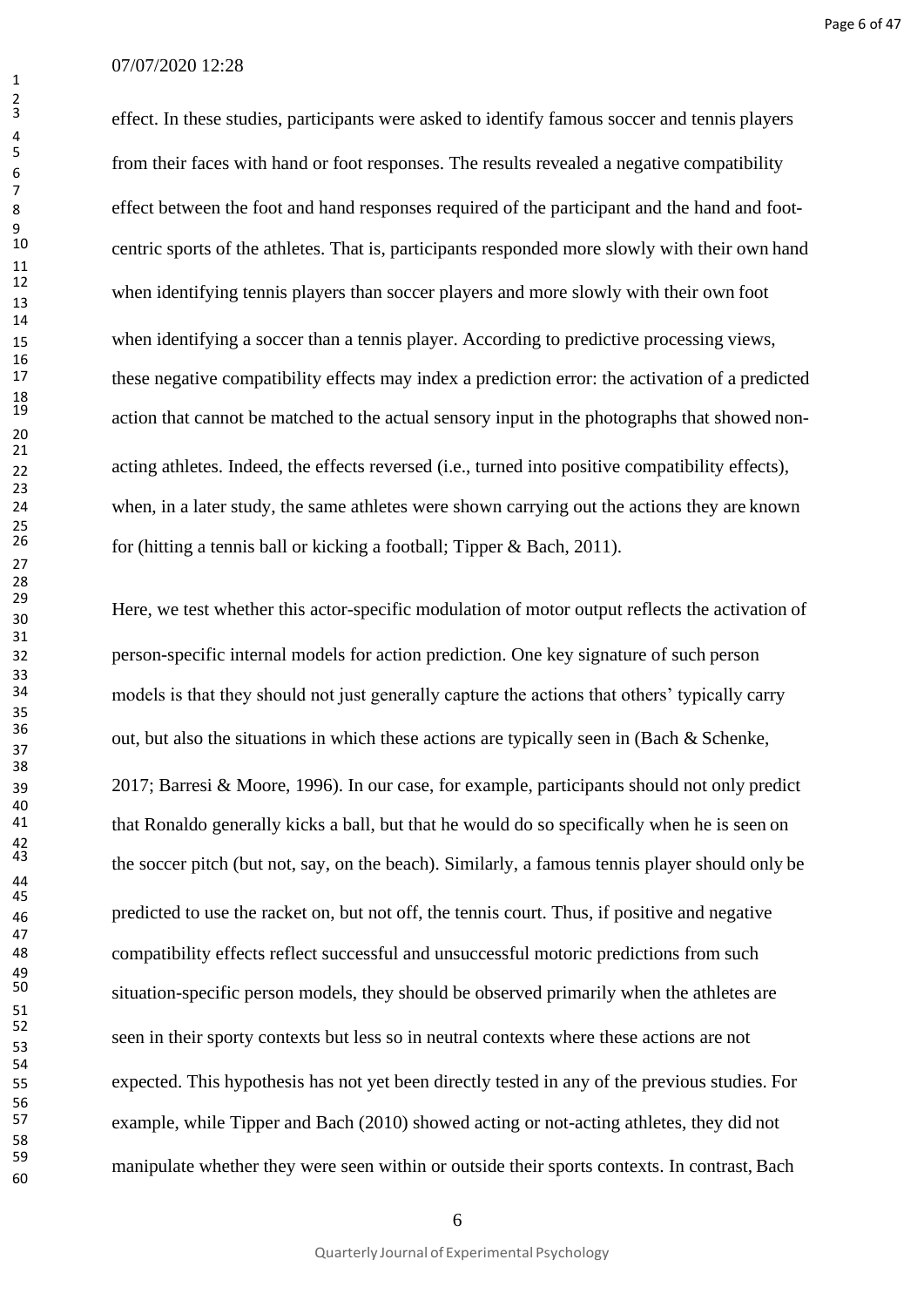$\frac{2}{3}$ 

## 07/07/2020 12:28

 & Tipper (2006) did manipulate context, but mostly to increase variability of the stimuli, and only showed not-acting athletes. Moreover, as the stimuli showed mostly the athletes' faces, the sporty and neutral contexts were not salient and no differential compatibility effects were observed.

Here, we report two experiments that adapted the original design to directly test the predictions outlined above. As before, we presented participants with various images of four famous athletes – two tennis players and two soccer players – either carrying out their usual sporting actions (kicking a football, hitting a tennis ball with a racket) or showing them in a neutral pose not related to these behaviours. In a fully factorial design, we varied independently whether these athletes were seen within their typical contexts (e.g., on the tennis court or soccer pitch) or outside those contexts (e.g., at an awards ceremony or at the beach). Participants again identified these athletes using either a finger or foot key press, such that for each participant, one tennis and one soccer player had to be identified with the foot, and the other two athletes with the hand.

 This design enables us to confirm, first, whether the athletes' typical behaviour is an embodied component of the observer's person knowledge that is matched against the behaviour that is observed. If so, then, just as in prior research, identifying the famous athletes should induce compatibility effects in opposite directions depending on whether the athletes are seen acting or not-acting: Athletes that are carrying out their usual behaviour should elicit *positive* compatibility effects; they should be identified more quickly with a body part that matches these typical behaviours (e.g., faster foot responses to identify a footballer that a tennis player, and vice versa for hand responses, Bach et al., 2007; Bach & Tipper, 2006; Gillmeister et al., 2008). In contrast, athletes that are seen not-acting should elicit *negative* compatibility effects. They should be identified *more slowly* with the body part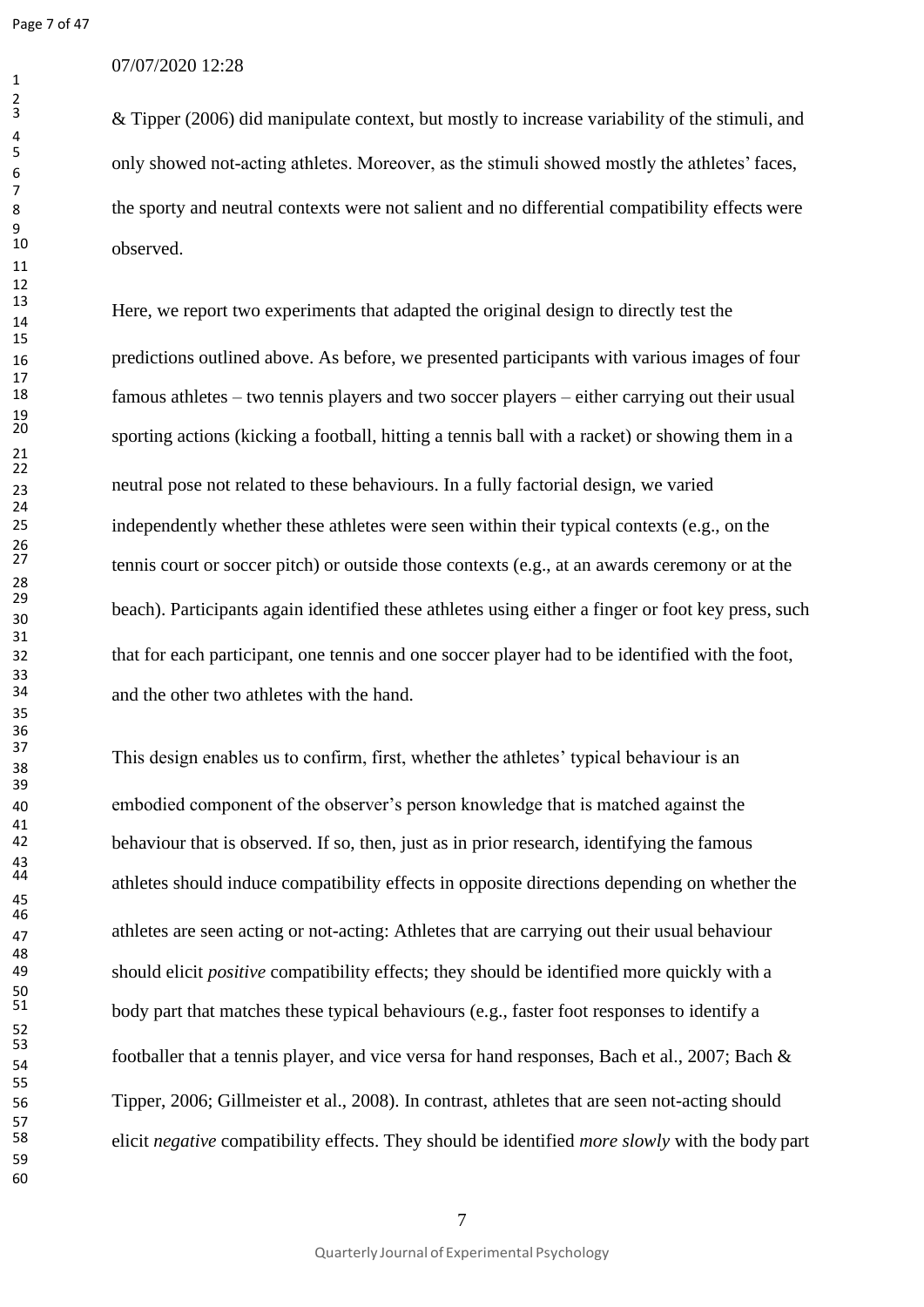that matches their usual motor behaviour, indexing the unexpected absence of these actions (Bach & Tipper, 2006; Tipper & Bach, 2010).

 Second, and more importantly, this design allows us to test the novel hypothesis, derived from predictive person model accounts, that these motoric predictions reflect the actions that actors are expected to carry out in a specific situation. If so, then the motoric modulation should be sensitive to the context in which the athletes are observed: both positive and negative compatibility effects should be stronger when the actors are seen in their typical sporty contexts – the soccer field and tennis court – where these behaviours are expected, but less so in more neutral contexts in which they are not.

 The current findings will help test predictive person model accounts against competing theories. For example, in associative accounts (Heyes, 2010; Keysers & Perrett, 2004; Hommel, Müsseler, Aschersleben & Prinz, 2001; Hommel, 2019), motor activation during action observation reflects domain-general learning processes that have associated one's motor behaviours to the perceptual effects that reliably go along with them, rather than attempts to test predictions against the perceptual input. Such associative learning mechanisms readily account for the positive compatibility effects elicited by the different athletes, and potentially also by their tennis- and soccer-contexts, as these could simply be linked to the initial motor-action representations via spreading activation. However, they have a hard time accounting for the negative compatibility effects that emerge when the athletes are seen not-acting: if athletes have been associated with different motor behaviours, then these behaviours should be activated – but not inhibited – when the athletes are seen again, even when the actions themselves are not part of the stimulus display.

 Another possibility is that actor-related motor activations do not reflect predictions of a specific action in a given situation, but instead reflect more general predictive person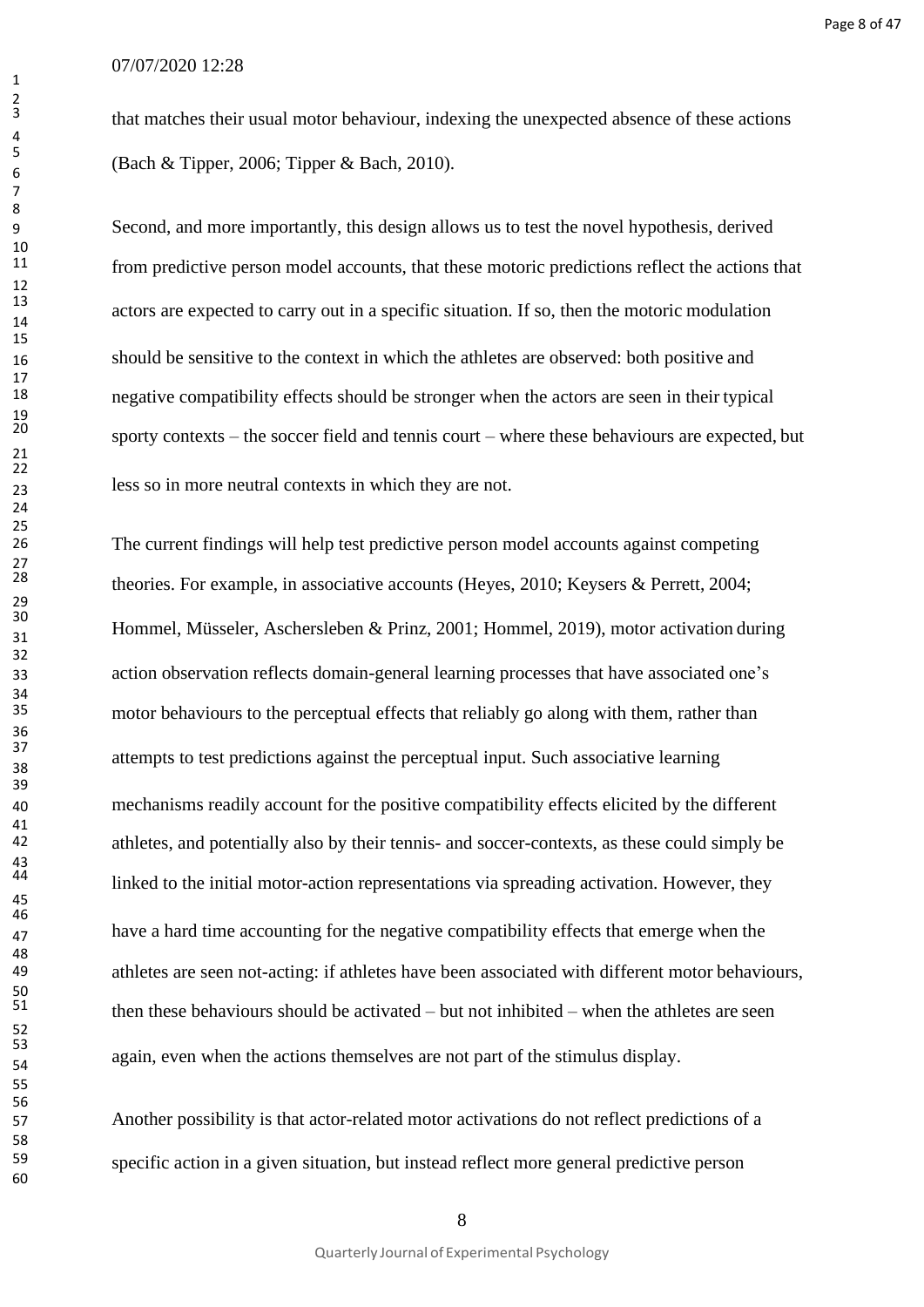## 07/07/2020 12:28

knowledge that is not linked to a particular context. For example, from watching the athletes play, we might have formed rather general links between them and their typical behaviour: that Rooney and Ronaldo typically kick soccer balls and that Federer and Murray typically hit tennis balls with their rackets, irrespective of whether they are in or out of their sporty contexts. Later on, when re-encountering the athlete, we might rely on these general action expectations to confirm that it is really them that we are seeing. If this were the case, then the positive and negative compatibility effects should be insensitive to the current situation and be observed both when the athletes are seen in their sporting contexts and outside of it. In fact, it could even be the case that such motoric knowledge is recruited particularly when people are seen *outside* their usual context. Encountering someone out of their usual context (e.g., running into one of your students at the supermarket) produces surprise and uncertainty. This uncertainty may, in turn, draw attention and lead to the recruitment of additional processing – including activating the actions the individuals typically carry out – to make sense of the novel situation (e.g., Bar, 2003; Fenske, Aminoff, Gronau, & Bar, 2006; Reichardt, Polner, & Simor, 2020). Context should then have the opposite effects than those assumed by predictive person models: positive and negative compatibility effects should be stronger, not weaker, whenever the athletes are seen outside their usual contexts.

## **Experiment 1**

Experiment 1 tested whether participants' motor systems represent the merely predicted (but not observed) actions of other people, based on our prior knowledge of them. Participants were presented with photographs of famous soccer (Wayne Rooney, Cristiano Ronaldo) and tennis (Andy Murray, Roger Federer) players either acting, or not acting, in a neutral context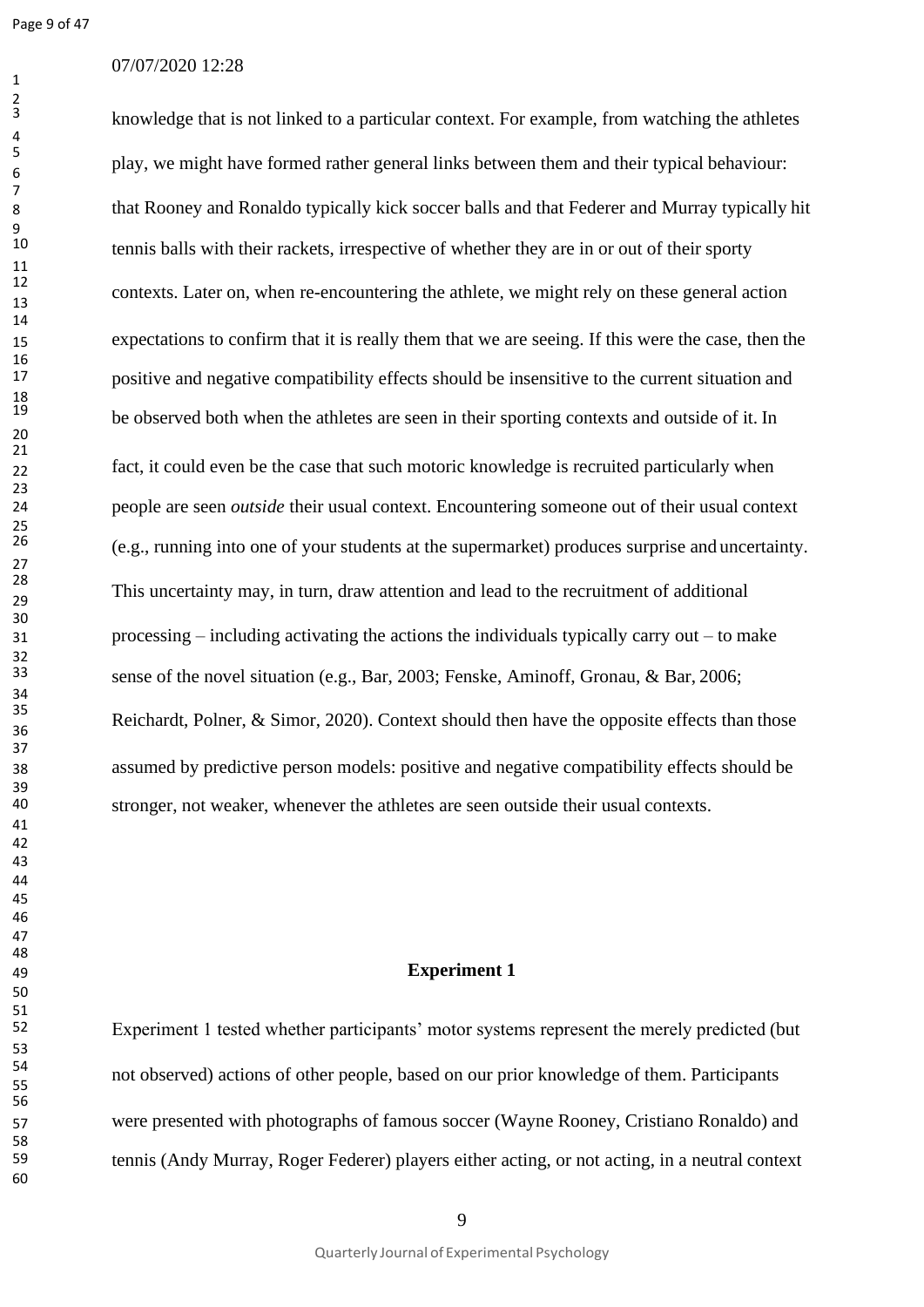or in their usual sports context, in a fully counterbalanced factorial design. Participants had to identify these athletes with hand and foot responses, such that one tennis player (e.g., Andy Murray) and one footballer (e.g., Wayne Rooney) had to be identified with a foot response, and the others (e.g., Roger Federer and Cristiano Ronaldo) with a hand response.

The goal of Experiment 1 was, first, to replicate the finding that identifying famous athletes interferes with participants' ability to use the body part used in their sport when they are seen not acting (i.e., the face inhibition effect, Bach & Tipper, 2006), but facilitates similar motor output when they are seen carrying out the expected actions (Tipper & Bach, 2011). Second, and more importantly, it tested whether these effects reflect underlying person models that predict others' behaviour in different situations. If so, then these effects should be context- specific: both the negative and positive compatibility effects should be stronger when the athlete is in their sporty situation (e.g., on a soccer pitch), where such an action is expected, but not in a neutral situation (e.g., at the beach), where these actions are less likely to be seen.

# **Method**

## *Participants*

 43 participants (34 female, mean age = 20.86 years, SD= 4.49; 38 right-handed) took part in exchange for course credit. They were recruited based on their self-reported ability to recognise the four athletes. All participants provided written consent. The experiment was approved by the Faculty of Health and Human Sciences Research Ethics Committee at the University of Plymouth prior to data collection [reference number: 14/15-320]. We report all measures, manipulations and exclusions for both experiments. Sample size matched prior studies on this effect (Bach & Tipper, 2006; Tipper & Bach, 2011; Sinnett et al., 2011). Four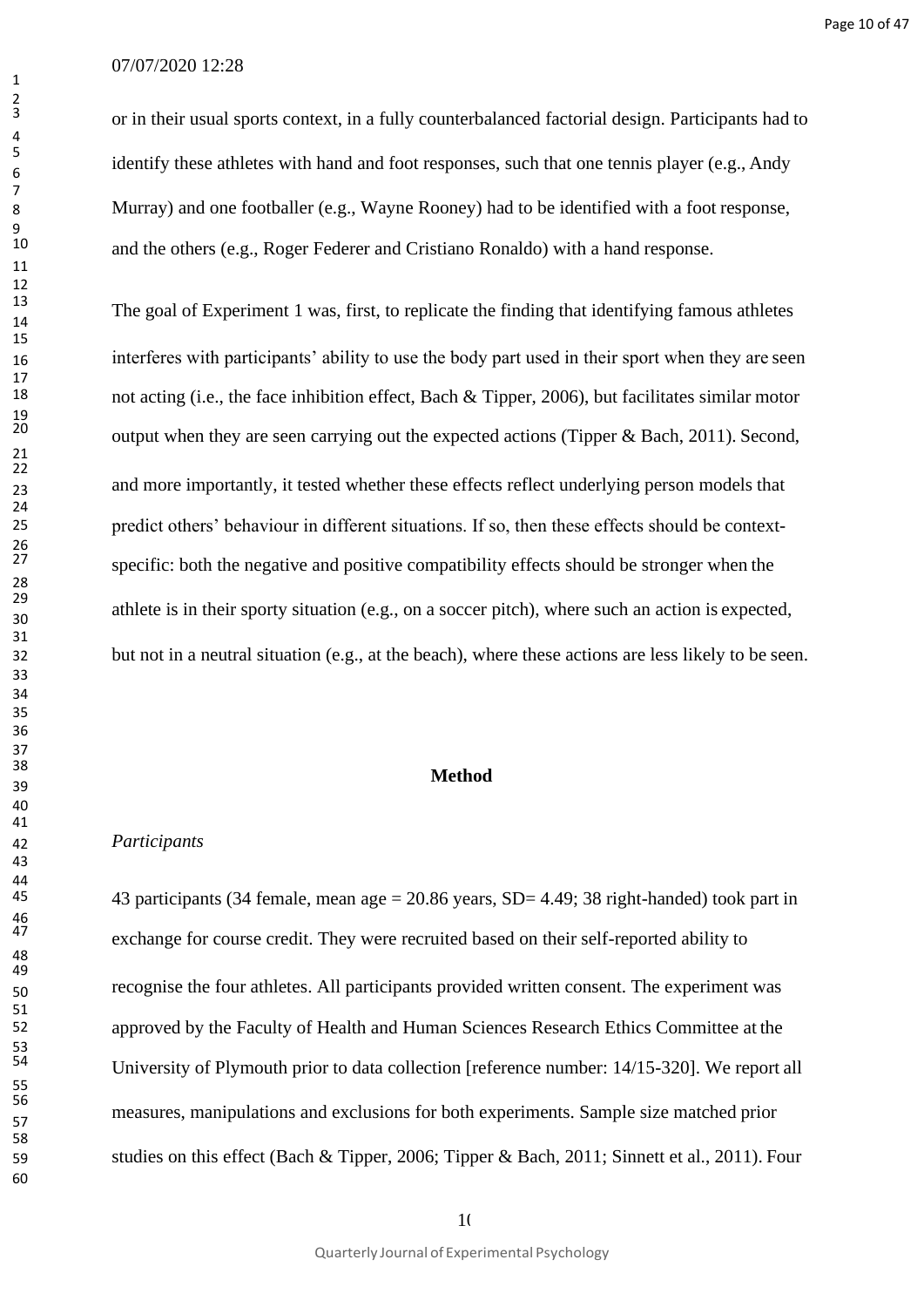Page 11 of 47

## 07/07/2020 12:28

participants had technical difficulties with the foot pedal and were excluded from the analysis. The final sample size provides 80% power to detect medium effect sizes in the predicted direction with *d* > .405, and in either direction with *d* > .460, as determined with a sensitivity analysis using G-Power (Erdfelder, Faul, Lang, & Buchner, 2007). The smallest effect sizes of interest (SESOI; Lakens, Scheel, & Isager, 2018) given the sample size and 15 test are  $d = 0.324$  (two-sided) and  $d = 0.270$  (one-sided).

#### *Materials and apparatus*

The experiment was administered with E-prime 2.0 (Psychology Software Tools, Pittsburgh, PA), running on an Intel i3 CPU, 4GB Memory, 500GB HDD, Windows 10 Professional with a Philips Brilliance 221P monitor set to a resolution of 1024 by 768.

The stimulus set consisted of 32 photographs of four athletes: two well-known soccer players (Wayne Rooney, Cristiano Ronaldo) and two well-known tennis players (Andy Murray, Roger Federer). Each of the four athletes were shown in two photographs for each of the four conditions that resulted from the factorial combination of In-Context and Out-of-Context scenes and acting or not-acting athletes (see Figure 1 for examples). The photographs were sourced from a Google image search and selected such that they showed the athletes' full body with the face easily identifiable. The In-Context photos showed soccer players on the soccer field and tennis players on the tennis court, wearing their usual sports attire. The Out- of-Context images showed the four athletes in any situation other than a tennis court or soccer field, such as at an awards ceremony, a photo shoot, or on the beach. The images were of varying sizes (between 328 and 522 pixels vertically and 169 to 483 pixels horizontally). To prevent laterality effects (Simon, 1969), all images were presented centred in the middle of the screen and each photograph was cropped so that the athlete filled the whole photograph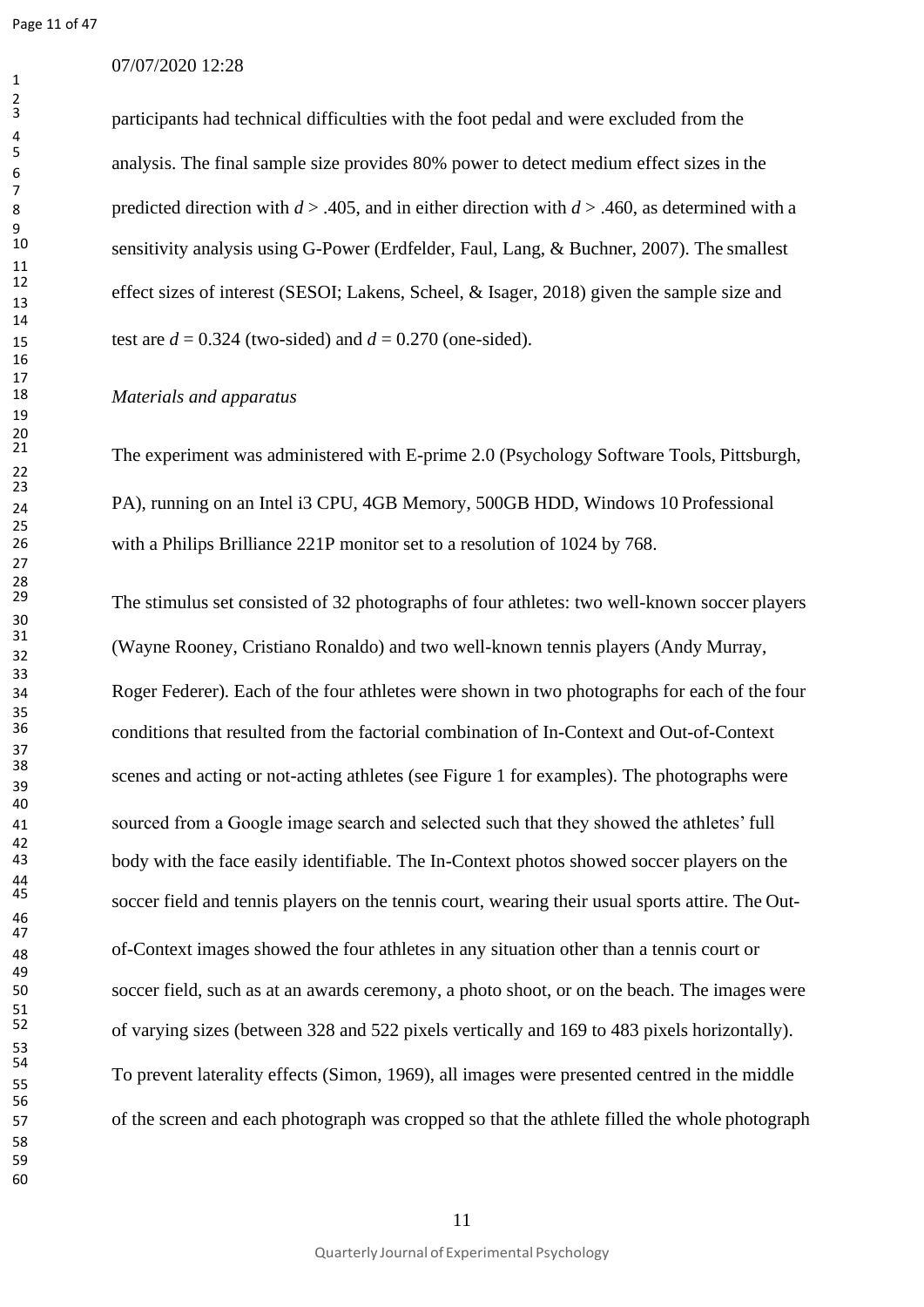from left to right, with the identification-relevant features of body and face centred as much as possible (see Supplementary Materials for the full stimulus set).

*--- Insert Figure 1 about here ---*

 As in Bach and Tipper (2006), a post-experiment questionnaire asked how often participants had seen each athlete playing tennis/football, how skilled they thought the athlete was compared to other professionals within their sport, how talented they thought the athlete 26 would be at the other sport (e.g., for Andy Murray, participants were asked how talented they thought he would be at football), and finally how much participants liked each athlete. Each question was answered on an 8-point Likert scale from  $-4$  to  $+4$  with no zero point.

The social intelligence scale (Silvera, Martinussen,  $\&$  Dahl, 2001) was administered to test correlations between self-report measures of social intelligence and response time effects. However, as there were no statistically reliable correlations for either the negative or positive compatibility effects, this will not be discussed further.

#### *Procedure*

 Each trial started with a fixation point in the centre of the screen for between 800 and 1000 ms (randomly chosen) followed by the photograph of one of the athletes in one of the conditions. This image disappeared as soon as a response was given, up to a maximum interval of 2000 ms. Participants were instructed to identify the athletes as quickly and as accurately as possible. One soccer player and one tennis player had to be identified by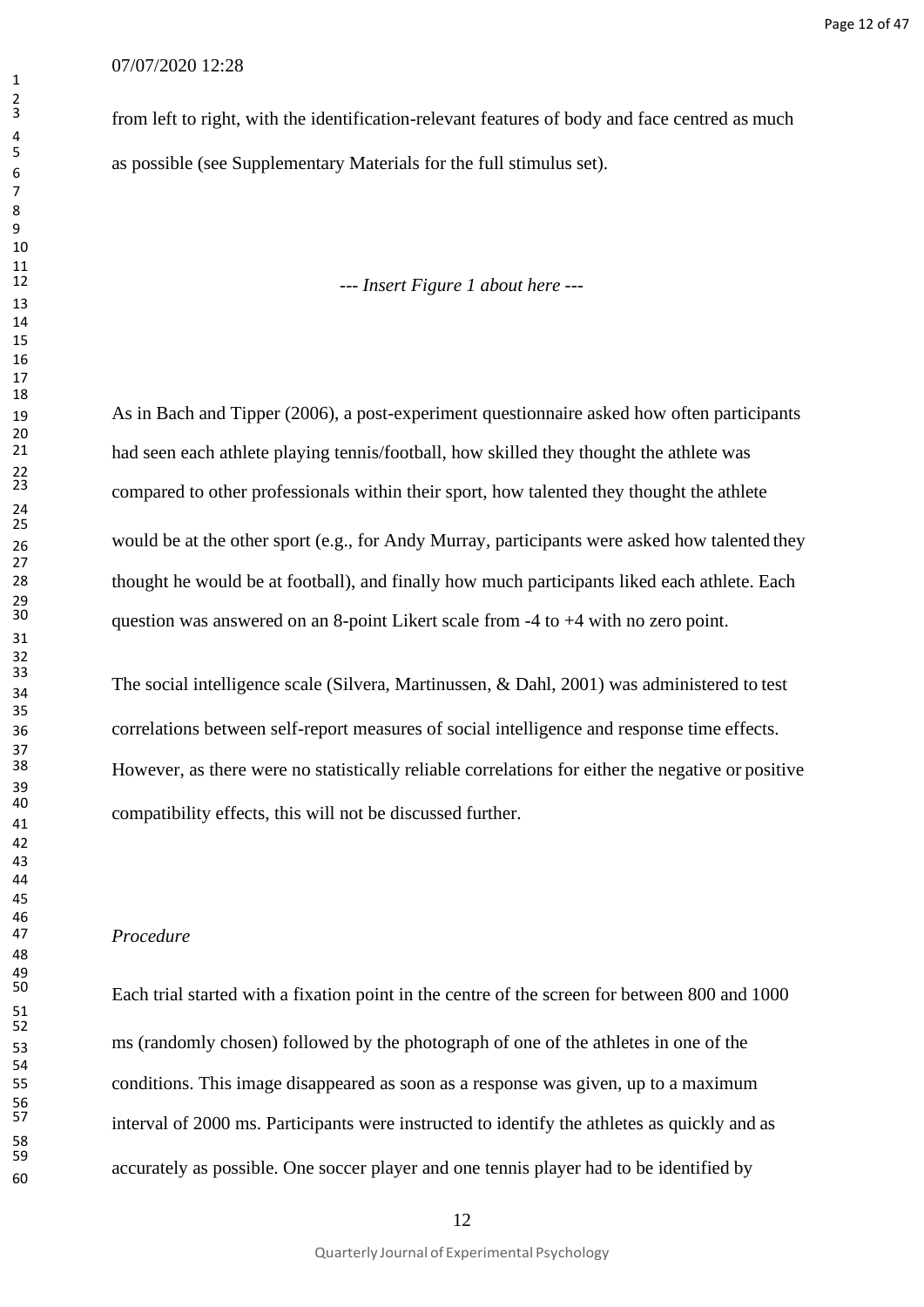Page 13 of 47

## 07/07/2020 12:28

pressing the foot pedal, and the second soccer player and tennis player had to be identified by pressing a key on the keyboard, with the response assignment counterbalanced across four groups of participants. If participants responded correctly, they were shown a blank screen for 300 ms. If not, or if they responded too late, they were given a reminder of which response to use for each athlete for 3000 ms.

 As in the prior studies (Bach & Tipper, 2006; Tipper & Bach, 2011) participants were asked to respond with the right hand and the right foot to press centralized response devices. Such a response setup should further safeguard against (Simon-like) laterality effects affecting the results, as such effects are only observed when there is differential lateralization in *both* stimuli and response alternatives (Dolk et al., 2014; Hommel, 1996; Sebanz, Knoblich & Prinz, 2003). In contrast, here, participants responded to centrally presented images (see Stimuli) with two responses that were equally right-lateralized and therefore only differed in whether they involved a foot or hand movement; they should therefore not induce lateralized response effects.

<sup>37</sup><br>Participants completed 384 trials in total – 12 blocks of the 32 photographs presented in random order. After six blocks, participants were given the opportunity for a break. After the experiment was completed, participants filled out the exit questionnaire and the social intelligence scale and were debriefed and thanked for their participation.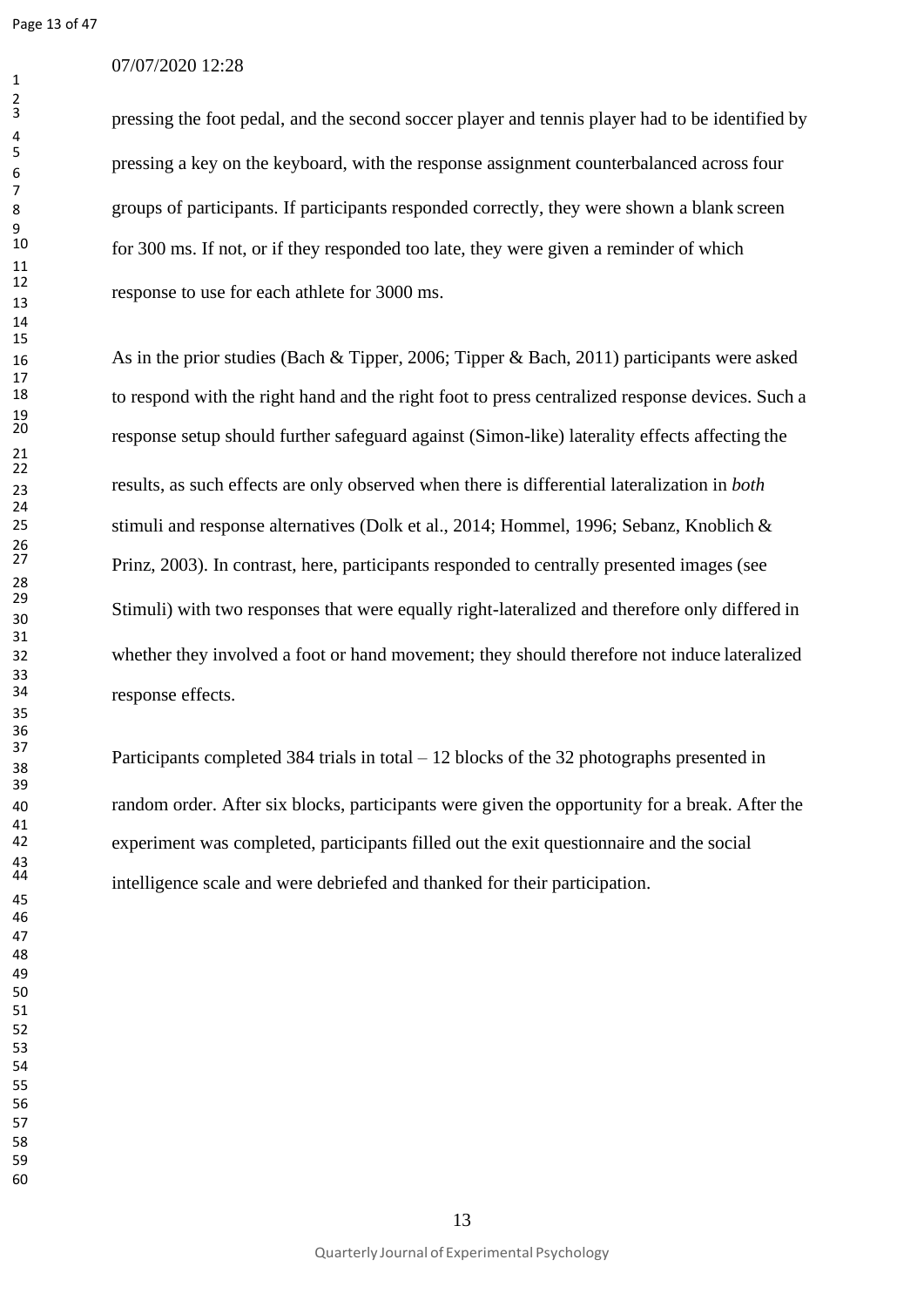#### **Results**

## *Response times*

 Trials were excluded if they had RTs greater than the trial duration, and if they had RTs greater than three SDs from their condition mean (1.65%). For the analysis of RTs, error trials were additionally excluded (4.79%). The remaining data were averaged by condition for each participant and analysed with a repeated measures ANOVA with the within-subjects factors Context (In-Context, Out-of-Context), Action (Action, Non-Action) and Effector Congruency (congruent with the athlete's typical effector, incongruent with the athlete's typical effector). Group (Rooney/Murray hand and Ronaldo/Federer foot, Rooney/Murray foot and Ronaldo/Federer hand, Ronaldo/Murray hand and Rooney/Federer foot, Ronaldo/Murray foot Rooney/Federer hand), was added as a between subjects factor of no interest to account for variability due to one of the four counterbalancing conditions (which of the tennis/soccer players were identified with the hand and which with the foot).

We predicted that the ANOVA would replicate the two-way interaction of Action and Effector Congruency observed in prior research (Bach & Tipper, 2006; Tipper & Bach, 2011), reflecting that seen and merely predicted actions bias observers' motor systems in the opposite direction, inducing positive and negative compatibility effects, respectively. In addition, we expected compatibility effects to be larger when the athletes are seen in their usual contexts, reflected in a three-way interaction of Context, Action and Effector Congruency. These predicted results will be evaluated against the usual alpha of  $p < .05$  (two tailed). Due to alpha-inflation linked to multiple testing in an ANOVA (Cramer et al., 2016), the five other possible main effects and interactions should be evaluated with caution unless they meet a Bonferroni-corrected alpha threshold of *p* <.01 (see Supplementary Materials for a table of the full output).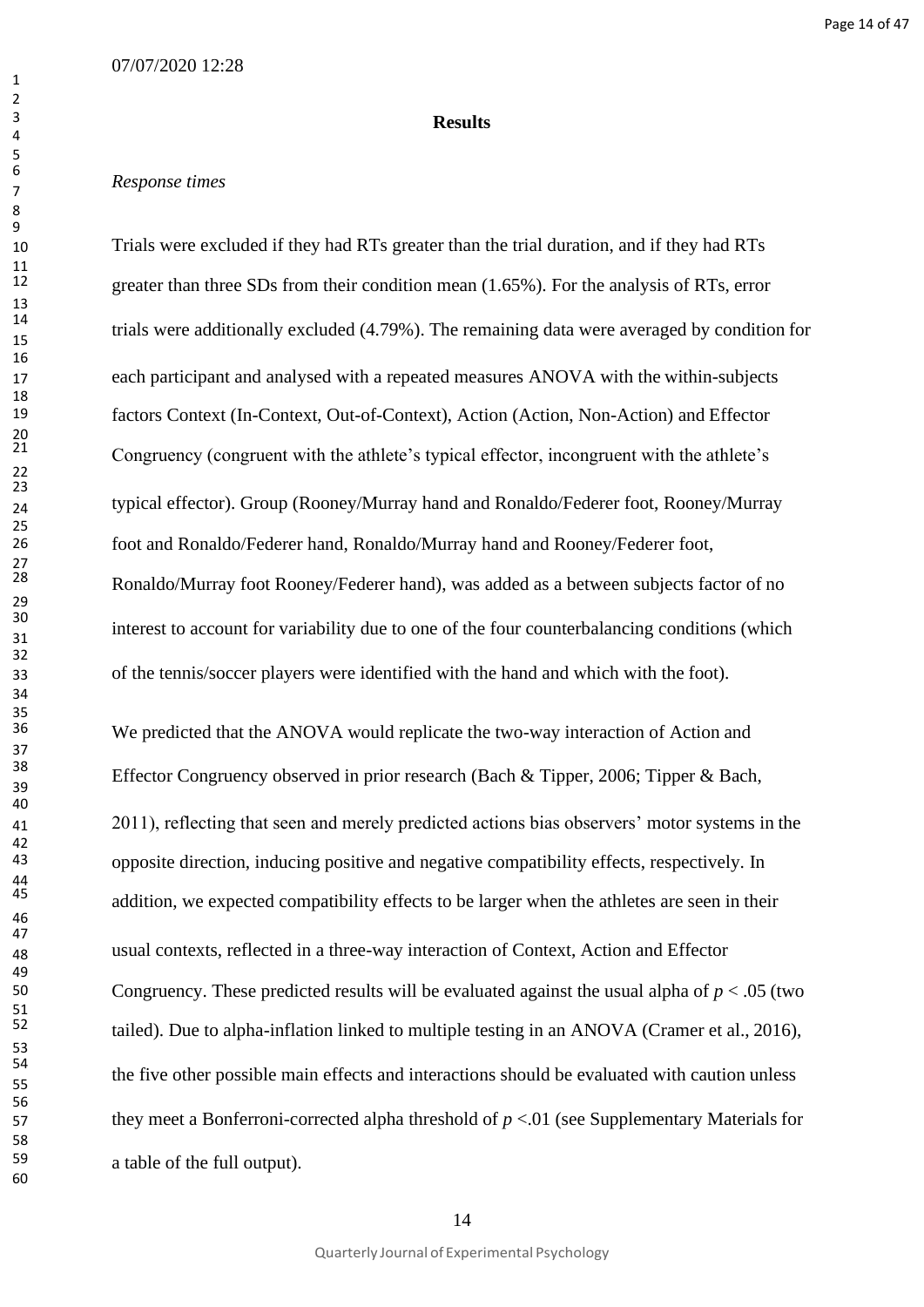## 07/07/2020 12:28

As in the original studies (Bach & Tipper, 2006; Tipper & Bach, 2011), the analysis of the response time data revealed the predicted interaction of Action and Effector Congruency, 8 *F*[1,35] = 5.580,  $p = .024$ ,  $\eta \rho^2 = .138$ . Planned comparisons for the Action and Non-Action trials separately (with Group as a factor of no interest) revealed that this difference mainly reflected that, in the Non-Action trials, responses were slower for Congruent than 15 Incongruent trials,  $F[1,35] = 5.410$ ,  $p = .026$ ,  $np^2 = .134$ , replicating the face-inhibition effect. However, while the Action trials numerically showed the predicted positive compatibility effect, the difference between Congruent and Incongruent responses was not robust, *F*[1,35] =1.251, *p* =.306. The predicted three-way interaction of Context, Action and Effector 24 Congruency was not significant,  $F[1,35] = .048$ ,  $p = .827$ ,  $np^2 = .001$ . Indeed, when In- Context and Out-of-Context trials were analysed separately in planned comparisons, the crucial interaction of Action and Effector Congruency was, if anything, more robust in the 31 Out-of-Context trials,  $F[1,35] = 3.834$ ,  $p = .058$ ,  $n\rho^2 = .099$ , than the In-Context trials,  $F[1,35] = 1.241$ ,  $p = .273$ ,  $np^2 = .034$ , contrary to our predictions.

<sup>36</sup><br>Aside from these confirmatory hypothesis tests, the ANOVA only revealed a theoretically 39 uninteresting main effect of Context,  $F[1,35] = 80.740$ ,  $p < .001$ ,  $\eta \rho^2 = .698$ , with faster response times for identification of athletes Out-of-Context than In-Context, as well as a main effect of Action,  $F[1,35] = 9.278$ ,  $p = .004$ ,  $\eta \rho^2 = .210$ , with faster responses when athletes were seen performing their action compared to when they were not acting. As in the original study, these differences probably reflect low-level differences in the stimuli in these conditions but are independent of our main results. There was no main effect of Effector Congruency,  $F[1,35] = 1.111$ ,  $p = .299$ ,  $np^2 = .031$ .

*--- Insert Figure 2 about here ---*

Quarterly Journal of Experimental Psychology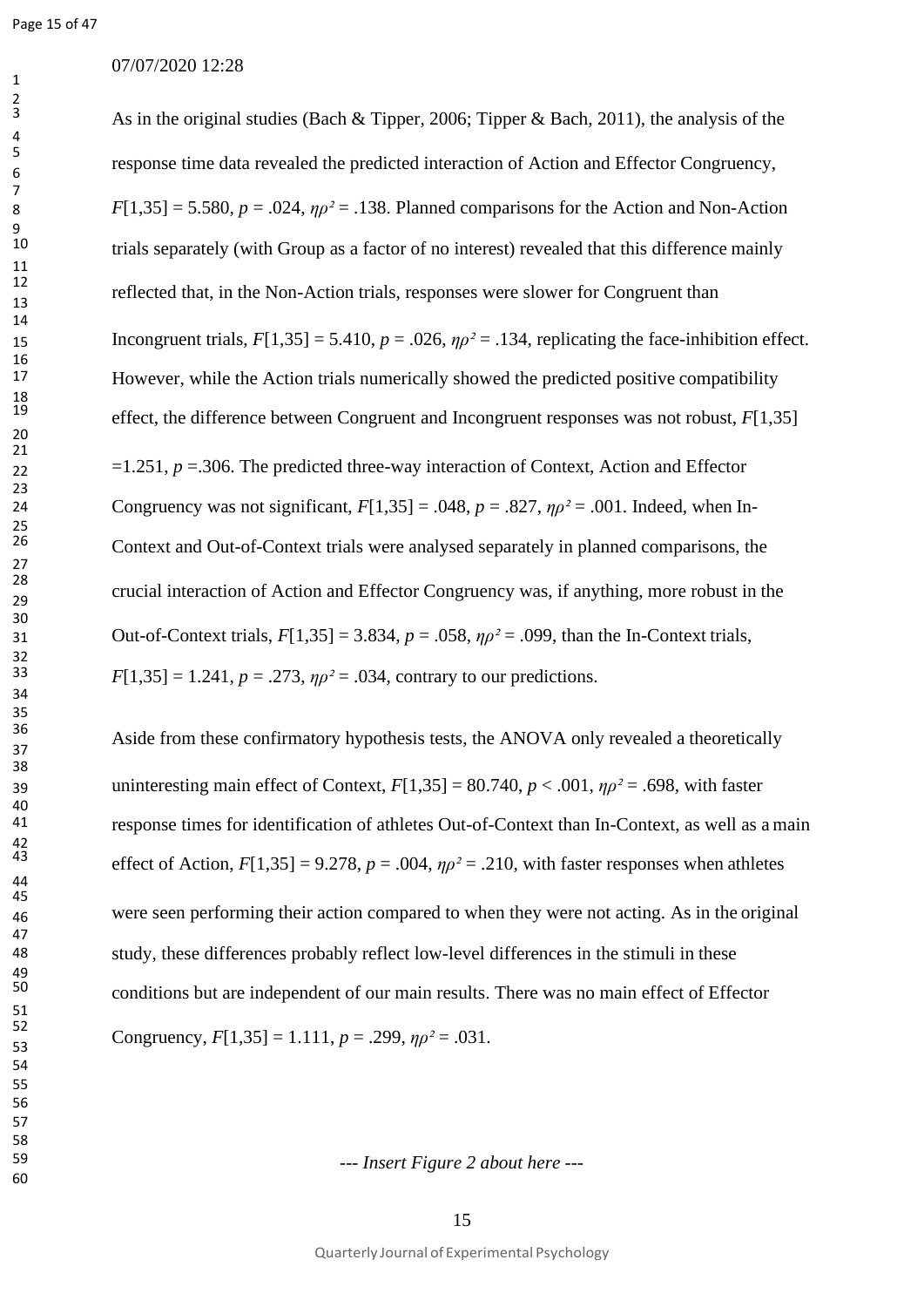#### *Error rates*

An analogous ANOVA as for the response time was carried out on the error rates (see Table 1) but revealed no theoretically relevant effects.

*--- Insert Table 1 about here ---*

## *Correlations with subjective ratings*

In the study of Tipper and Bach (2011), the positive compatibility effects when the athletes were seen acting, but not the negative compatibility effects when the athletes were seen not carrying out these actions, correlated with participants' familiarity with the athletes and their evaluation of their skills, with positive compatibility effects being larger for participants that were very familiar with the athletes and judged their skills highly. No correlations were observed with assessments of the athletes' respective other sport (e.g., tennis for Ronaldo), nor for how much the athletes were generally liked. Exactly this pattern was observed here (see Supplementary Materials for a table of the full results). The positive, but not the 39 negative, compatibility effects correlated with the familiarity of the athletes ( $r=0.331$ ,  $p=0$ 42 .040) and assessments of their skill  $(r = .381, p = .017)$ , but not with the other measures ( $r <$ .180).

## **Discussion**

 Experiment 1 tested whether seeing a famous athlete elicits a motoric expectation that they would carry out their sporting actions, and whether these expectations depend upon whether the athlete is seen within or outside his usual sporting contexts. The results replicated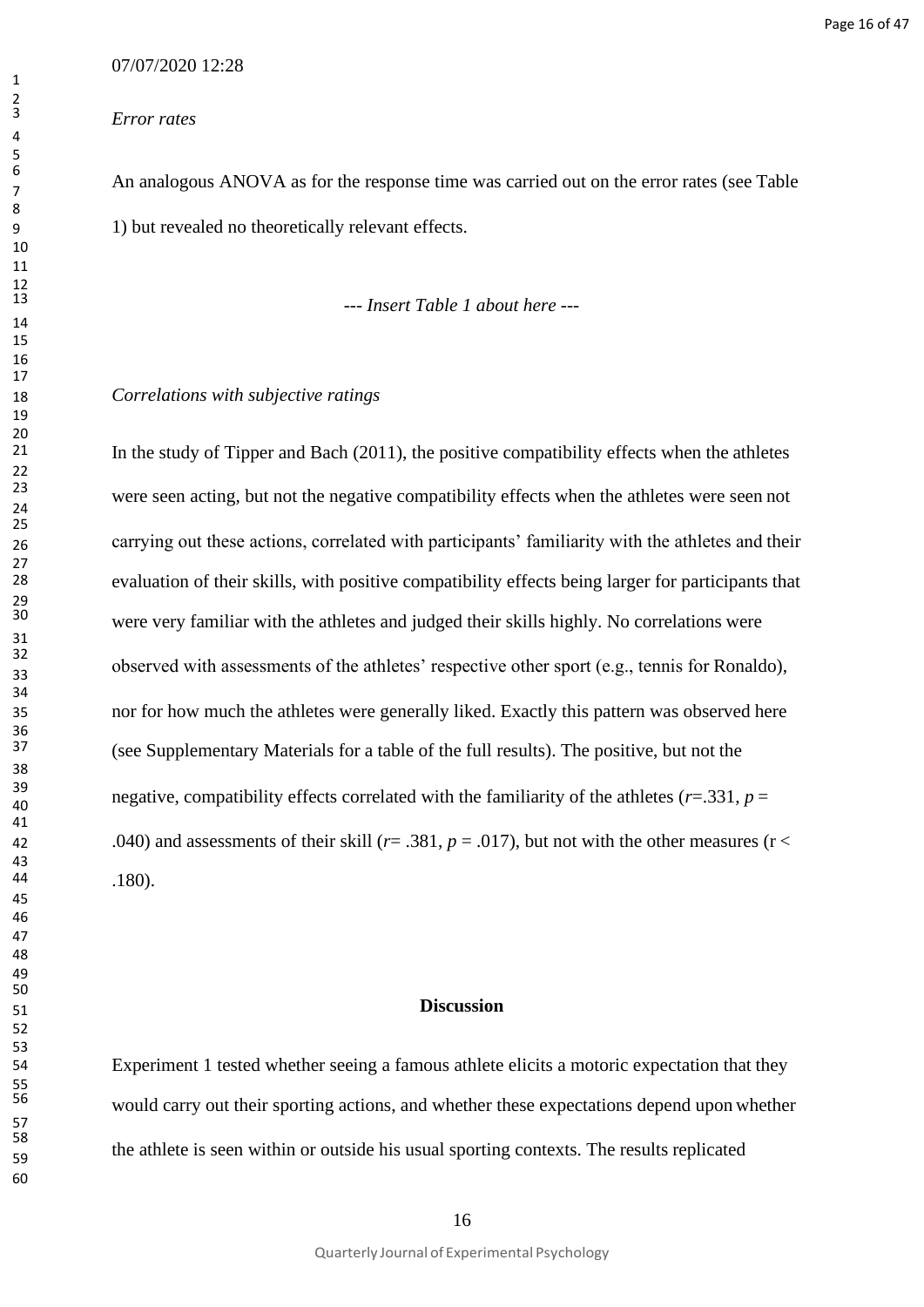## 07/07/2020 12:28

previous findings that viewing famous athletes influences the observer's motor systems (Bach & Tipper, 2006; Tipper & Bach, 2011) in a completely new stimulus set. As before, identifying the athletes when they were not-acting elicited negative compatibility effects. Participants responded more slowly when identifying the tennis player Andy Murray with a hand compared to a foot response, for example, and vice versa for the soccer player Cristiano Ronaldo. Moreover, as in Tipper and Bach (2011), these negative compatibility effects were eliminated – and turned numerically into positive compatibility effects – when participants identified the athletes performing their typical actions, in line with the idea that the negative compatibility effects index a prediction failure: the surprising absence of an action that the athlete would have been expected to carry out.

 Contrary to the predictions of situation-specific internal person models, Experiment 1 did not provide evidence that these positive and negative compatibility effects would be stronger when the athletes were seen in their usual sporty context, where they would be most likely to execute these expected actions. If anything, while this was not supported by a robust statistical difference, effects were larger and more reliable when the athletes were seen *outside* their usual sporting contexts, potentially in line with the idea that seeing the athletes in unexpected environments draws attention and recruits additional action knowledge about them.

47 One reason for the absence of a reliable difference might be that the context manipulation was not strong enough to induce detectable effects within the current paradigm. The relevant context may not have been salient enough, and may be activated too late, to influence responses. Therefore, in Experiment 2, each athlete image was preceded with a short preview of the context they would be presented with in the next critical image.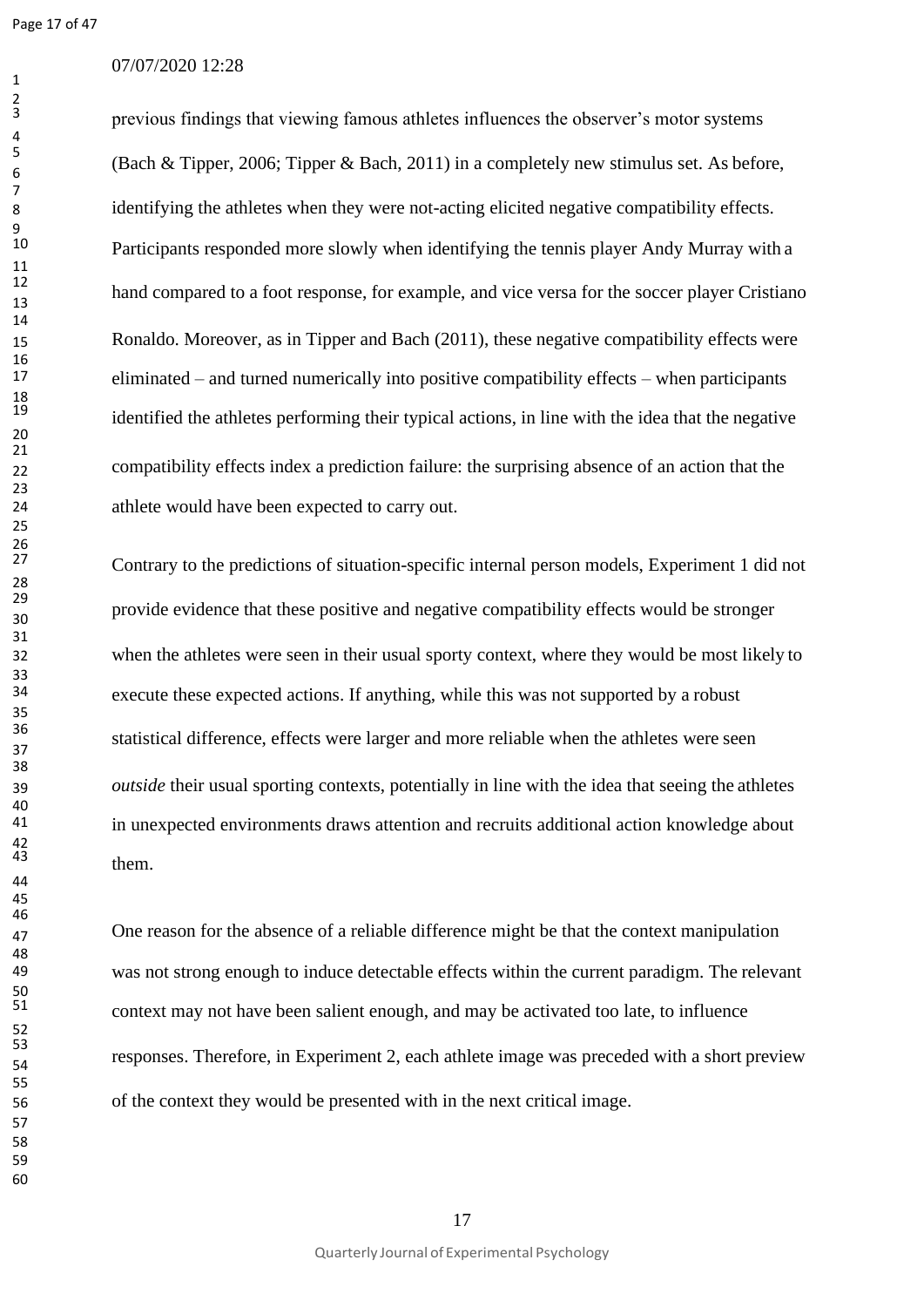#### Page 18 of 47

#### **Experiment 2**

Experiment 2 sought to enhance the availability of context information in order to more clearly delineate the conditions most likely to produce positive and negative compatibility effects. It therefore provided photographs of the contexts in which the athlete would later be seen (a tennis court, soccer pitch, or one of two beach scenes) for 500 ms. prior to the critical athlete photograph. As before, the following photograph then showed one of the four athletes either carrying out their specific action (kicking or playing tennis) or not carrying out this action in an unusual situation or in their usual sporty context. Participants identified the athletes with a foot or hand response which was either congruent or incongruent with the expected or observed action of the athlete.

As before, we hypothesized that any motoric expectancy effects should be stronger when the athlete is seen in their typical situation (e.g., on a soccer pitch), where they would be expected to perform these actions, compared to a situation, where such an action would be less expected (e.g., at the beach). Thus, the In-Context trials should show that identifying famous athletes interferes with participants' ability to use the body part primarily used in their sport when they are seen not acting, but facilitates similar motor output when they are seen carrying out the expected actions (Bach & Tipper, 2006; Tipper & Bach, 2011). These effects should be absent or reduced when the athletes are seen outside their usual sporty contexts.

#### **Method**

## *Participants*

56 56 56 56 participants (35 female, mean age = 21.29 years,  $SD = 5.28$ ; 49 right-handed) took part in the study in exchange for course credit. All other aspects of the participant selection were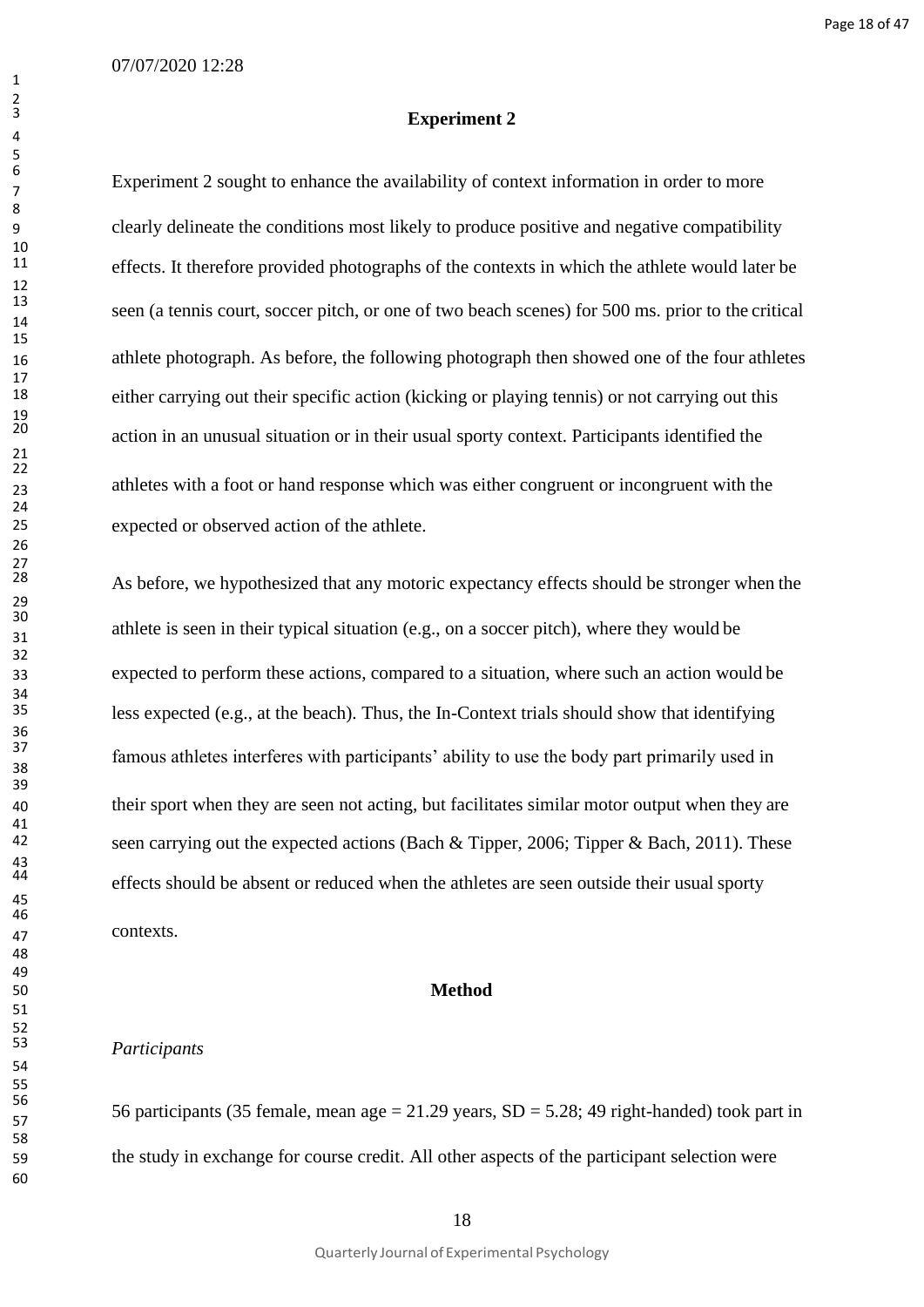## 07/07/2020 12:28

identical to Experiment 1. Sample size was increased relative to Experiment 1 to be able to detect potentially smaller effects. This sample size provides 80% power to detect medium effect sizes in the predicted direction with *d* > .336, and in either direction with *d* > .381, as determined with a sensitivity analysis using G-Power (Erdfelder et al., 2007), in line with the effect size of the Action by Effector Congruency interaction observed in Experiment 1 ( $d =$  .358). The smallest effect sizes of interest (SESOI; Lakens, Scheel, & Isager, 2018) given the sample size are  $d = 0.268$  (two-sided) and  $d = 0.224$  (one-sided).

## *Materials, apparatus and procedure*

 The experiment was identical to Experiment 1 except that an additional 'priming' photograph of either a beach scene or a tennis/soccer scene was now presented for 500 ms prior to the critical photograph, 509 and 512 pixels wide and 396 and 384 pixels tall. There were four priming photographs altogether, two showing non-sports environments (two different beach scenes) for priming the Out-of-Context images, and two showing the two (tennis and soccer) sports environments for priming the In-Context images. To ensure that the Out-of-Context scenes were as predictive of the subsequent athlete type as the In-Context scenes, one of the beach scenes always preceded tennis players and one always preceded soccer players. In addition, all Out-of-Context photographs now showed the actors on the beach.

*--- Insert Figure 3 about here ---*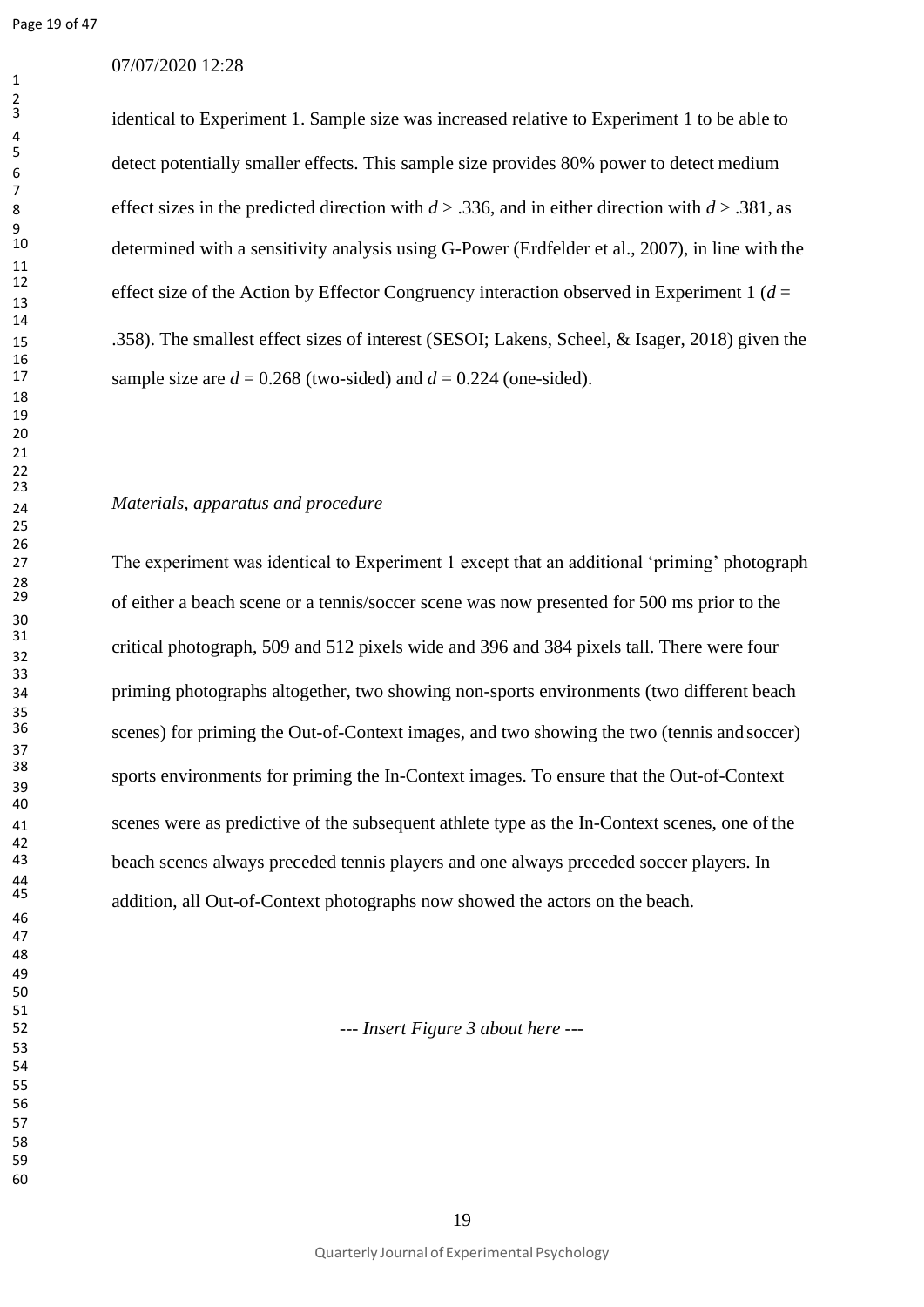#### **Results**

## *Response times*

 Trials were excluded as before (5.29% for error trials, 1.83% for scores greater than 3 SD from the mean). The remaining data for each participant were averaged by condition and analysed with a repeated measures ANOVA with the factors Context (In-Context, Out-of- Context), Action (Action, Non-Action) and Effector Congruency (congruent with the athlete's typical effector, incongruent with the athlete's typical effector) with Group (Rooney/Murray hand and Ronaldo/Federer foot identification, Rooney/Murray foot and Ronaldo/Federer hand identification, Ronaldo/Murray hand and Rooney/Federer foot identification, Ronaldo/Murray foot Rooney/Federer hand identification) included as a between subjects factor of no interest.

As in Experiment 1, we predicted a two-way interaction of Action and Effector Congruency (Bach & Tipper, 2006; Tipper & Bach, 2011) and/or a three-way interaction of Context, Action and Effector Congruency. Due to alpha-inflation linked to multiple testing in an ANOVA (Cramer, 2016), the five other possible main effects and interactions should be evaluated with caution unless they meet a Bonferroni-corrected alpha threshold of *p* <.01 (see Supplementary Materials for a table of the full output).

Replicating Experiment 1, and previous experiments (Bach & Tipper, 2006; Tipper & Bach, 2011), the analysis of response times revealed the predicted interaction between Action and 51 Effector Congruency,  $F[1,52] = 6.531$ ,  $p = .014$ ,  $\eta \rho^2 = .112$ . Planned comparisons revealed faster response times when acting athletes were identified with the Congruent compared to Incongruent effector,  $F[1,52] = 4.148$ ,  $p = .047$ ,  $\eta p^2 = .074$ , showing positive compatibility effects. The negative compatibility effect for identifying non-acting athletes seen in Experiment 1, and previous research (Bach & Tipper, 2006; Tipper & Bach, 2011), were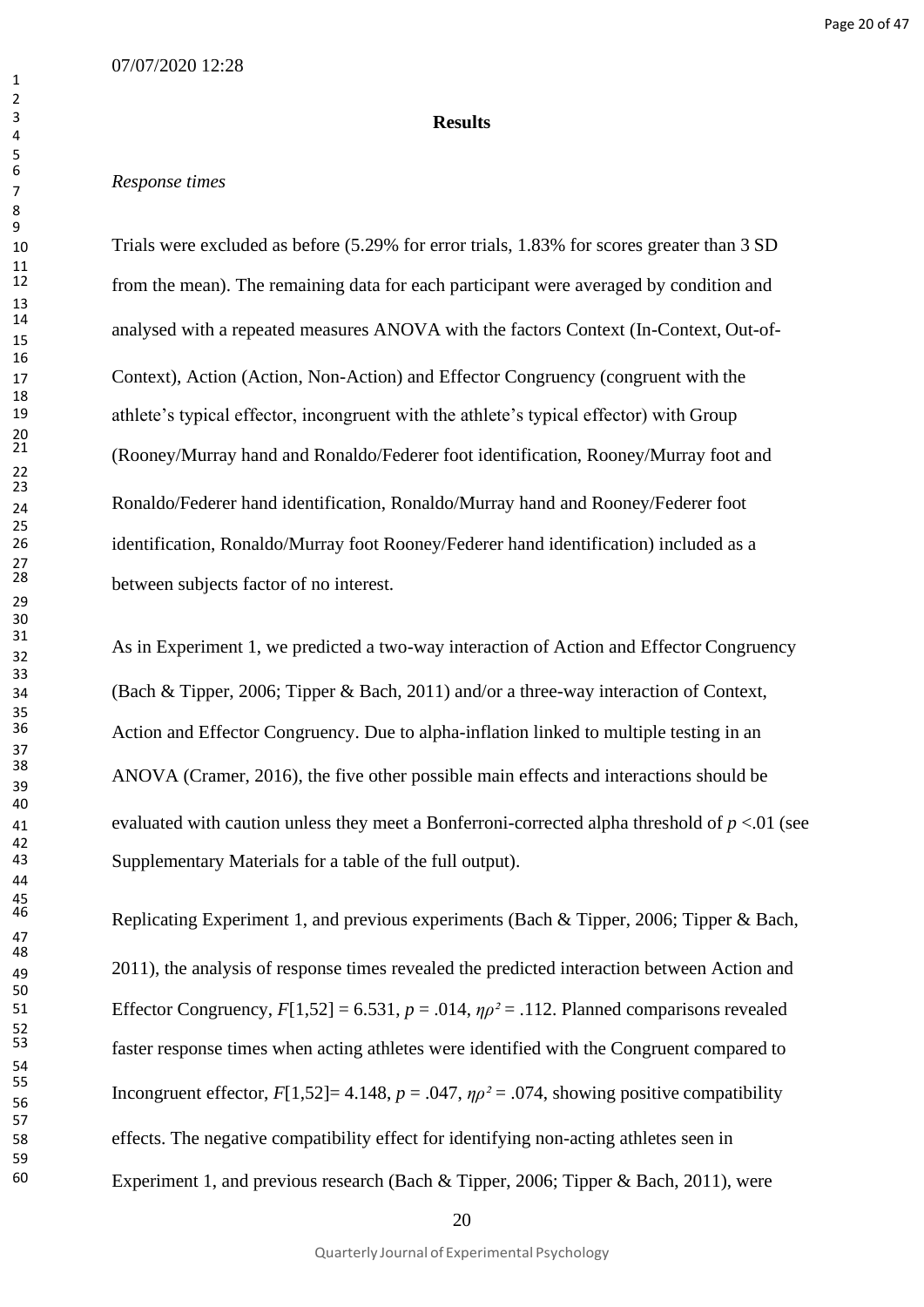## 07/07/2020 12:28

present numerically but failed to reach significance, *F*[1,52]=2.744, *p* = .104, *ηρ²* = .050. The predicted three-way interaction was, again, not significant,  $F[1,52] = 1.579$ ,  $p = .215$ ,  $np^2 =$  .029. As before, and contrary to the predictions of situation-specific person models, when Out-of-Context and In-Context trials were analysed separately in planned comparisons, the crucial interaction of Action and Effector Congruency was statistically robust in the Out-of-15 Context trials,  $F[1,52] = 6.748$ ,  $p = .012$ ,  $np^2 = .115$ , but not in the In-Context trials,  $F[1,52]$  $= 1.434, p = .237, \eta p^2 = .027.$ 

Beyond these confirmatory hypotheses, the analysis only revealed a theoretically 23 uninteresting main effect of Context,  $F[1,52] = 14.524$ ,  $p < .001$ ,  $\eta \rho^2 = .218$ , but no interaction 25 of Action and Context,  $F[1,52] = 5.021$ ,  $p = .029$ ,  $np^2 = .088$  and no overall main effects of Effector Congruency,  $F[1,52] = .016$ ,  $p = .901$ ,  $p\rho^2 < .001$  nor of Action,  $F[1,52] = .244$ ,  $p =$  $.624, \eta \rho^2 = .005.$ 

*--- Insert Figure 4 about here ---*

#### *Error rates*

 The same ANOVA was conducted on the error data but revealed no theoretically relevant effects (see Supplementary Materials and Table 2).

*--- Insert Table 2 about here ---*

*Correlations with subjective judgments*

We again tested whether we would replicate the relationships between the positive compatibility effects and participants' subjective judgments seen in prior research (Bach &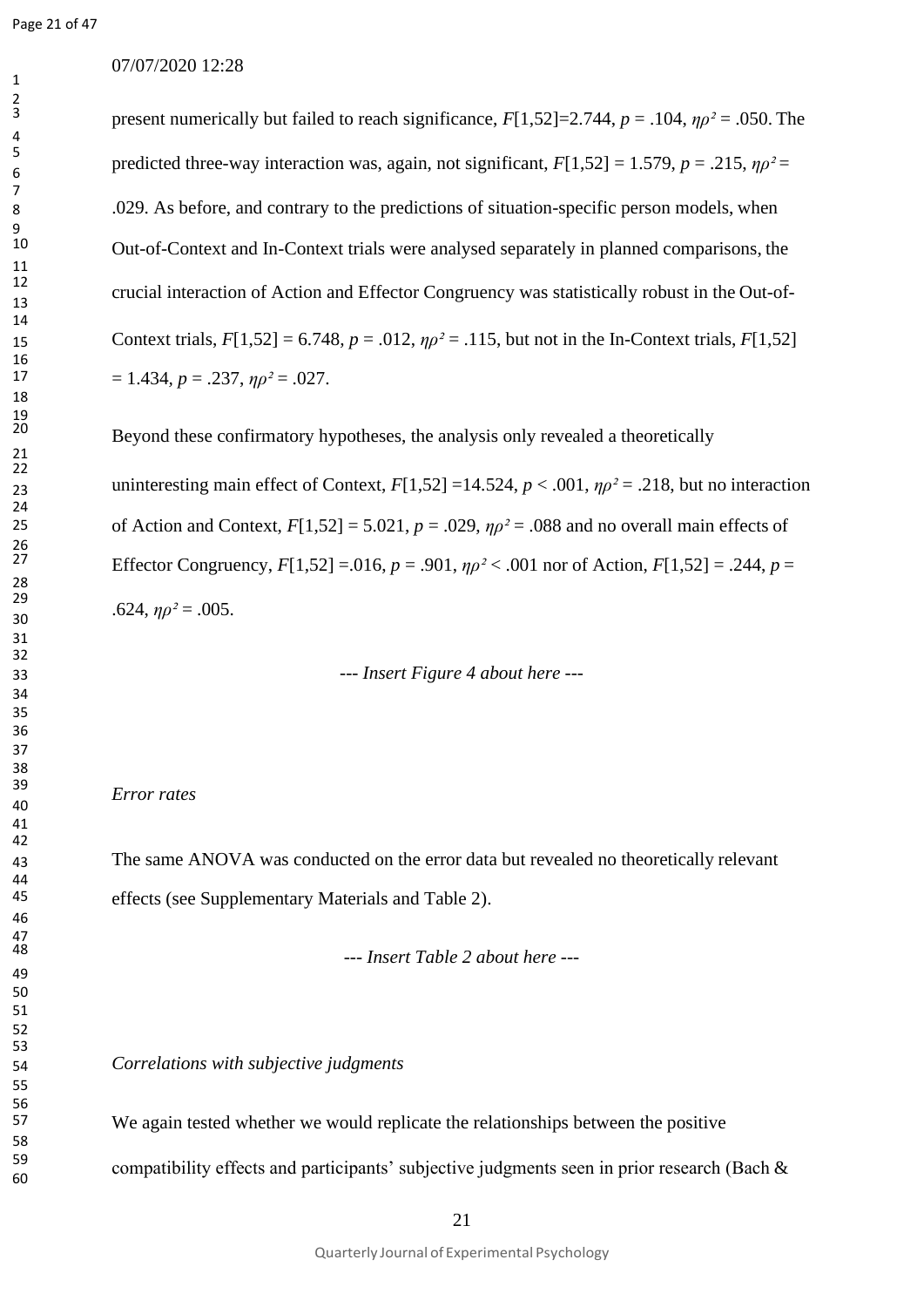Tipper, 2006) and Experiment 1 (see Supplementary Materials for a table of the full results). Accordingly, we predicted that the positive compatibility effects when the athletes were seen acting, but not the negative compatibility effects when they were seen not acting, would correlate positively with participants' familiarity with the athletes and their evaluation of their skills. However, this pattern was not replicated in Experiment 2 ( $r <$  187, for all), which differed in methodology in the use of the priming context images to Experiment 1 and the prior studies.

## **Discussion**

 Experiment 2 showed – as in Experiment 1 and previous studies (Bach & Tipper, 2006; Tipper & Bach, ) – that viewing famous athletes did influence the observer's motor systems. As before, seeing the athletes act or not-act, produced compatibility effects in opposite directions. Whilst positive compatibility effects were found when the athletes were seen carrying out their sporty activities, they turned (numerically) into negative compatibility effects when the athletes were seen not carrying out these actions. These findings are in line with the idea that people predict the athletes' forthcoming actions, and that these prediction successes and failures are indexed by positive and negative compatibility effects, respectively. However, we could not confirm that these effects were stronger when the athletes were seen in their usual sporty context, where they would be most likely to execute these expected actions. If anything, effects were more reliable when the athletes were seen in neutral contexts. To estimate the evidence for the presence or absence of the relevant effects, a post-hoc exploratory analysis including Bayesian statistics was conducted on the pooled data from both experiments.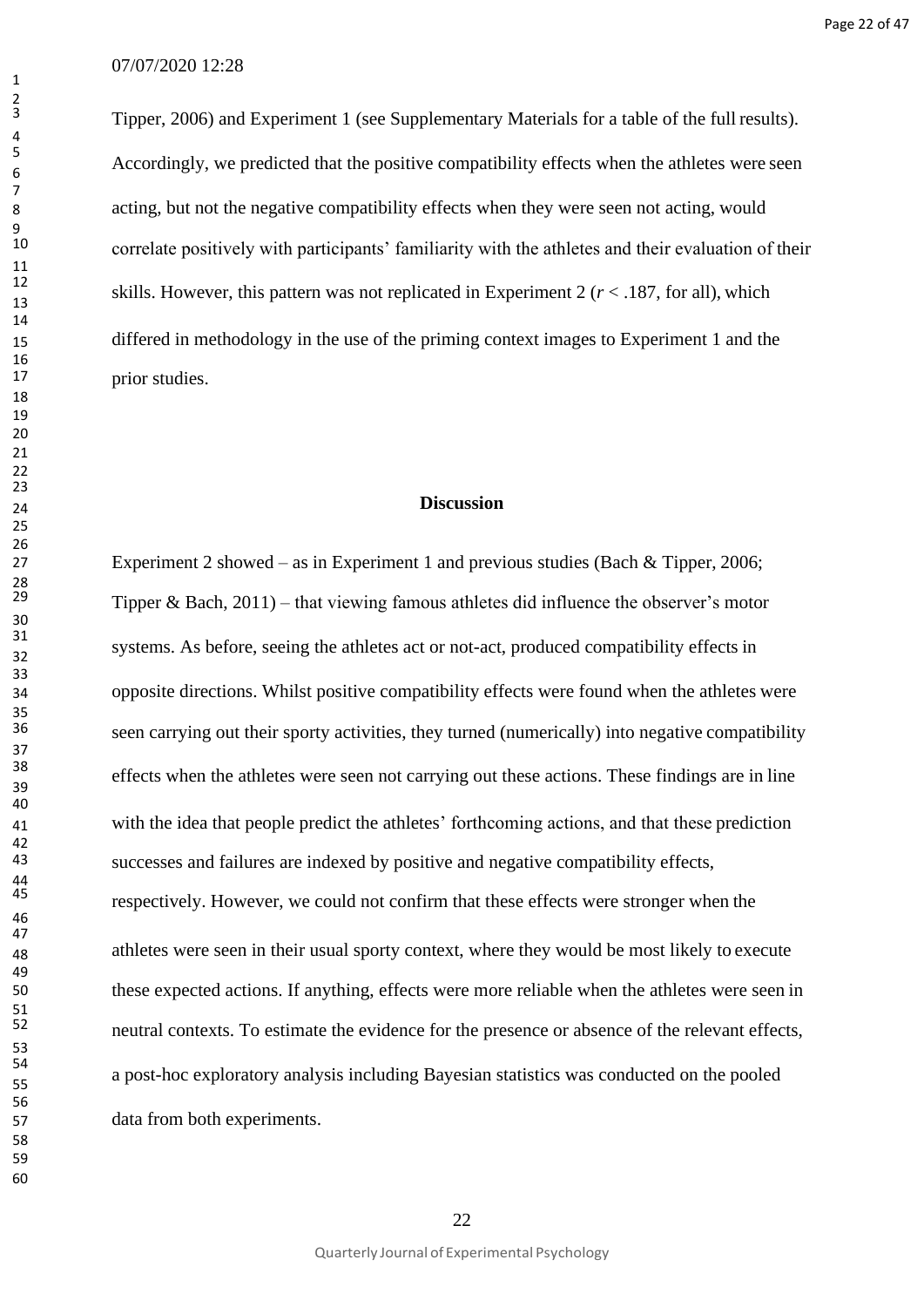## 07/07/2020 12:28

#### **Across-experiment analysis**

 Both experiments provided evidence that identifying famous athletes modulates the observer's motor system in opposite directions, depending on whether the athletes are seen acting or not acting. However, neither experiment supported the prediction that the resulting positive and negative compatibility effects were larger when the athletes were presented in their usual contexts (e.g., tennis court, soccer field). If anything, the effects were more robust when the athletes were seen *outside* these contexts (e.g., at the beach). In order to estimate the 24 extent to which the combined data provide evidence for – or against – a difference between the two contexts, we conducted an exploratory analysis using both Frequentist and Bayesian analysis methods that combines the data from both experiments for additional power. This combination of both experiments ( $n=95$ ) provides us with 80% power to detect  $d=$ .256 (one- sided) and *d*=.290 (two-sided), with a smallest effect size of interest of *d*=.203 (two-sided) and  $d=170$  (one-sided).

 This analysis also allows us to estimate the robustness of the positive and negative compatibility effects. While the overall modulation of motor output when seeing acting or not-acting athletes was robust and present in both experiments, it is not clear whether this mainly reflects  $(1)$  positive compatibility effects when the athletes were seen acting,  $(2)$  negative compatibility effects when they were seen not acting, or (3) both. While the negative compatibility effects elicited by not-acting athletes were statistically robust in Experiment 1, they were only present numerically in Experiment 2. Conversely, the positive compatibility effects for acting athletes were statistically robust in Experiment 2, but only present numerically in Experiment 1. Combining the data from both experiments will therefore reveal to what extent the data provide evidence for either effect.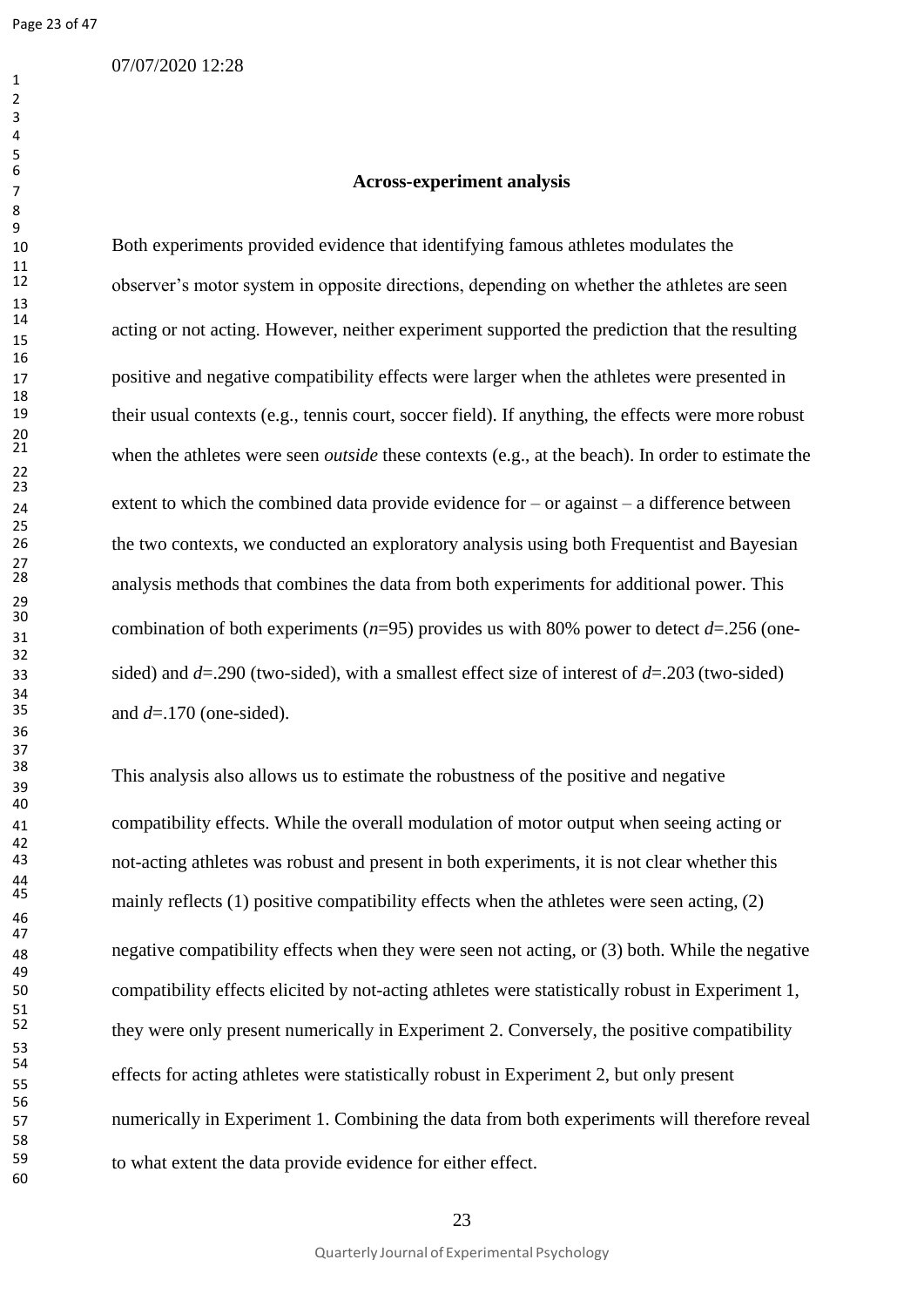We used the same ANOVA model as in Experiments 1 and 2 and applied it to the pooled data, including the factors Context (In-Context, Out-of-Context), Action (Action, Non-8 Action) and Effector Congruency (congruent with athlete's typical effector, incongruent with athlete's typical effector) with counterbalancing Group and Experiment added as betweensubjects factors of no interest. This ANOVA was run both in Frequentist and Bayesian 15 versions (using JASP, JASP Team, 2018) to robustly estimate evidence for each effect, and then further investigated with step-down analyses.

The omnibus ANOVA confirmed the interaction of Action and Effector Congruency that was <sup>23</sup> present in both experiments, providing considerable evidence that viewing acting or not-25 acting athletes induces congruency effects in opposite directions,  $F[1,87] = 10.66$ ,  $p = .002$ ,  $\eta \rho^2$  = .109, BF<sub>10</sub> = 3.954. Step-down analyses showed that this interaction was mainly driven by the negative compatibility effects when identifying not-acting athletes,  $F[1,87] = 8.014$ , *p*  $= .006$ ,  $\eta \rho^2 = .084$ ,  $BF_{10} = 2.604$ , but not the positive compatibility effects when seeing them act,  $F[1,87] = 0.485$ ,  $p = .488$ ,  $n\rho^2 = .006$ ,  $BF_{10} = 0.220$ .

Most importantly, as in the single experiments, the predicted interaction of this effect with 40 Context was not present,  $F[1,87] = 1.33$ ,  $p = .252$ ,  $\eta \rho^2 = .015$ , with the Bayesian analysis providing considerable evidence *against* such a three-way interaction, BF<sub>10</sub> = .251. Indeed, <sup>44</sup> planned step-down analyses in each context condition separately revealed considerable to <sup>47</sup> strong evidence for the presence of an interaction of Action and Effector Congruency in the 49 Out-of-Context trials, *F*[1,87] =10.435, *p* = .002, *ηρ²* =.107, *BF<sup>10</sup>* = 9.260, but anecdotalto considerable evidence for its *absence* in the In-Context trials,  $F[1,87] = 2.448$ ,  $p = .121$ ,  $np^2 =$ 54 .001,  $BF_{10} = 0.367$ .

57 As the pattern is, if anything, opposite to the hypothesis of situation-specific person models 59 for action prediction we directly compared the contrast values for the critical Action by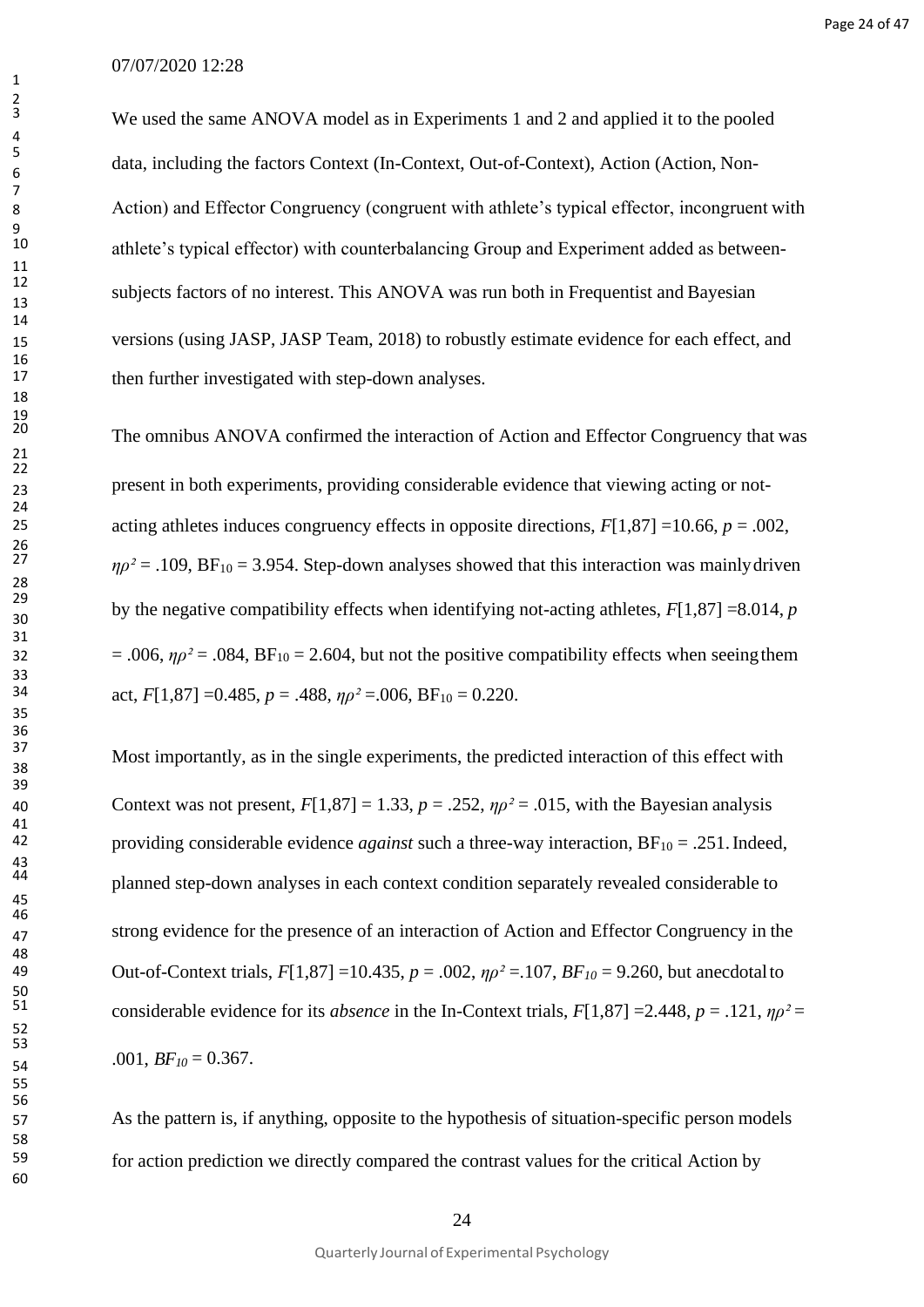## 07/07/2020 12:28

Effector Congruency interaction in the In-Context and Out-of-Context trials against each other with Bayesian t-tests. This allows one to separately evaluate evidence for the directed hypotheses that the motoric modulation is either stronger or weaker in the In-Context compared to the Out-Of-Context trials. This analysis provided strong evidence *against* the hypothesis that the motoric modulation is situation-specific and larger in the In-Context than 15 the Out-of-Context trials,  $BF<sub>10</sub>=.06$ , but may leave some (limited) scope that it may potentially be smaller, *BF10*=.312.

 Together, therefore, this analysis of the pooled data provides evidence for a robust modulation of the observer's motor system when seeing famous athletes not acting, which is – against our predictions – not larger when the athletes are seen in their usual contexts. In fact, the results are mostly driven by seeing these athletes *not* act in Out-of-Context situations.

## **General discussion**

 We tested whether person identification involves activating – *predicting* – the actions that an individual typically carries out, and whether these predictions rely on the observer's motor system. In two experiments, participants viewed well-known soccer and tennis players in their typical contexts (soccer field, tennis court) or outside their typical contexts (e.g., on the beach), either carrying out their typical actions or in a neutral posture. Participants identified these individuals by making either foot or hand responses, allowing us to test whether merely identifying these athletes biases the observer's motor system towards the effector typically used in their sport, even if this action is not currently observed.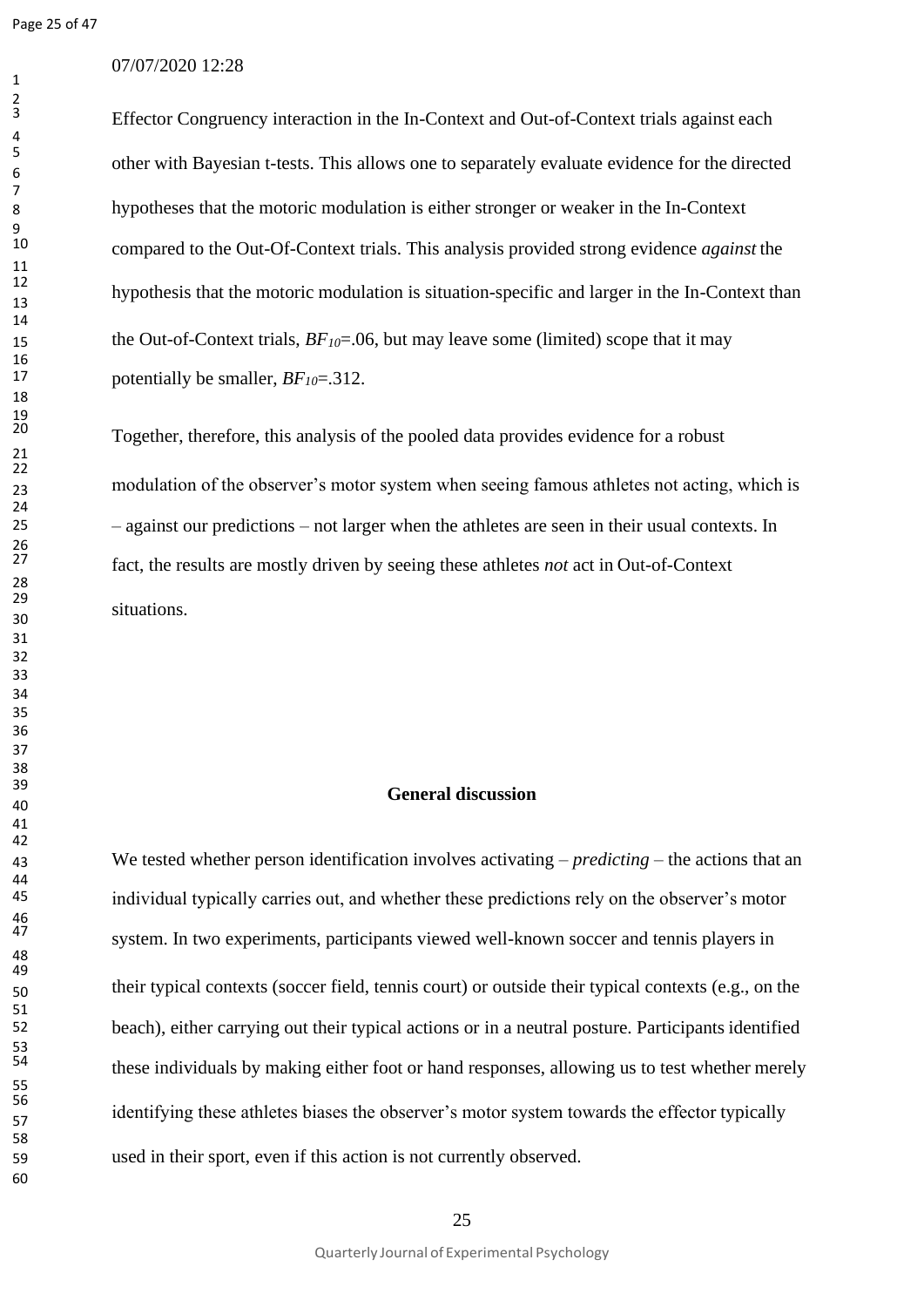Both experiments confirmed that identifying famous athletes modulates the observers' motor systems in opposite directions depending on whether the athletes were seen acting or not- acting (Bach & Tipper, 2006; Tipper & Bach, 2011; Candidi et al., 2010; Sinnett et al., 2011). When the athletes were seen *not carrying out their expected actions* we found the expected negative compatibility effects, such that participants were impaired in using the effector that was primarily used in the seen athlete's sport, as reported previously (Tipper and Bach; 2011; Bach & Tipper, 2006; Candidi et al., 2010). Thus, participants were slower to identify a tennis player (e.g., Andy Murray) with a hand than a foot response, and vice versa for a famous soccer player (e.g., Cristiano Ronaldo). We also replicated – at least in Experiment 2 – the usual automatic imitation ("mirror") responses when the athletes were seen carrying out their usual actions, such that participants more quickly identified a soccer player with a foot response and a tennis player with a hand response (Bach et al., 2007; Gillmeister, Catmur, Liepelt, Brass, & Heyes, 2008; Tipper & Bach, 2011). Note though that this difference was not robust in the pooled data across experiments, consistent with the view that these effects are rarely observed in static displays where no motion draws attention to the observed actions (e.g., Bach et al., 2006).

The observed modulation of the observer's motor system is consistent with our proposal that person identification draws not only upon information about the individual's visual features (e.g., face shape, complexion, etc.) or known traits (Macrae, Quinn, Mason, & Quadflieg, 2005; Quinn, Mason, & Macrae, 2009; Quinn, Mason, & Macrae, 2010), but also information about their expected behaviours (Schenke et al., 2016; Joyce et al, 2015; for theoretical arguments, see Bach & Schenke, 2017; Barresi & Moore, 1996). It implies that these action expectations are represented in an (at least partially) embodied format and are matched against the behaviour that is actually observed, such that seeing the athletes either carry out or not-carry out their expected actions facilitates or impairs the use of the relevant body part in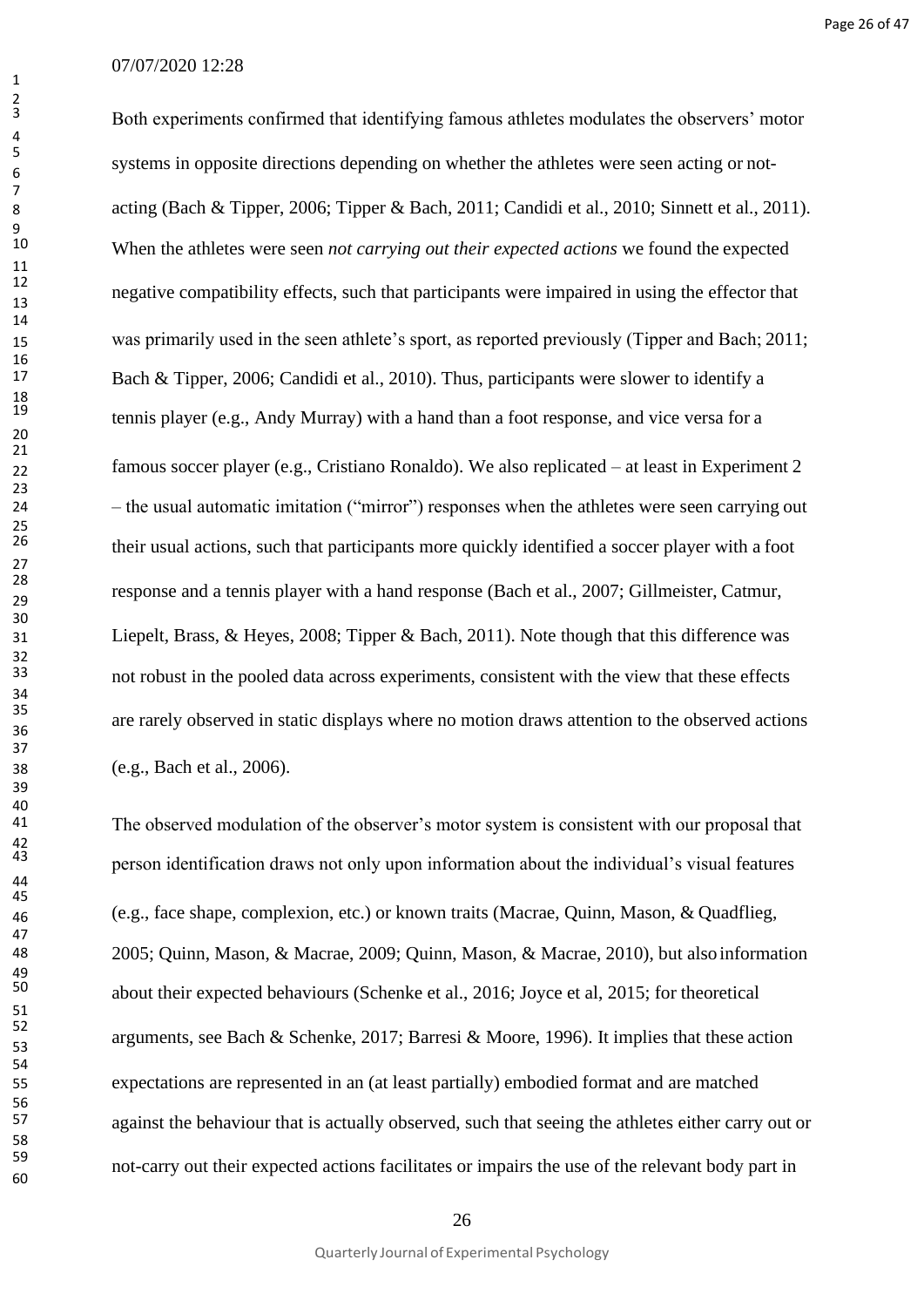$\frac{9}{10}$ 

## 07/07/2020 12:28

the observer. Such a reversal is not consistent with the idea that the compatibility effects reflect mere associations of athletes to motor behaviours, which would have been independent from the athletes' actual behaviour. Instead, it implies that the positive and negative compatibility effects reflect either successful or unsuccessful attempts to match these prior action expectations to the behaviour that was indeed observed.

16 Strikingly, this opposite modulation of the motor system was not larger when these athletes were seen in their usual contexts. We had hypothesized that any action expectation should be strongest when the athletes are seen in situations in which these actions are most likely to occur – on the soccer field or the tennis court – and weaker outside these contexts. However, neither of the experiments provided evidence for such a context-based modulation, and the Bayesian analysis of both experiments together revealed decisive evidence *against* it. If anything, both the single experiments and the Bayesian across-experiment analysis pointed to the opposite pattern: there was strong evidence for the signature pattern of positive and negative compatibility effects only when the athletes were presented *outside* their usual context (e.g., at the beach), but there was no such evidence when the athletes were seen *within* the contexts in which they usually carried out these behaviours (the tennis court, the soccer field). This counterintuitive pattern was even present in the original study on which the current work was based (Bach  $&$  Tipper, 2006), where the negative compatibility effects were numerically stronger for athletes' faces identified outside their usual contexts.

 Together, while larger samples and/or stronger manipulations are required to establish whether the motoric modulation is indeed stronger for athletes outside their usual action contexts, the current data – and Bayesian analyses – provide clear evidence that it is *not* stronger when athletes are seen within their typical contexts. This result challenges the hypothesis that the compatibility effects emerge from sophisticated person-models which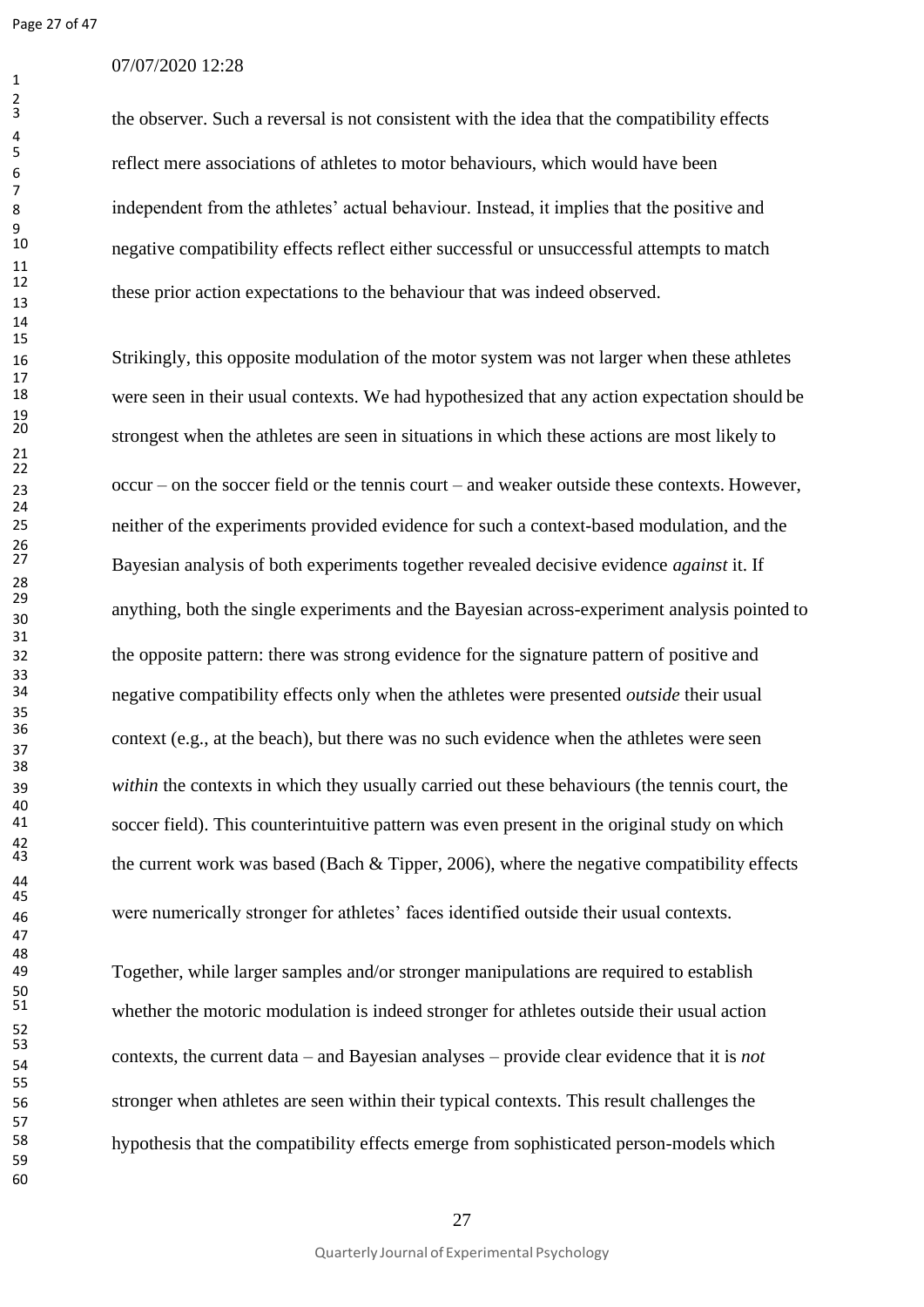predict the actions an individual is most likely to carry out in a situation (e.g., Barresi & Moore, 1996; Bach & Schenke, 2017; Schenke, Wyer & Bach, 2017). Instead, the effects seem to reflect the re-activation of more stereotypical, not situation-specific action knowledge about the athletes that ultimately serves person identification rather than action prediction or social interaction. In such views, a kick is not predicted because it is the action we expect to see Ronaldo carry out on the soccer field, but simply because it has been a typical feature of this athlete in our prior perceptual experience with him, and can therefore help to confirm that it is really him that we are seeing.

 The finding that such cross-checking occurs primarily when these athletes need to be identified outside their usual context fits well to such a view. It is well-established that other people – and objects in general – can be identified from minimal information when we see them in their typical situations that provide converging evidence for person identification (e.g., Davenport & Potter, 2004; Ganis & Kutas, 2003; Young, Hay, & Ellis, 1985). However, seeing them outside these contexts attracts attention and recruits more extensive <sup>36</sup> knowledge about the stimulus to compensate for the increased uncertainty (e.g., Bar, 2003; Fenske, Aminoff, Gronau, & Bar, 2006; Reichardt, Polner, & Simor, 2020). If confirmed by further research, this would suggest that the observed 'mapping' of others' actions onto one's own motor system may not be a default process during social perception, but part of these compensatory activations of person knowledge, which is then actively projected onto the unusual stimulus to confirm – or reject – initial hypotheses about its identity. Note though that this would either require a stronger context manipulation and/or much larger sample sizes ( $n > 600$  at the current effect size) to convincingly demonstrate such a stronger motoric modulation in the unusual Out-of-Context trials.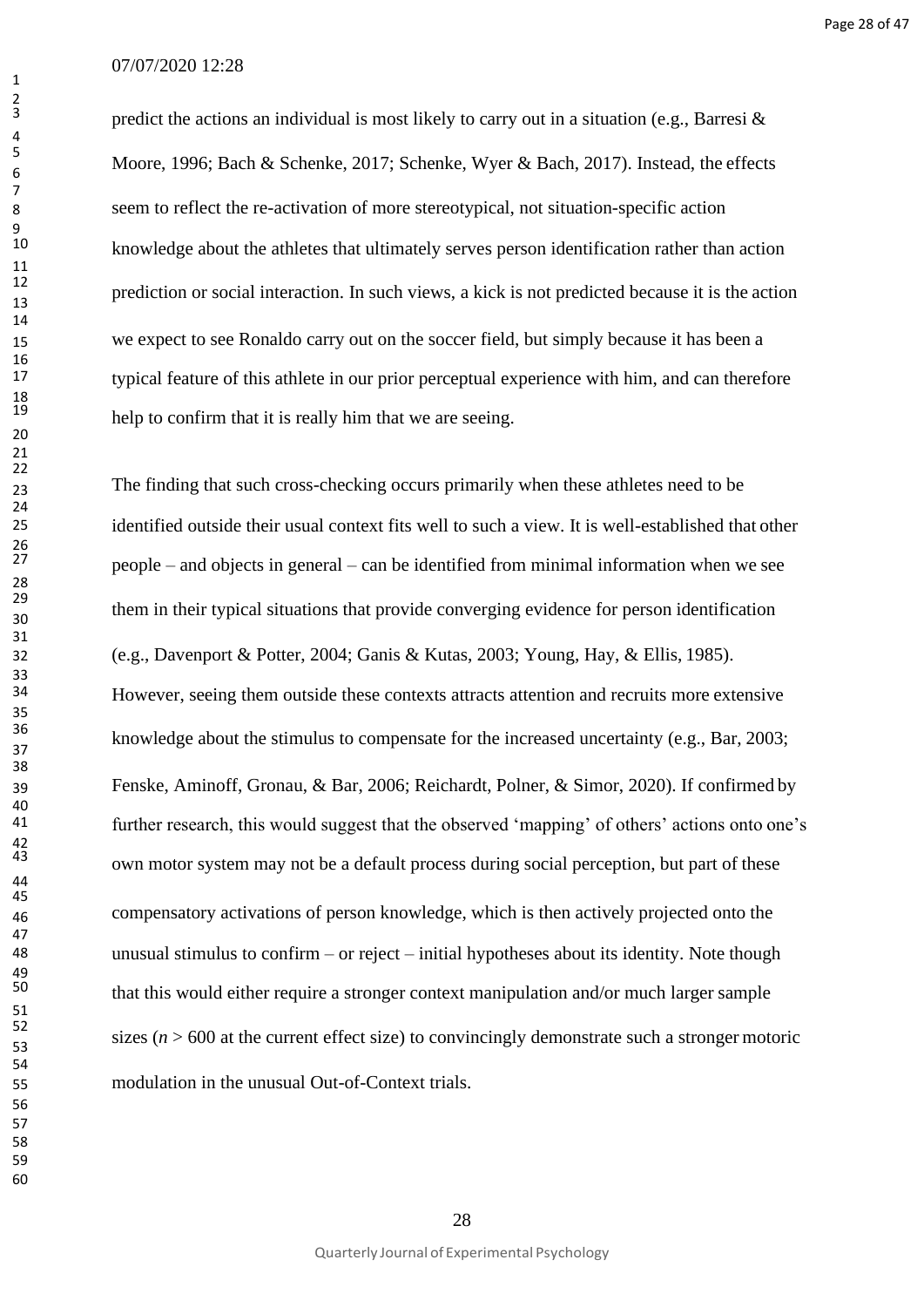$\frac{2}{3}$ 

## 07/07/2020 12:28

Such an account would integrate the compatibility effects during person recognition with the larger field of person-knowledge, as noted above, but is also consistent with several other literatures that have argued that the activation of "embodied" knowledge reflects a process of confirmatory hypothesis testing. For example, Csibra (2007, see also Kilner, Friston & Frith,  $12007^{ab}$ , Bach, Nicholson & Hudson, 2014) argued that the well-known motor activation during action observation does not reflect a bottom-up process of identifying the motoric components of the action, but a top-down verification about whether the observed action fits the goals we attribute to them. Consistent with such a proposal, these motor activations depend on observing a goal-directed action (e.g., Liepelt, Von Cramon, & Brass, 2008; Longo & Bertenthal, 2009; see Bach, Nicholson, & Hudson, 2014 for a review), and increase the less clear these goals are, consistent with such a secondary verification process (e.g., Nicholson, Roser, & Bach, 2017). Even more fundamental visuospatial perspective taking processes seem to be stronger with unusual contextual information, for example, when conflict between another's gaze and action need to be resolved (Furlanetto, Cavallo, Manera, Tversky, & Becchio, 2013) or the other person shows an unusual fearful facial expression, for which the referent in the real world is unclear (e.g., Zwickel and Müller, 2010). Butterfill and Apperly (2013) therefore argued for a two-stage approach to theory of mind, in which people can either be initially 'registered' but not fully represented (e.g., in terms of attitudes, beliefs, etc.), but which is expanded to more elaborate processing for more complicated or uncertain situations. The embodiment of the actions that others' typically carry out might therefore be part of such a secondary recruitment of knowledge that is engaged when the visual input is uncertain (e.g., when people need to be identified in unusual contexts).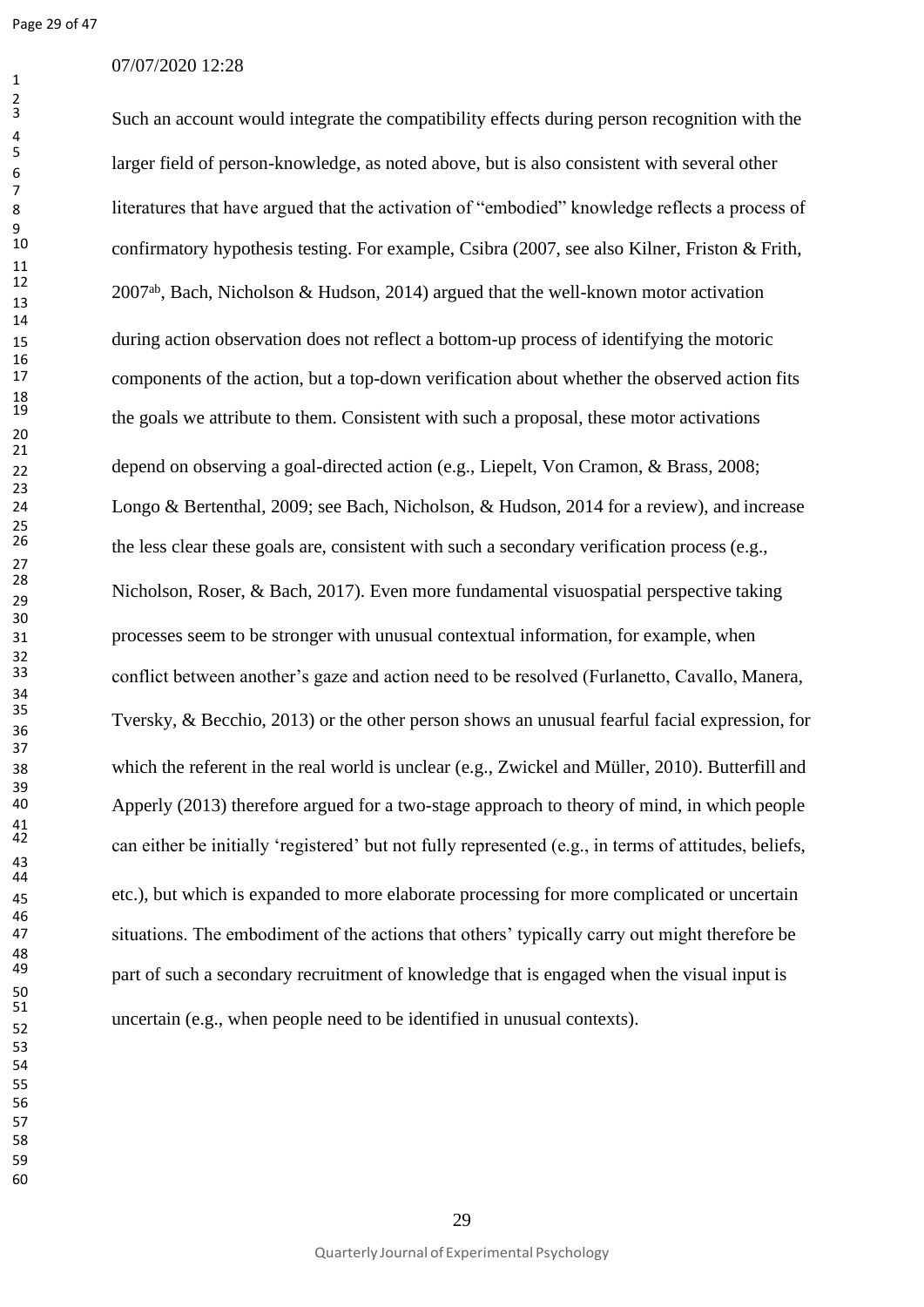#### **Conclusion**

We tested whether effector-specific positive and negative compatibility effects when identifying well-known athletes emerge from person-models that predict this athlete's most likely forthcoming actions (kicking a soccer ball, hitting a tennis ball). We generally replicate these effects, showing that the typical actions of others are activated when they are seen, even when completely irrelevant to the participants' task. We cannot confirm, however, that these action expectations emerge from an integration of person and situation cues (e.g., Barresi  $\&$ Moore, 1996; Bach & Schenke, 2017). Instead, our data suggests that person-specific motor knowledge is activated because it is a frequently encountered feature when watching these athletes. We argue that when these individuals are later re-encountered, such as in our task here, this information is used to confirm – in a perceptual hypothesis-testing process – one's initial hypotheses about the actor's identity, specifically in uncertain stimulus situations when the person is not encountered in their typical context.

#### **Supplementary Material**

The Supplementary Material is available at: qjep.sagepub.com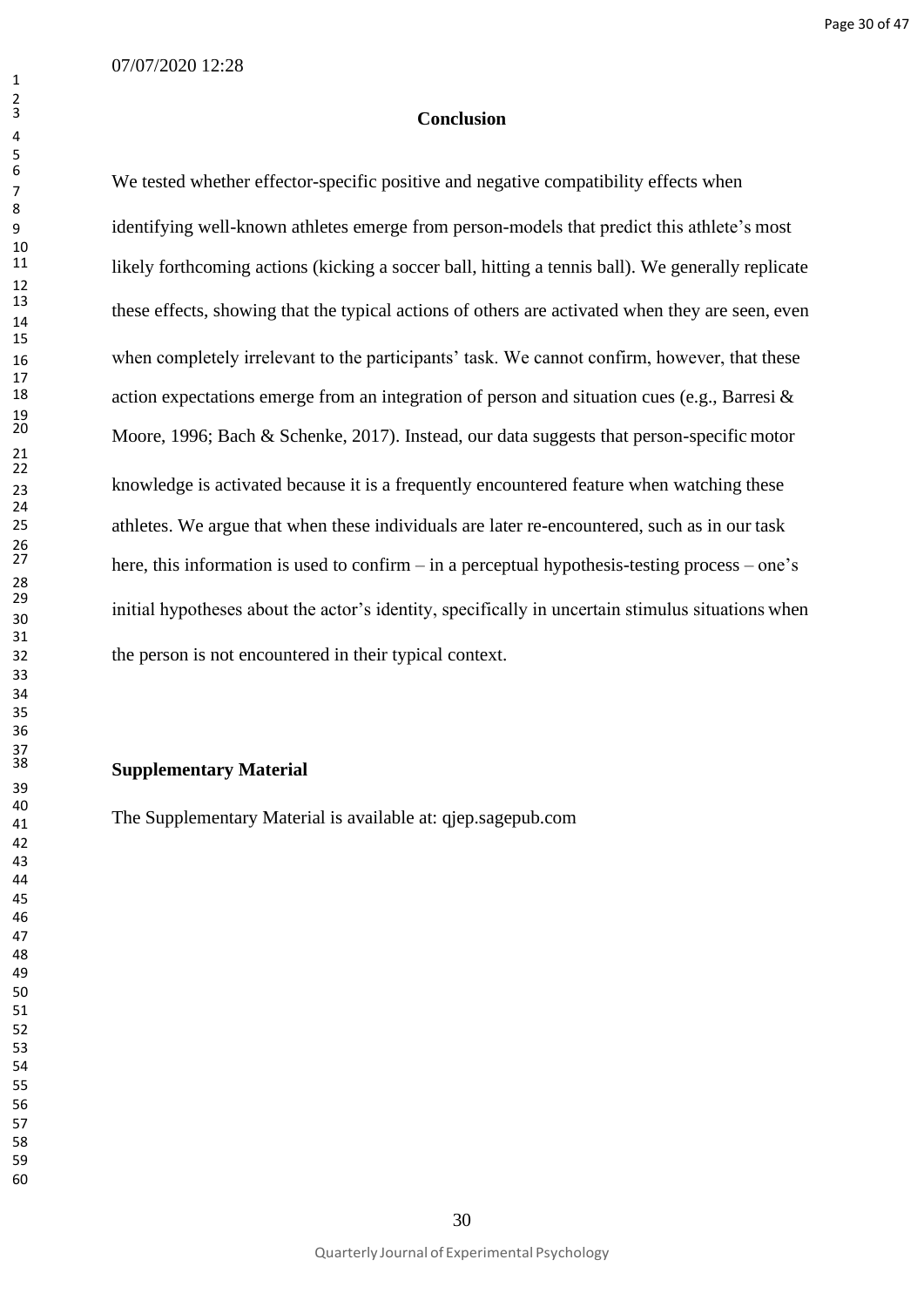07/07/2020 12:28

## **References**

- Adams, R. B., Ambady, N., Macrae, C. N., & Kleck, R. E. (2006). Emotional expressions forecast approach-avoidance behavior. *Motivation and Emotion*, *30*(2), 177–186. https://doi.org/10.1007/s11031-006-9020-2
- Avenanti, A., Annella, L., Candidi, M., Urgesi, C., & Aglioti, S. M. (2013).Compensatory Plasticity in the Action Observation Network: Virtual Lesions of STS Enhance Anticipatory Simulation of Seen Actions. *Cerebral Cortex (New York, N.Y. : 1991)*, *23*(3), 570–580. https://doi.org/10.1093/cercor/bhs040
- Bach, P., & Tipper, S. P. (2006). Bend it like Beckham: Embodying the motor skills of famous athletes. *The Quarterly Journal of Experimental Psychology*, *59*(12), 2033– 2039.
- Bach, Patric, Bayliss, A. P., & Tipper, S. P. (2011). The predictive mirror: interactions of mirror and affordance processes during action observation. *Psychonomic Bulletin & Review*, *18*(1), 171–176. https://doi.org/10.3758/s13423-010-0029-x
- Bach, Patric, Nicholson, T., & Hudson, M. (2014). The affordance-matching hypothesis: how objects guide action understanding and prediction. *Frontiers in Human Neuroscience*, *8*(May), 254. https://doi.org/10.3389/fnhum.2014.00254
- Bach, Patric, Peatfield, N. A., & Tipper, S. P. (2007). Focusing on body sites: The role of spatial attention in action perception. *Experimental Brain Research*, *178*(4), 509–517. https://doi.org/10.1007/s00221-006-0756-4
- Bach, Patric, & Schenke, K. C. (2017). Predictive social perception: Towards a unifying framework from action observation to person knowledge. *Social and Personality*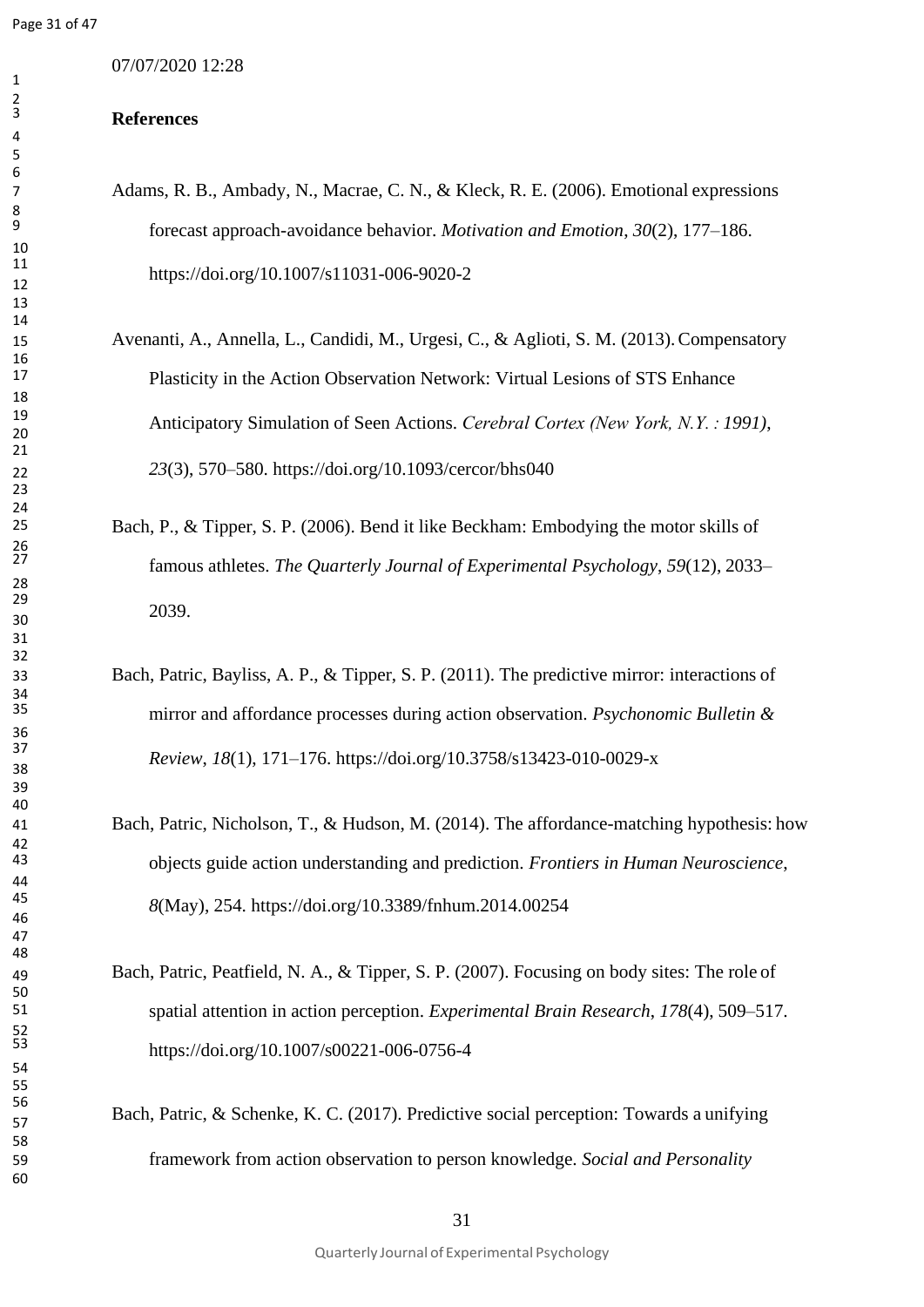- Bar, M. (2003). A cortical mechanism for triggering top-down facilitation in visual object recognition. *Journal of Cognitive Neuroscience*, *15*(4), 600–609. https://doi.org/10.1162/089892903321662976
- Barresi, J., & Moore, C. (1996). Intentional relations and social understanding. *Behavioral and Brain Sciences*, *19*, 107–154. Retrieved from <http://journals.cambridge.org/production/action/cjoGetFulltext?fulltextid=6761980>
- Brass, M., Bekkering, H., Wohlschlager, A., & Prinz, W. (2000). Compatability between observed and executed finger movements: comparing symbolic, spatial, and imitative cues. *Brain and Cognition*, *44*, 124–143.
- Buchsbaum, D., Gopnik, A., Griffiths, T. L., & Shafto, P. (2011). Children's imitation of causal action sequences is influenced by statistical and pedagogical evidence. *Cognition*, *120*(3), 331–340. https://doi.org/10.1016/j.cognition.2010.12.001
- Butterfill, S. A., & Apperly, I. A. (2013). How to construct a minimal theory of mind. *Mind and Language*, *28*(5), 606–637. https://doi.org/10.1111/mila.12036
- Candidi, M., Vicario, C. M., Abreu, A. M., & Aglioti, S. M. (2010). Competing mechanisms for mapping action-related categorical knowledge and observed actions. *Cerebral Cortex*, *20*(12), 2832–2841. https://doi.org/10.1093/cercor/bhq033
- Clark, A. (2013). Whatever next? Predictive brains, situated agents, and the future of cognitive science. *Behavioral and Brain Sciences*, *36*(03), 181–204. https://doi.org/10.1017/S0140525X12000477

Cracco, E., Bardi, L., Desmet, C., Genschow, O., Rigoni, D., De Coster, L., … Brass, M.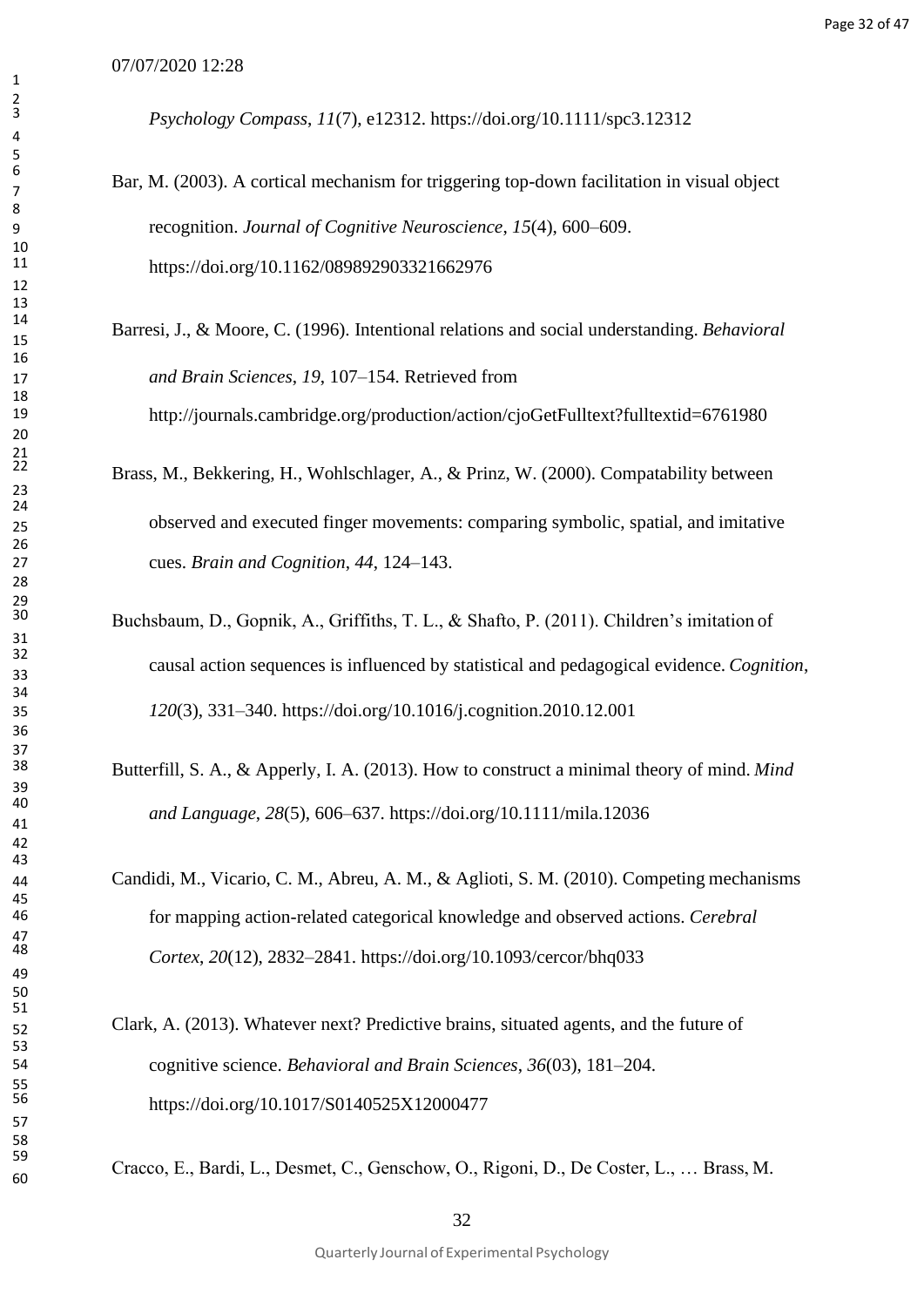07/07/2020 12:28

(2018). Automatic Imitation: A Meta-Analysis. *Psychological Bulletin*, *144*(5), 453– 500. Retrieved from 10.1037/bul0000143

- Cramer, A. O. J., van Ravenzwaaij, D., Matzke, D., Steingroever, H., Wetzels, R., Grasman, R. P. P., ... Wagenmakers, E. J. (2016). Hidden multiplicity in exploratory multiway ANOVA: Prevalence and remedies. *Psychonomic Bulletin and Review*, *23*(2), 640–647. https://doi.org/10.3758/s13423-015-0913-5
- Davenport, J. L., & Potter, M. C. (2004). Scene consistency in object and background perception. *Psychological Science*, *15*(8), 559–564. https://doi.org/10.1111/j.0956- 7976.2004.00719.x
- di Pellegrino, G., Fadiga, L., Fogassi, L., Gallese, V., & Rizzolatti, G. (1992).Understanding motor events: a neurophysiological study. *Experimental Brain Research*, *91*, 176–180.
- Dolk, T., Hommel, B., Colzato, L. S., Schütz-Bosbach, S., Prinz, W., & Liepelt, R. (2014). The joint Simon effect: a review and theoretical integration. *Frontiers in Psychology*, 5, 974.
- Erdfelder, E., Faul, F., Lang, A.-G., & Buchner, A. (2007). GPOWER:A flexible statistical power analysis program for the social, behavioral, and biomedical sciences. *Behavior Research Methods*, *39*(2), 175–191. https://doi.org/10.3758/BF03193146
- Fenske, M. J., Aminoff, E., Gronau, N., & Bar, M. (2006). Top-down facilitation of visual object recognition: object-based and context-based contributions. *Progress in Brain Research*, *155 B*, 3–21. https://doi.org/10.1016/S0079-6123(06)55001-0
	- Furlanetto, T., Cavallo, A., Manera, V., Tversky, B., & Becchio, C. (2013). Through your eyes: incongruence of gaze and action increases spontaneous perspective taking.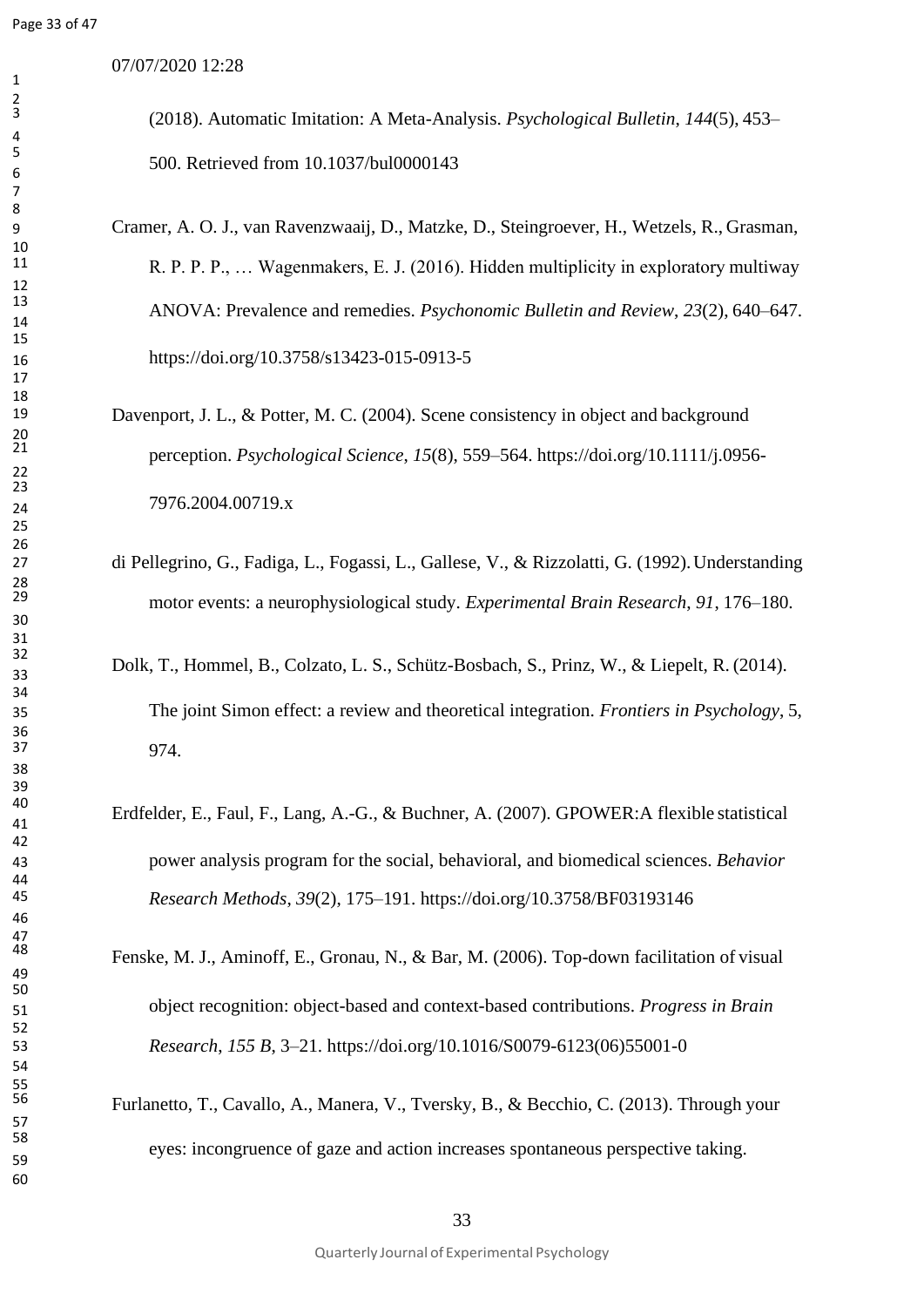*Frontiers in Human Neuroscience*, *7*(August), 1–5. https://doi.org/10.3389/fnhum.2013.00455

- Gallese, V., Fadiga, L., Fogassi, L., & Rizzolatti, G. (1996). Action recognition in the premotor cortex. *Brain : A Journal of Neurology*, *119 ( Pt 2*, 593–609. Retrieved from <http://www.ncbi.nlm.nih.gov/pubmed/8800951>
- Ganis, G., & Kutas, M. (2003). An electrophysiological study of scene effects on object identification. *Cognitive Brain Research*, *16*(2), 123–144. https://doi.org/10.1016/S0926-6410(02)00244-6
- Gillmeister, H., Catmur, C., Liepelt, R., Brass, M., & Heyes, C. (2008). Experience-based priming of body parts: a study of action imitation. *Brain Research*, *1217*, 157–170. https://doi.org/10.1016/j.brainres.2007.12.076
- Heerey, E. a., & Velani, H. (2010). Implicit learning of social predictions. *Journal of Experimental Social Psychology*, *46*(3), 577–581. https://doi.org/10.1016/j.jesp.2010.01.003
- Hickok, G. (2009). Eight problems for the mirror neuron theory of action understanding in monkeys and humans. *Journal of Cognitive Neuroscience*, *21*(7), 1229–1243. https://doi.org/10.1162/jocn.2009.21189
- Hommel, B. (1996). S-R compatibility effects without response uncertainty. *Q. J. Exp*. Psychol. 49A, 546–571. doi: 10.1080/713755643
- Hommel, B. (2019). Theory of Event Coding (TEC) V2. 0: Representing and controlling perception and action. *Attention, Perception, & Psychophysics*, 81(7), 2139-2154.

Hudson, M., Nicholson, T., Ellis, R., & Bach, P. (2016). I see what you say: Prior knowledge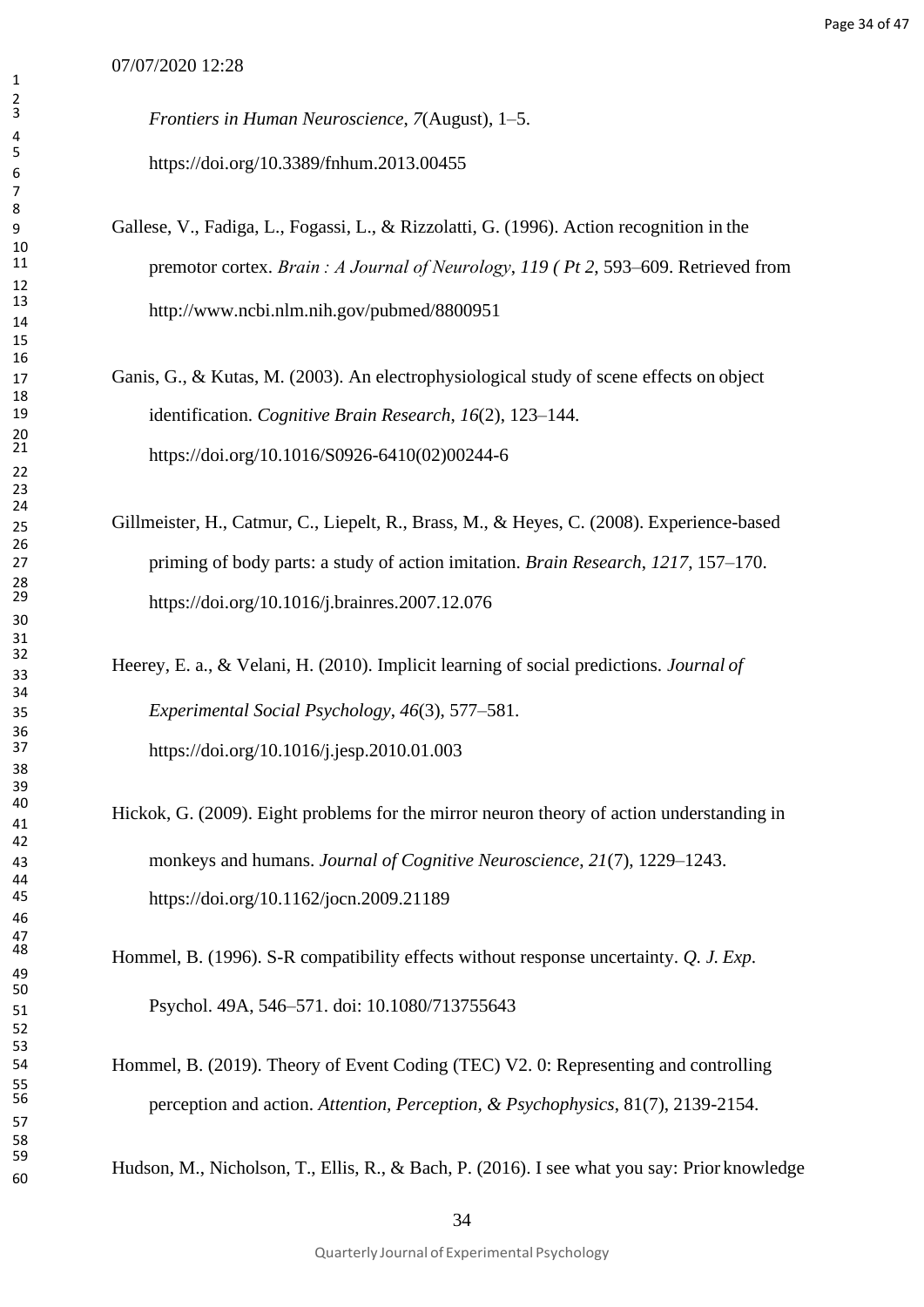07/07/2020 12:28

of other's goals automatically biases the perception of their actions. *Cognition*, *146*, 245–250. https://doi.org/10.1016/j.cognition.2015.09.021

 Hudson, M., Nicholson, T., W.A., S., Ellis, R., & Bach, P. (2015). One step ahead: the perceived kinematics of others' actions are biased towards expected goals. *Journal of Experimental Psychology. General*, *145*(1), 1–7.

https://doi.org/10.1017/CBO9781107415324.004

- Hunnius, S., & Bekkering, H. (2010). The early development of object knowledge: a study of infants' visual anticipations during action observation. *Developmental Psychology*, *46*(2), 446–454. https://doi.org/10.1037/a0016543
- Johnston, L., Miles, L., & Macrae, C. N. (2010). Why are you smiling at me? Social functions of enjoyment and non-enjoyment smiles. *British Journal of Social Psychology*, *<sup>49</sup>*(1), 107–127. https://doi.org/10.1348/014466609X412476
- Joyce, K., Schenke, K., Bayliss, A., & Bach, P. (2015). Looking ahead: Anticipatory cueing of attention to objects others will look at. *Cognitive Neuroscience*, (July), 1–8. https://doi.org/10.1080/17588928.2015.1053443
- Kilner, J. M., Friston, K. J., & Frith, C. D. (2007). Predictive coding: an account of themirror neuron system. *Cognitive Processing*, *8*(3), 159–166. https://doi.org/10.1007/s10339- 007-0170-2
- Lakens, D., Scheel, A. M., & Isager, P. M. (2018). Equivalence Testing for Psychological Research : A Tutorial. https://doi.org/10.1177/2515245918770963
	- Liepelt, R, Ullsperger, M., Obst, K., Spengler, S., von Cramon, D. Y., & Brass, M.(2009). Contextual movement constraints of others modulate motor preparation in the observer.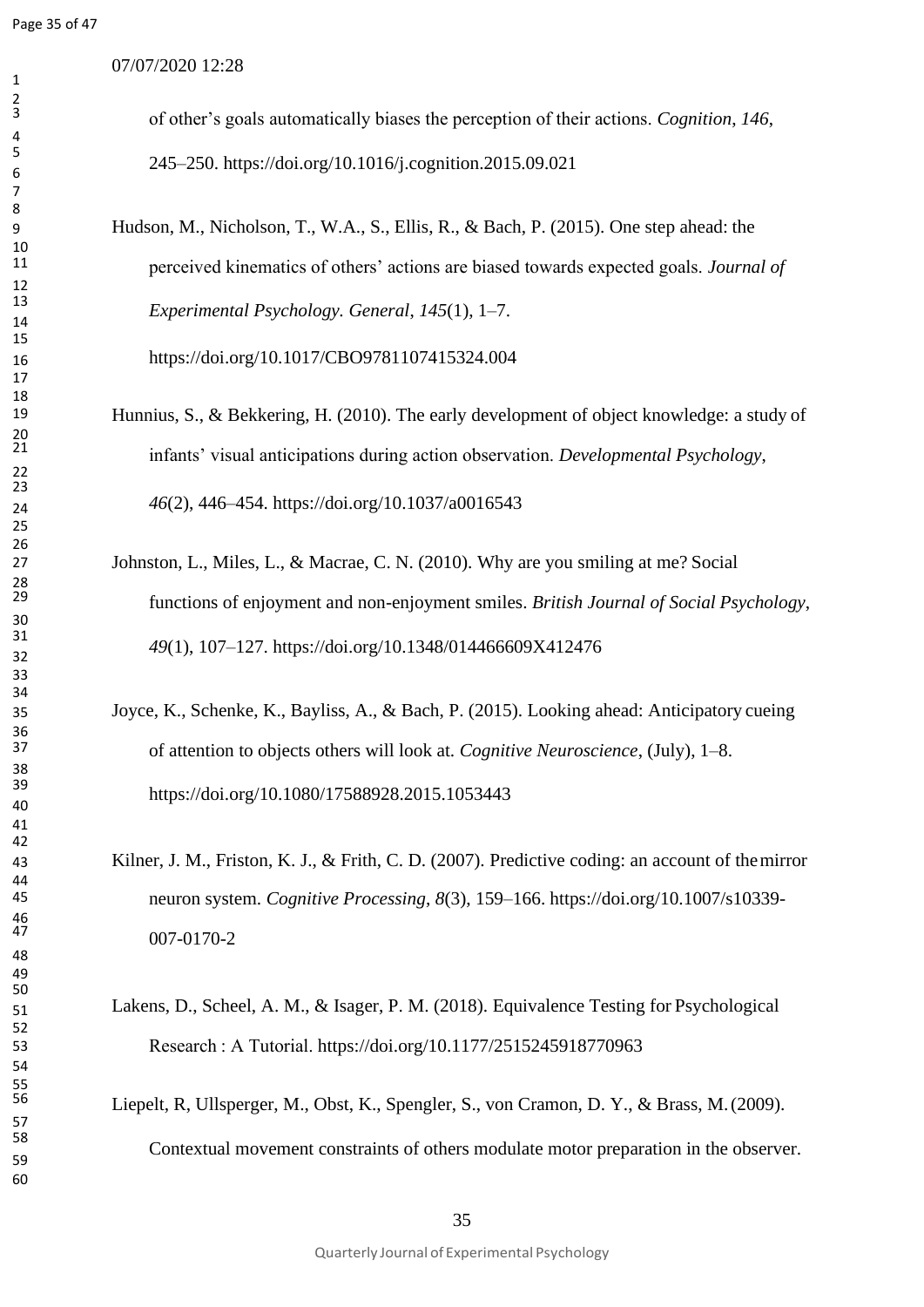*Neuropsychologia*, *47*, 268–275.

- Liepelt, Roman, Von Cramon, D. Y., & Brass, M. (2008). How do we infer others' goals from non-stereotypic actions? The outcome of context-sensitive inferential processing in right inferior parietal and posterior temporal cortex. *NeuroImage*, *43*(4), 784–792. https://doi.org/10.1016/j.neuroimage.2008.08.007
- Longo, M.R., & Bertenthal, B. I. (2009). Attention modulates the specificity of automatic imitation to human actors. *Experimental Brain Research*, *192*(4), 739–744.
- Longo, Matthew R, Kosobud, A., & Bertenthal, B. I. (2008). Automatic Imitation of Biomechanically Possible and Impossible Actions : Effects of Priming Movements Versus Goals, *34*(2), 489–501. https://doi.org/10.1037/0096-1523.34.2.489
- Macrae, C. N., Quinn, K. A., Mason, M. F., & Quadflieg, S. (2005). Understanding Others : The Face and Person Construal, *89*(5), 686–695. https://doi.org/10.1037/0022- 3514.89.5.686
- Maranesi, M., Livi, A., Fogassi, L., Rizzolatti, G., & Bonini, L. (2014). Mirror Neuron Activation Prior to Action Observation in a Predictable Context. *Journal of Neuroscience*, *34*(45), 14827–14832. https://doi.org/10.1523/JNEUROSCI.2705- 14.2014
- Naish, K. R., Houston-Price, C., Bremner, A. J., & Holmes, N. P. (2014). Effects of action observation on corticospinal excitability: Muscle specificity, direction, and timing of the mirror response. *Neuropsychologia*, *64*, 331–348. https://doi.org/10.1016/j.neuropsychologia.2014.09.034

Newen, A. (2015). Understanding Others. *Open MIND*, *26*, 1–28.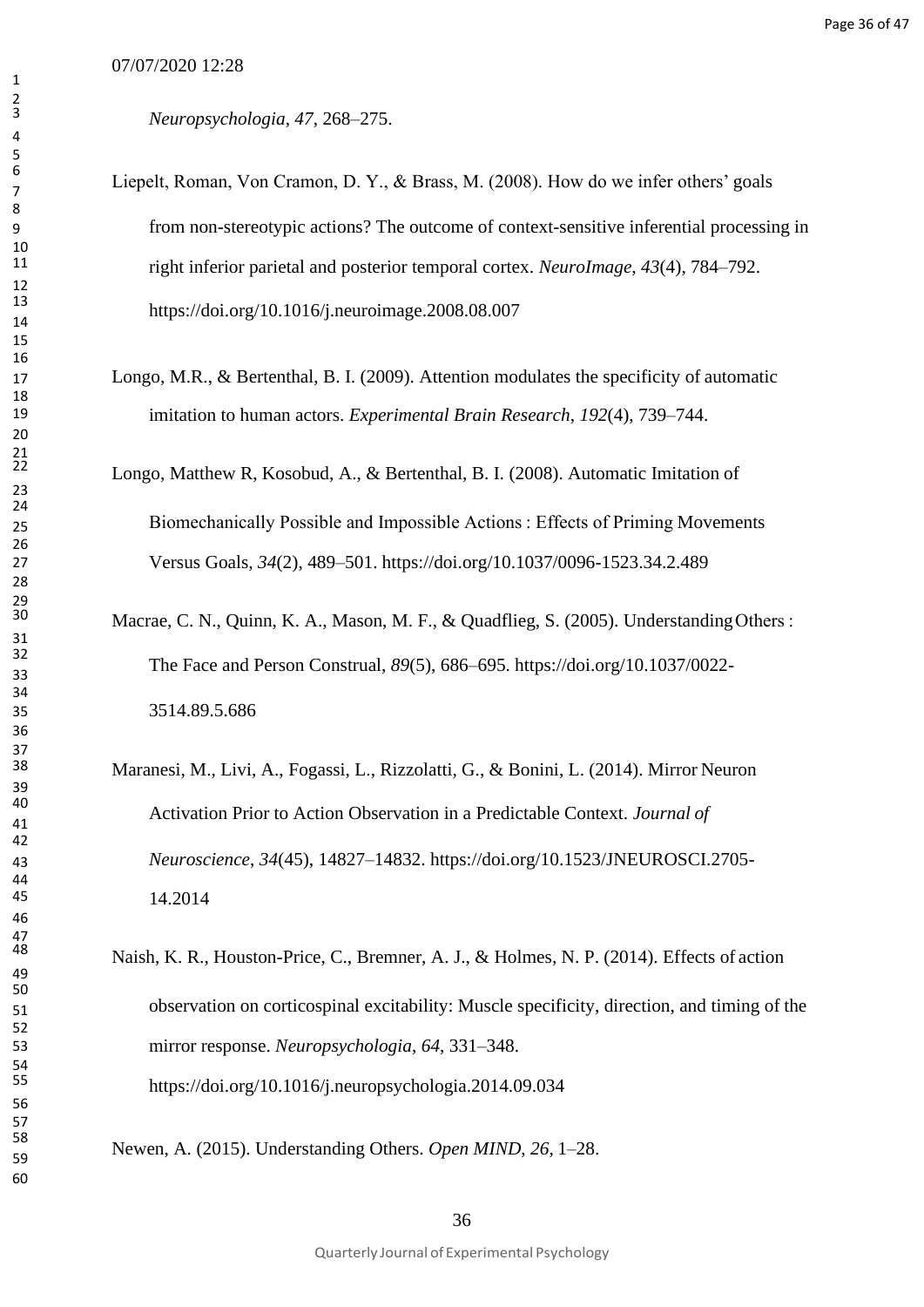07/07/2020 12:28

https://doi.org/10.15502/9783958570320

- Nicholson, T., Roser, M., & Bach, P. (2017). Understanding the Goals of Everyday Instrumental Actions Is Primarily Linked to Object, Not Motor-Kinematic,Information: Evidence from fMRI. *Plos One*, *12*(1), e0169700. https://doi.org/10.1371/journal.pone.0169700
- Oosterhof, N. N., Tipper, S. P., & Downing, P. E. (2013). Crossmodal and action-specific: Neuroimaging the human mirror neuron system. *Trends in Cognitive Sciences*, *17*(7), 311–318. https://doi.org/10.1016/j.tics.2013.04.012
- Pierno, A. C., Becchio, C., Wall, M. B., Smith, A. T., Turella, L., & Castiello, U. (2006). When gaze turns into grasp. *Journal of Cognitive Neuroscience*, *18*(12), 2130–2137. https://doi.org/10.1162/jocn.2006.18.12.2130
- Quinn, K. a., Mason, M. F., & Macrae, C. N. (2009). Familiarity and person construal: individuating knowledge moderates the automaticicty of category activation. *European Journal of Social Psychology*, *39*, 852–861. https://doi.org/10.1002/ejsp.596
- 40<br>
Quinn, K. A., Mason, M. F., & Macrae, C. N. (2010). When Arnold is "The Terminator". We No Longer See Him as a Man The Temporal Determinants of Person Perception, *57*(1), 27–35. https://doi.org/10.1027/1618-3169/a000004
- Reichardt, R., Polner, B., & Simor, P. (2020). Novelty Manipulations, Memory Performance , and Predictive Coding : the Role of Unexpectedness, *14*(April), 1–11. https://doi.org/10.3389/fnhum.2020.00152
	- Rizzolatti, G, Fadiga, L., Gallese, V., & Fogassi, L. (1996). Premotor cortex and the recognition of motor actions. *Brain Research. Cognitive Brain Research*, *3*(2), 131–141.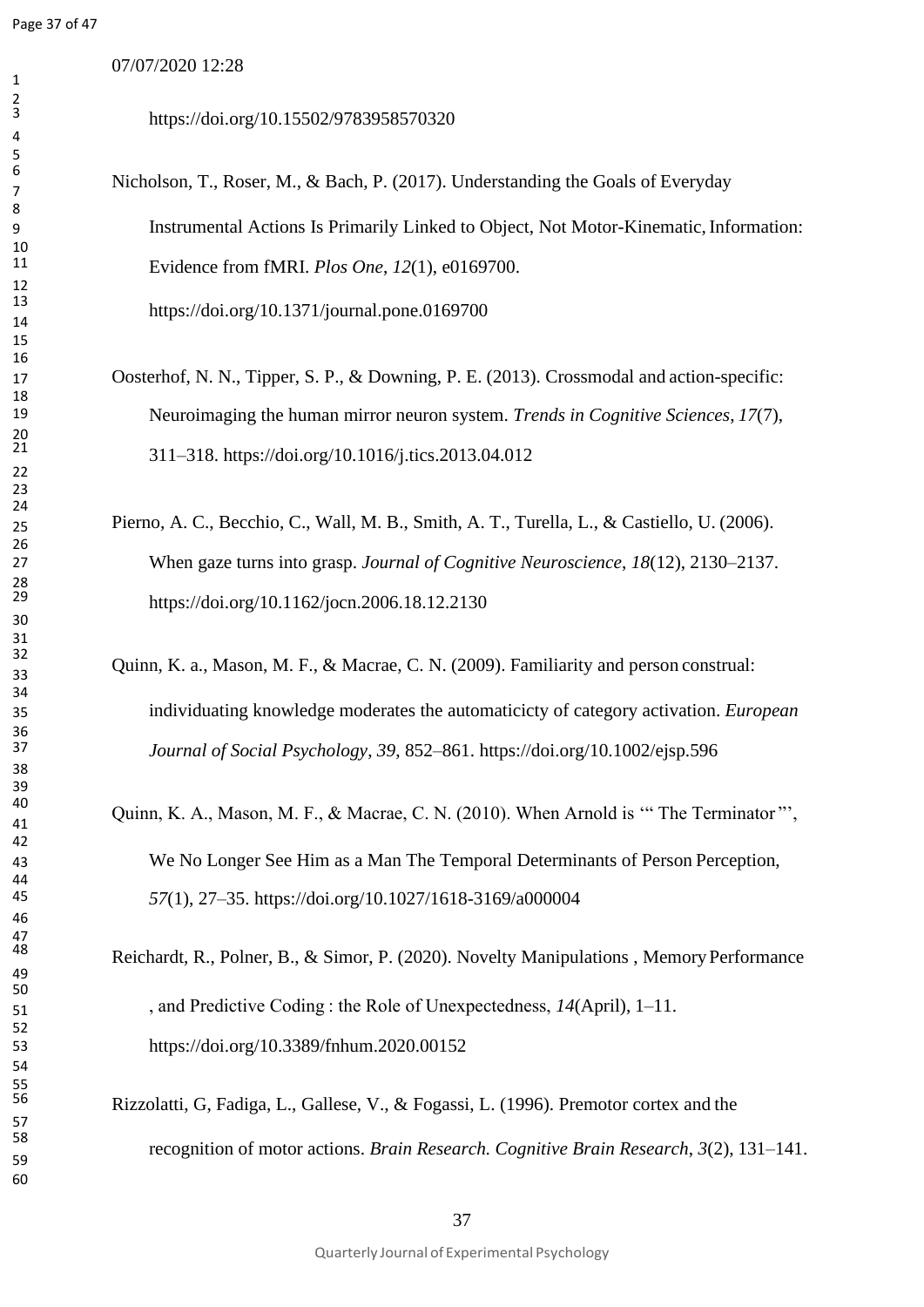Retrieved from <http://www.ncbi.nlm.nih.gov/pubmed/8713554>

- Rizzolatti, Giacomo, Cattaneo, L., Fabbri-destro, M., & Rozzi, S. (2014). Cortical mechanisms underlying the organization of goal-directed actions and understanding C. *Physiol Rev*, *94*, 655–706. https://doi.org/10.1152/physrev.00009.2013
- Rizzolatti, Giacomo, & Craighero, L. (2004). The mirror-neuron system. *Annual Review of Neuroscience*, *27*, 169–192. https://doi.org/10.1146/annurev.neuro.27.070203.144230
- Rizzolatti, Giacomo, & Sinigaglia, C. (2010). The functional role of the parieto-frontal mirror circuit : interpretations and misinterpretations, *9*(March), 1–11. https://doi.org/10.1038/nrn2805
- 28 Schenke, K. C., Wyer, N. A., & Bach, P. (2016). The Things You Do: Internal Models of Others' Expected Behaviour Guide Action Observation. *Plos One*, *11*(7), e0158910. https://doi.org/10.1371/journal.pone.0158910
- Sebanz, N., Knoblich, G., & Prinz, W. (2003). Representing others' actions: just like one's own?. *Cognition*, 88(3), B11-B21.
- Silvera, D. H., Martinussen, M., & Dahl, T. I. (2001). The Tromso Social Intelligence Scale, a self-report measure of social intelligence. *Scandanavian Journal of Psychology*, *42*, 313–319.
- Simon, J. R. (1969). Reactions toward the source of stimulation. *Journal of Experimental Psychology*, 81(1), 174.
- Sinnett, S., Hodges, N. J., Chua, R., & Kingstone, A. (2011). Embodiment of motorskills when observing expert and novice athletes. *Quarterly Journal of Experimental Psychology (2006)*, *64*(4), 657–668. https://doi.org/10.1080/17470218.2010.513736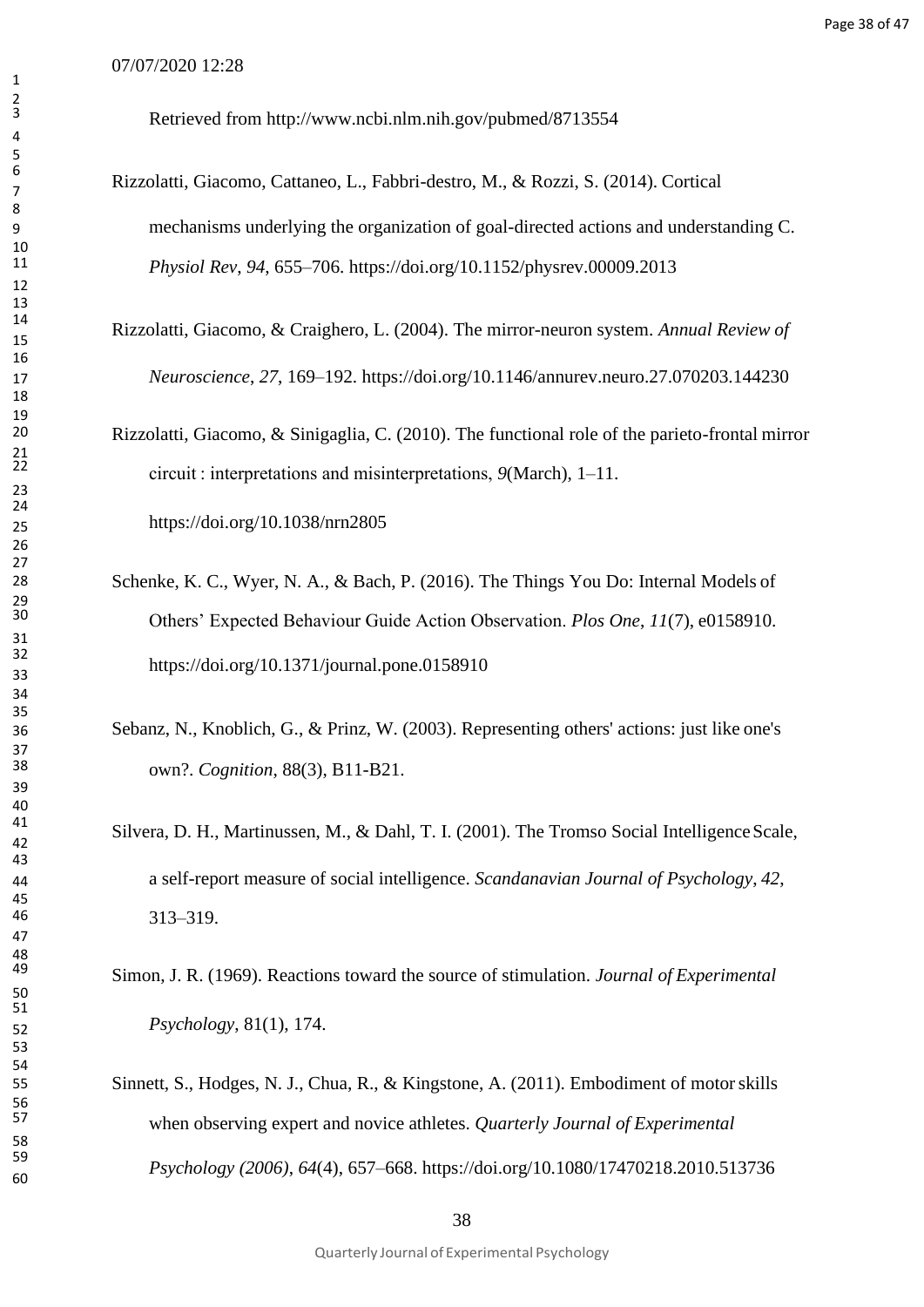$\frac{2}{3}$  07/07/2020 12:28

- Sparenberg, P., Springer, A., & Prinz, W. (2012). Predicting others' actions: Evidence for a constant time delay in action simulation. *Psychological Research*, *76*(1), 41–49. https://doi.org/10.1007/s00426-011-0321-z
- Stapel, J. C., Hunnius, S., & Bekkering, H. (2012). Online prediction of others' actions: The contribution of the target object, action context and movement kinematics. *Psychological Research*, *76*(4), 434–445. https://doi.org/10.1007/s00426-012-0423-2
- Stürmer, B., Aschersleben, G., & Prinz, W. (2000). Correspondence effects with manual gestures and postures: a study of imitation. *Journal of Experimental Psychology. Human Perception and Performance*, *26*(6), 1746–1759. https://doi.org/10.1037/0096- 1523.26.6.1746
	- Tipper, S. P., & Bach, P. (2011). The face inhibition effect: social contrast or motor competition? *Journal of Cognitive Psychology*, *<sup>23</sup>*(1).
- Urgesi, C., Maieron, M., Avenanti, A., Tidoni, E., Fabbro, F., & Aglioti, S. M.(2010). Simulating the Future of Actions in the Human Corticospinal System. *CerebralCortex*, *20*, 2511–2521.
- Wilson, M., & Knoblich, G. (2005). The Case for Motor Involvement in Perceiving Conspecifics. *Psychological Bulletin*, *131*(2), 460–473.

Young, A. W., Hay, D. C., & Ellis, A. W. (1985). The faces that launched a thousand slips: Everyday difficulties and errors in recognizing people. *British Journal of Psychology*, *76*, 495–523.

> Yuille, A., & Kersten, D. (2006). Vision as Bayesian inference: analysis by synthesis? *Trends in Cognitive Sciences*, *10*(7), 301–308. https://doi.org/10.1016/j.tics.2006.05.002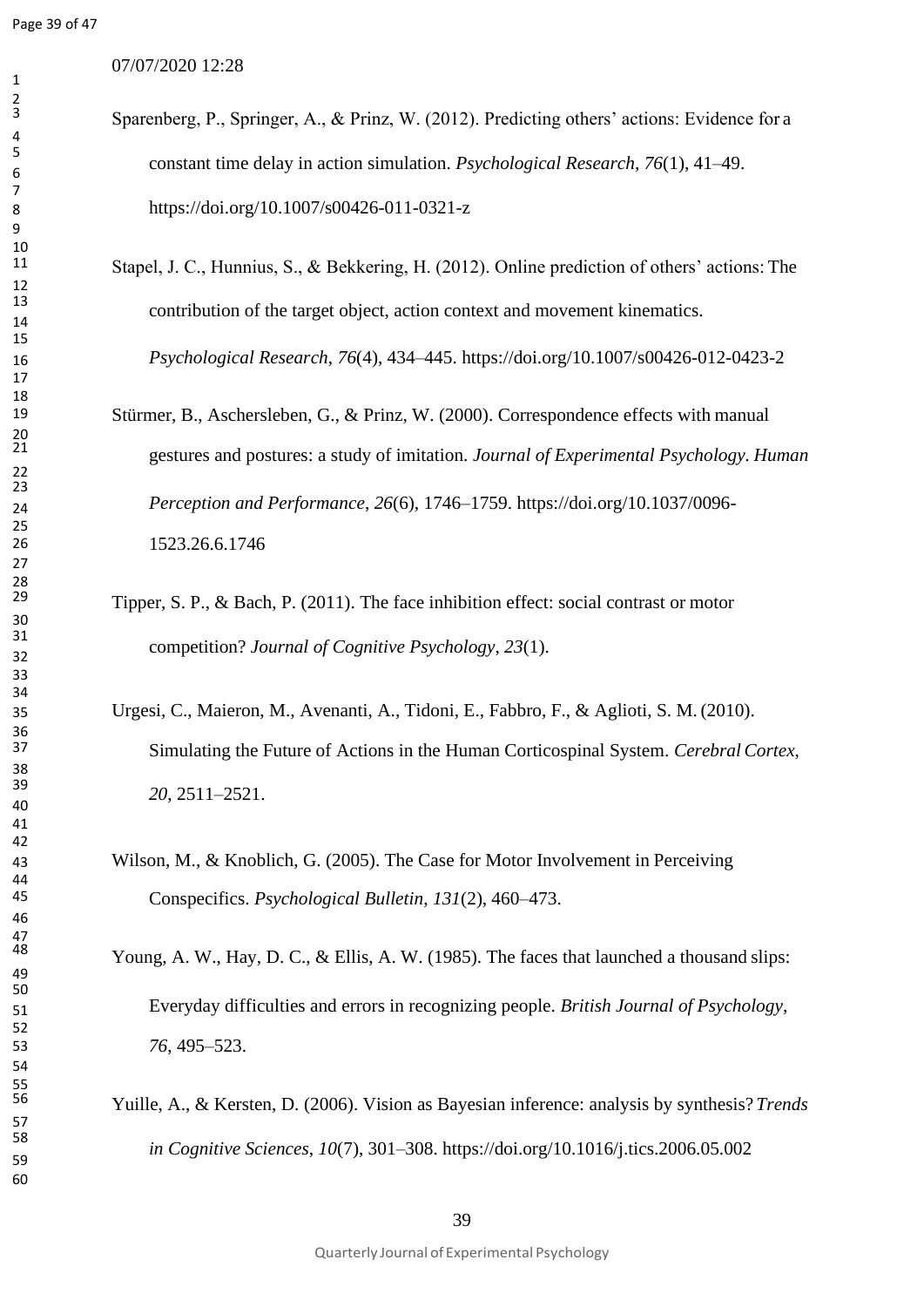Page 40 of 47

#### 07/07/2020 12:28

## Zwickel, J., & Müller, H. J. (2010). Observing fearful faces leads to visuo-spatial perspective

taking. *Cognition*, *117*(1), 101–105. https://doi.org/10.1016/j.cognition.2010.07.004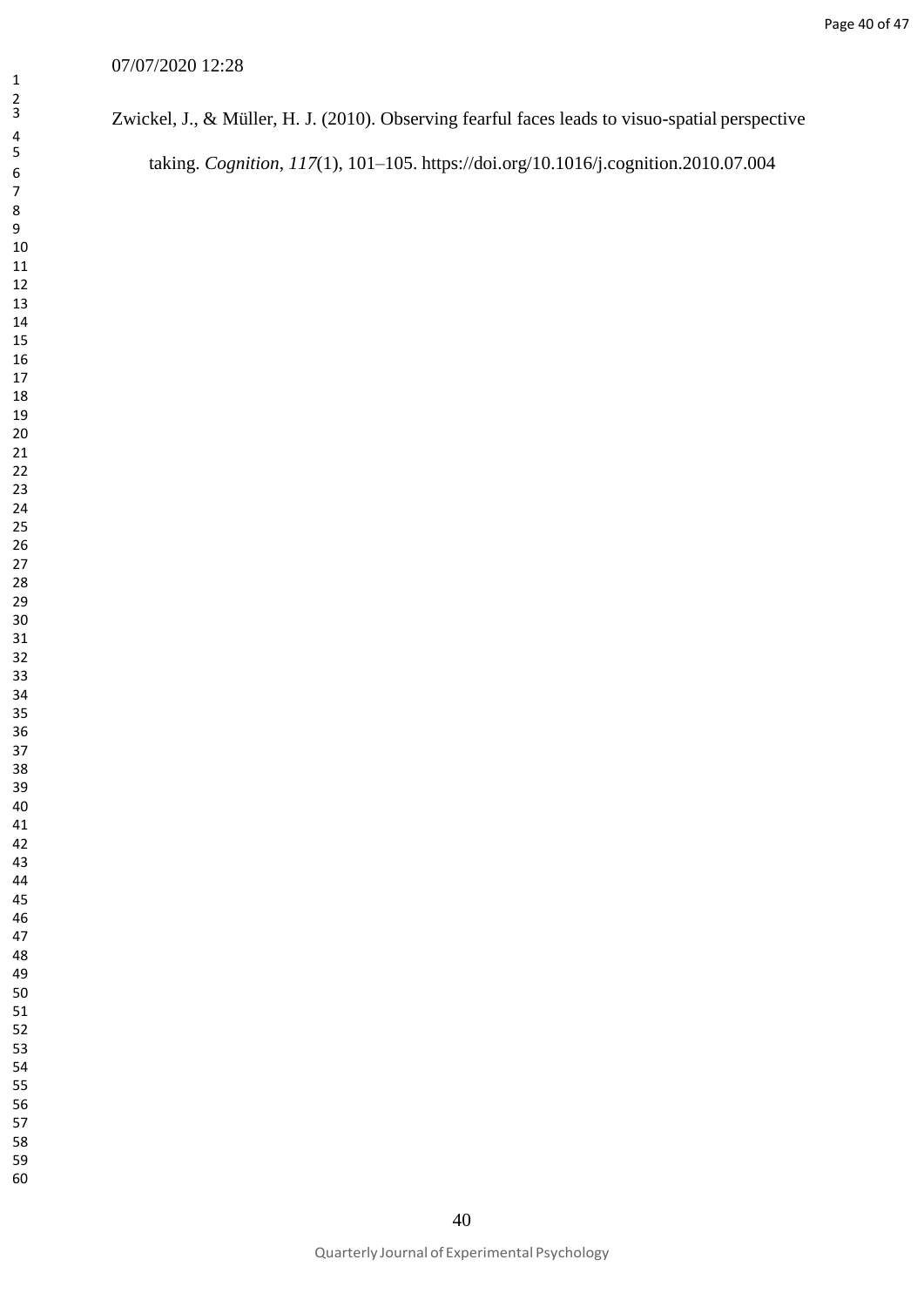## **Figure Captions**

 **Figure 1.** Examples of the athlete stimuli, showing well-known tennis and soccer players either carrying out their typical actions (left two columns) or not carrying out these actions (right two columns), in either their usual contexts (top row) or outside these contexts (bottom row). Note that the stimulus images shown here are vectorized schematics but were presented as high-resolution photographs in the experiments.

 *Figure 2. Average response times for Experiment 1.* The top panel shows average response 16 times in the In-Context conditions, and the bottom panel shows average response times in the Out-of-Context condition. In each panel, the left bars reflect identification times of athletes 18 carrying out their typical actions, and the right bars represent them not carrying out these actions. The black bars show identification with a congruent effector, and the white bars show identification with an incongruent effector. Error bars show the between-subjects standard error of the mean.

**Figure 3. Trial sequence**. A fixation point was presented for 800-100ms (randomly chosen), this was followed by a context priming image (either a beach scene or a tennis court/soccer pitch) presented for 500 ms. Finally, the image of the athlete was shown (either performing their typical action or not and either in their usual sporty context or not). Note that the stimulus images shown here are schematics but were presented as high-resolution photographs in the experiments.

<sup>31</sup> **Figure 4. Average response times for Experiment 2.** The top panel shows average response 32 times in the In-Context conditions, and the bottom panel shows average response times in the Out-of-Context condition. In each panel, the left bars reflect identification times of athletes carrying out their typical actions, and the right bars represent them not carrying out these actions. The black bars show identification with a Congruent effector, and the white bars show identification with an Incongruent effector. Error bars show the between-subjects standard error of the mean.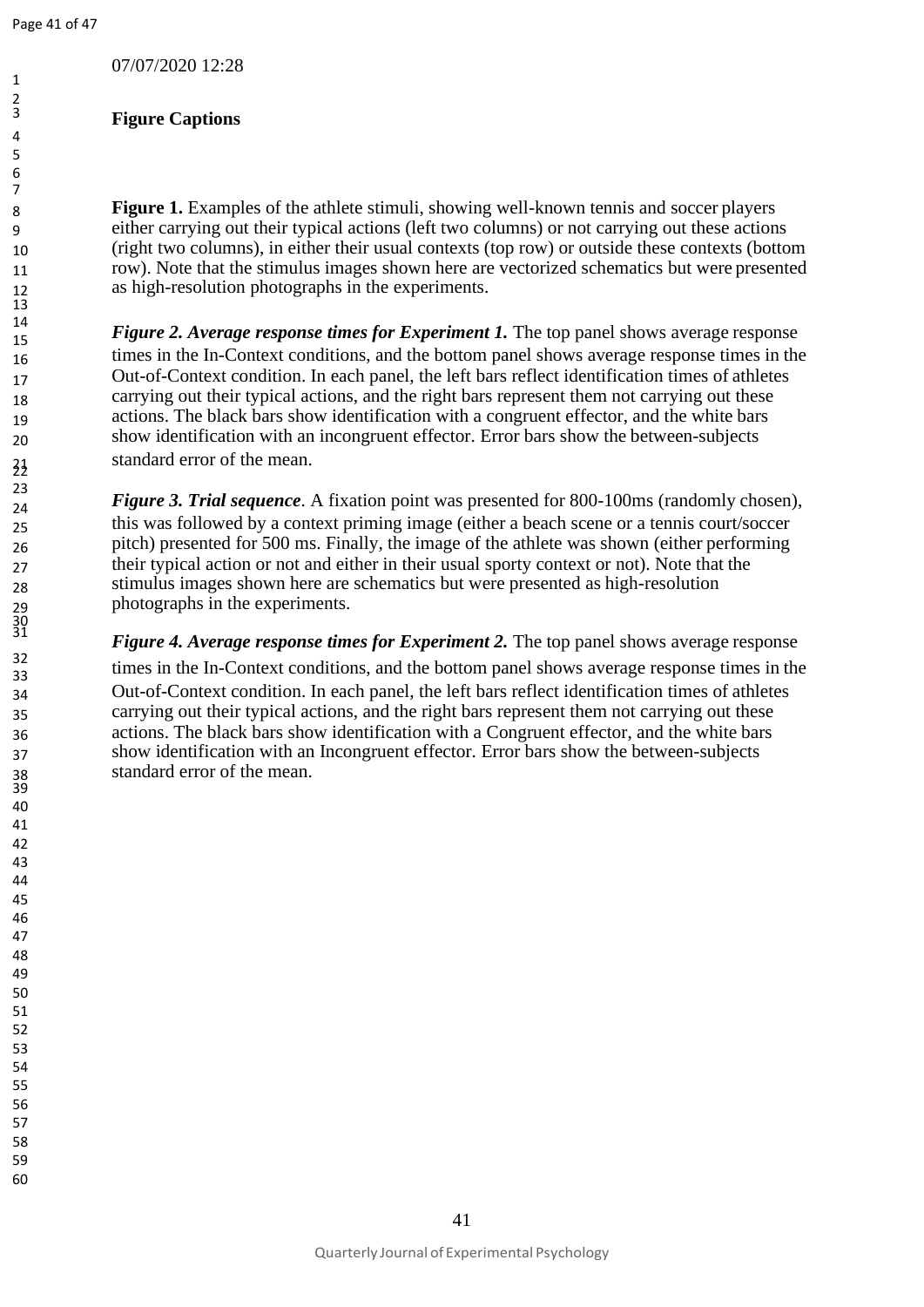



stimuli,<br>mns) or<br>e these<br>but were 26 Figure 1. Examples of the athlete stimuli, showing well-known tennis and soccer players either carrying out<br>27 their typical actions (left two columns) or not carrying out these actions (right two columns), in either th their typical actions (left two columns) or not carrying out these actions (right two columns), in either their 28 usual contexts (top row) or outside these contexts (bottom row). Note that that the stimulus images shown<br>29 here are vectorized schematics but were presented as high-resolution photographs in the experiments. here are vectorized schematics but were presented as high-resolution photographs in the experiments.

31<br>32<br>33<br>33<br>34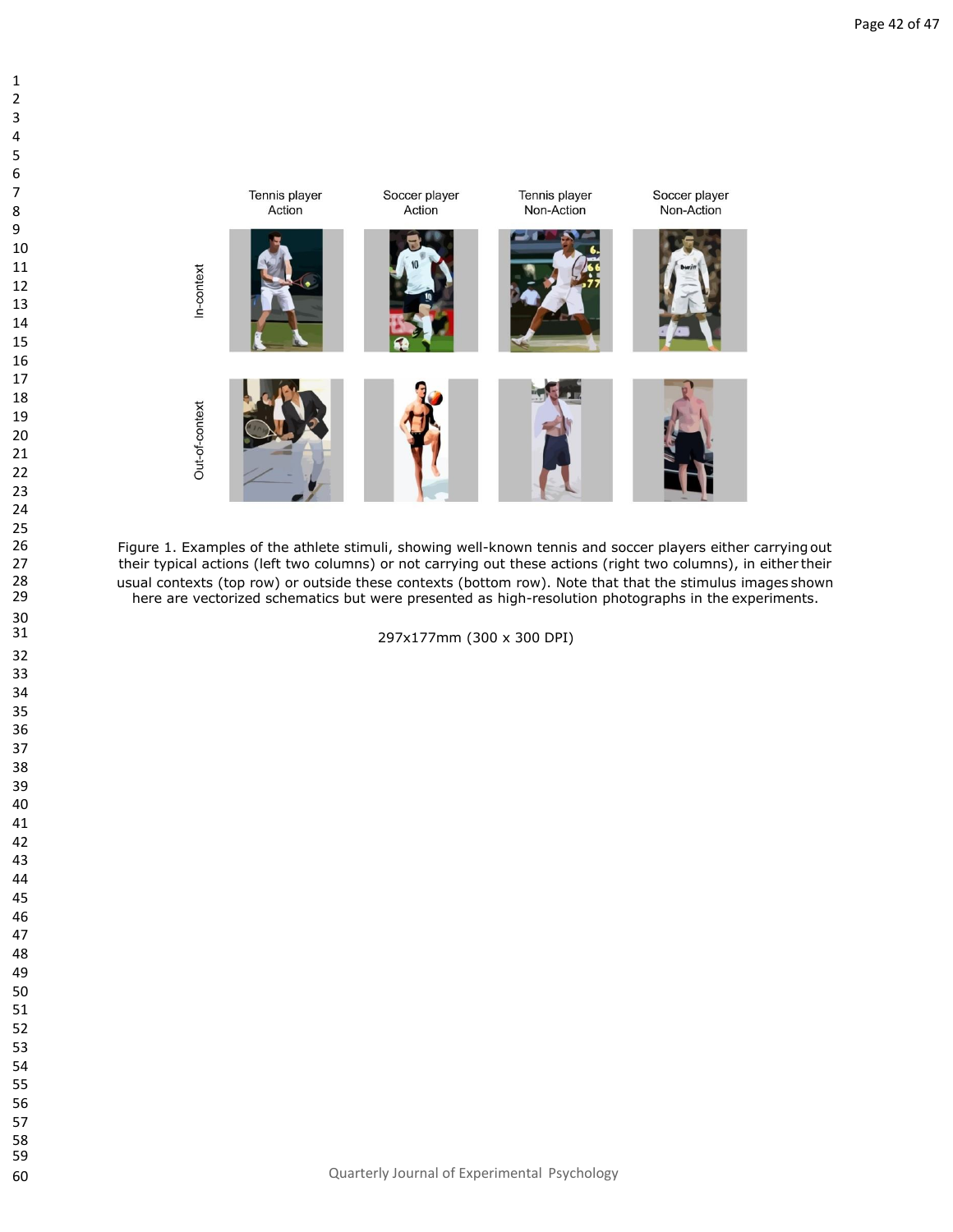

 Figure 2. Average response times for Experiment 1. The top panel shows average response times in theIn-46 Context conditions, and the bottom panel shows average response times in the Out-of-Context condition. In<br>47 each panel, the left bars reflect identification times of athletes carrying out their typical actions, and the each panel, the left bars reflect identification times of athletes carrying out their typical actions, and the<br>right bars represent them not carrying out these actions. The black bars show identification with acongruent effector, and the white bars show identification with an incongruent effector. Error bars show the betweensubjects standard error of the mean.

148x190mm (300 x 300 DPI)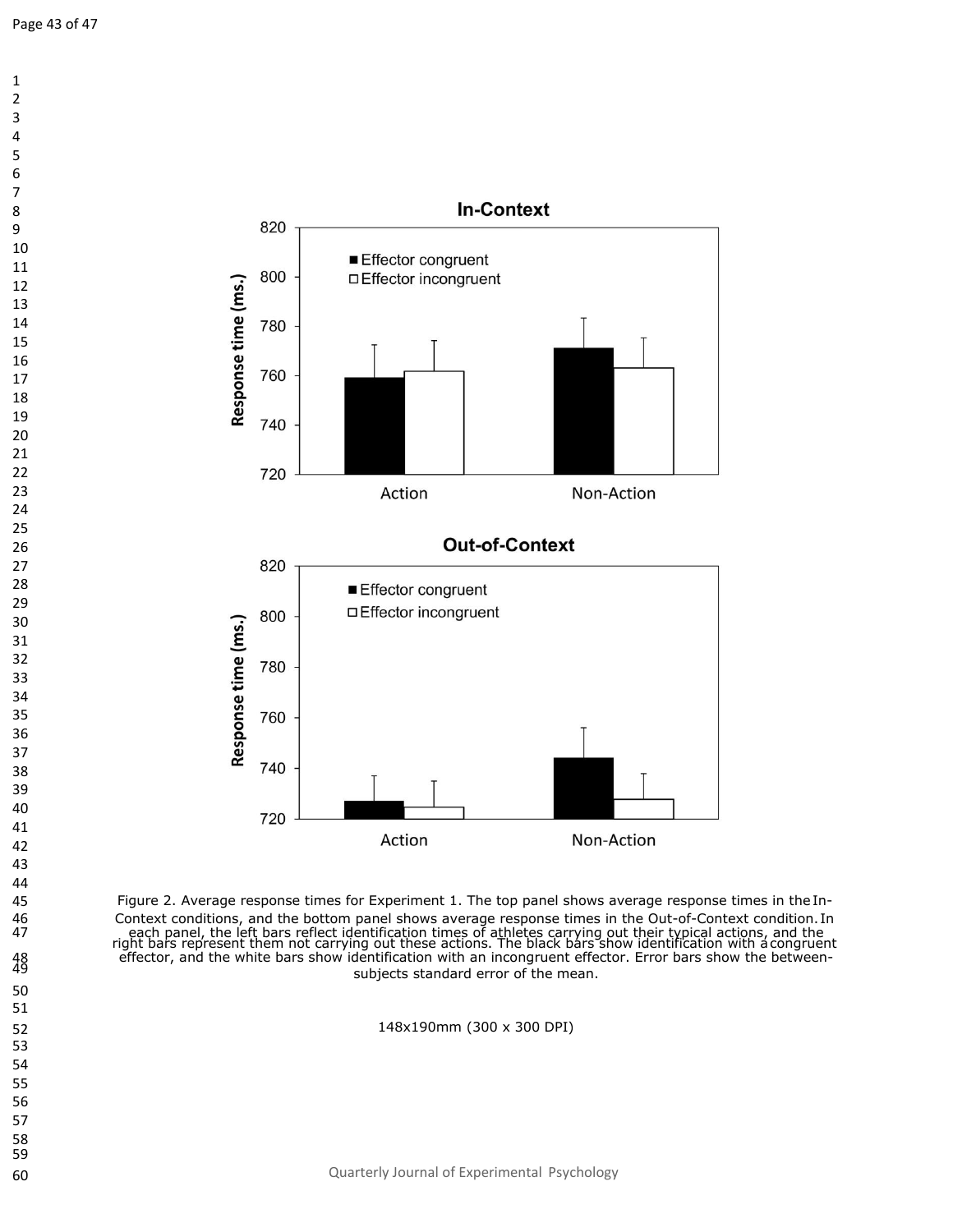

Up to 2000 ms

followed by a context priming image (either a beach scene or a tennis court/soccer pitch) presented for 50<br>ms. Finally, the image of the athlete was shown (either performing their typical action or not and either in<br>their 25 followed by a context priming image (either a beach scene or a tennis court/soccer pitch) presented for 500<br>26 metal in the investor priming image (either a beach scene or a tennis court/soccer pitch) presented for 500 27 their usual sporty context or not). Note that the stimulus images shown here are schematics but were<br>their usual sporty context or not). Note that the stimulus images shown here are schematics but were presented as high-resolution photographs in the experiments.

284x154mm (300 x 300 DPI)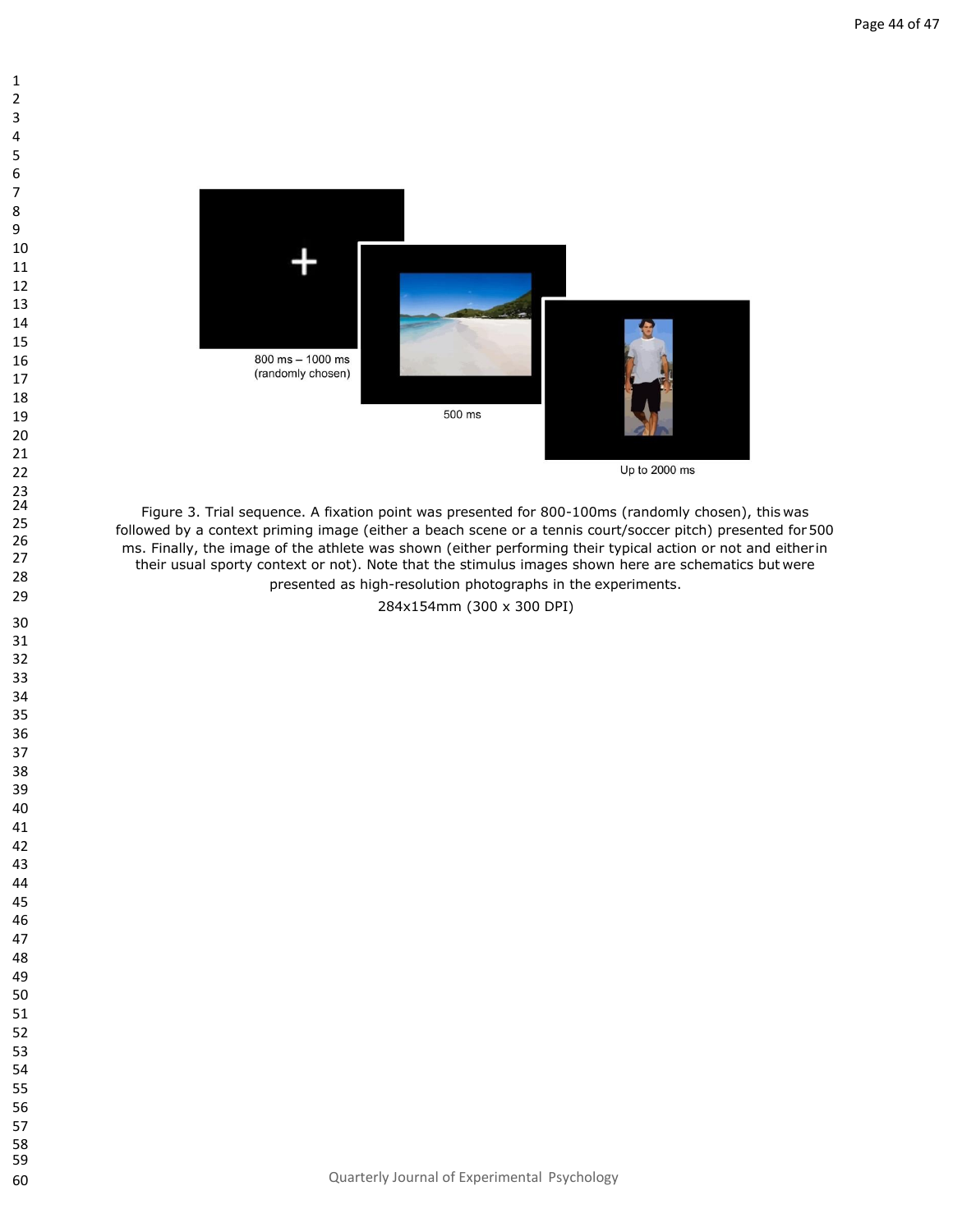

 Figure 4. Average response times for Experiment 2. The top panel shows average response times in theIn-46 Context conditions, and the bottom panel shows average response times in the Out-of-Context condition. In<br>47 each panel, the left bars reflect identification times of athletes carrying out their typical actions, and the 47 each panel, the left bars reflect identification times of athletes carrying out their typical actions, and the<br>right bars represent them not carrying out these actions. The black bars show identification with a Congruent effector, and the white bars show identification with an Incongruent effector. Error bars show the between-subjects standard error of the mean.

152x190mm (300 x 300 DPI)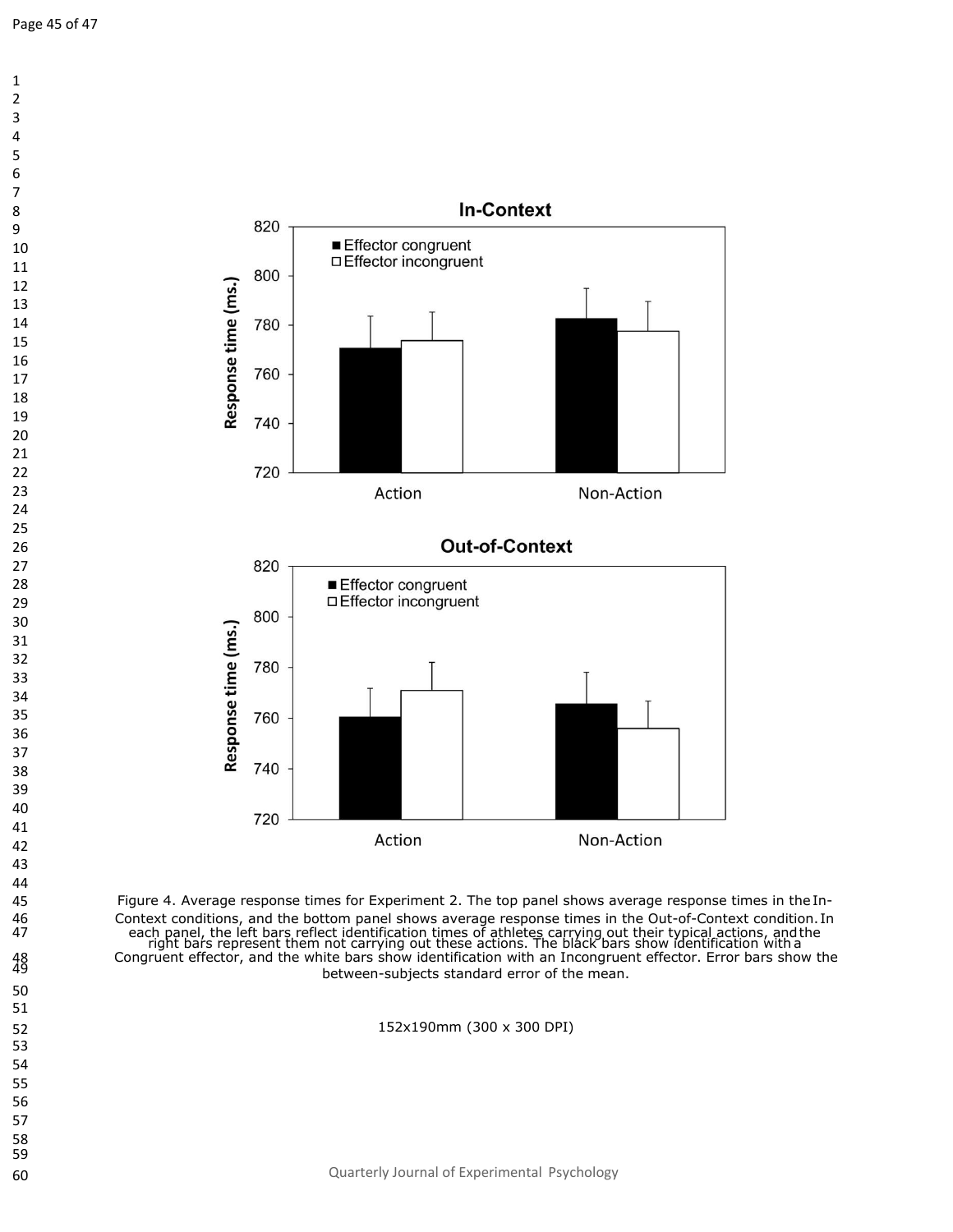Table 1**.** *Mean proportion of errors in Experiment 1. Values in brackets show standard deviations.*

|                       | <b>Action</b>         |                         | <b>Non-action</b>     |                         |
|-----------------------|-----------------------|-------------------------|-----------------------|-------------------------|
|                       | Effector<br>Congruent | Effector<br>Incongruent | Effector<br>Congruent | Effector<br>Incongruent |
| <b>In-Context</b>     | .053(.037)            | .060(.035)              | .046(.040)            | .057(.046)              |
| <b>Out-of-Context</b> | .040 (.034)           | .040(.033)              | .040(.037)            | .041(.031)              |